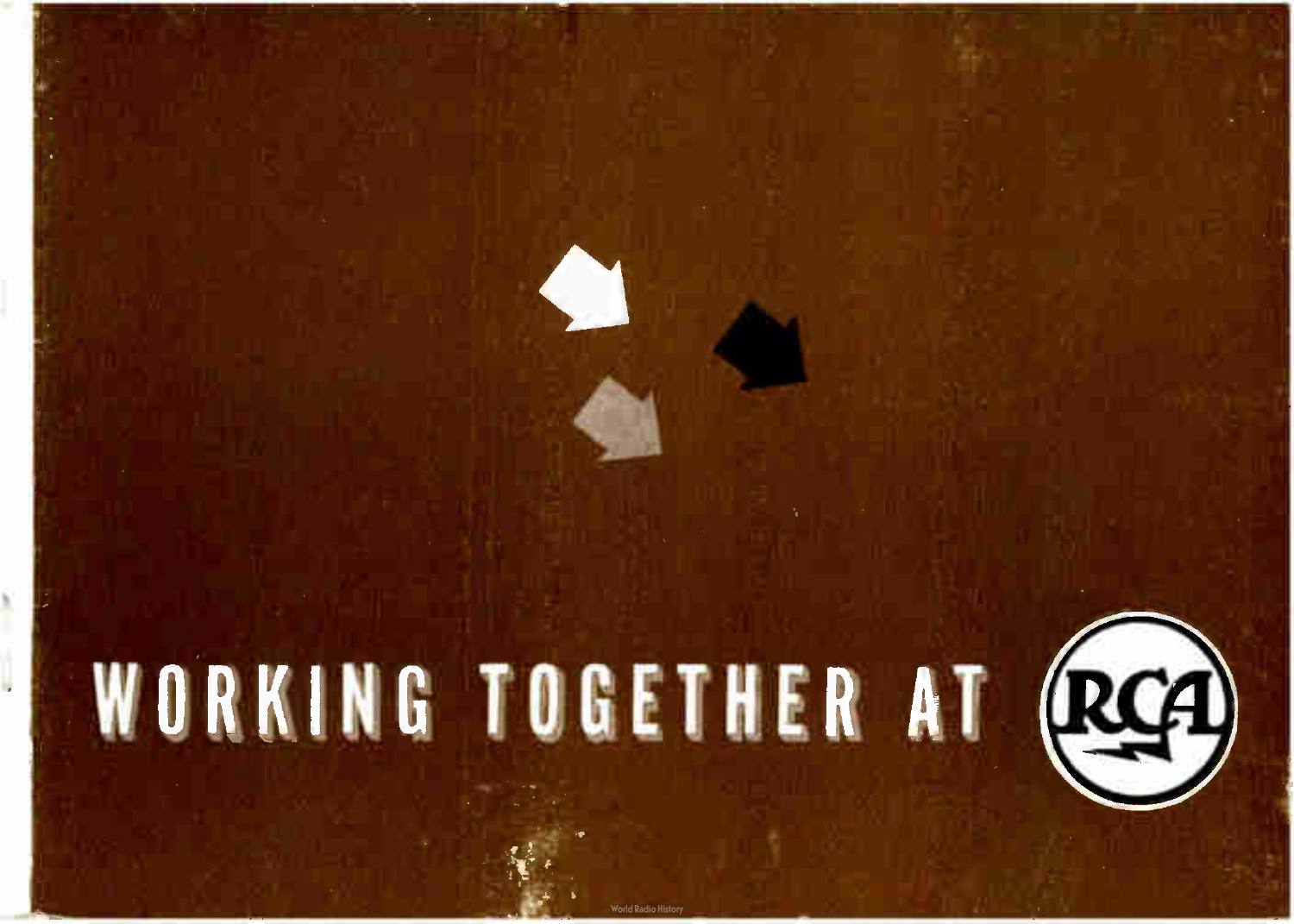

SHIFT SUPERVISOR

**World Radio History** 

RADIO CORPORATION OF AMERICA RCA VICTOR DIVISION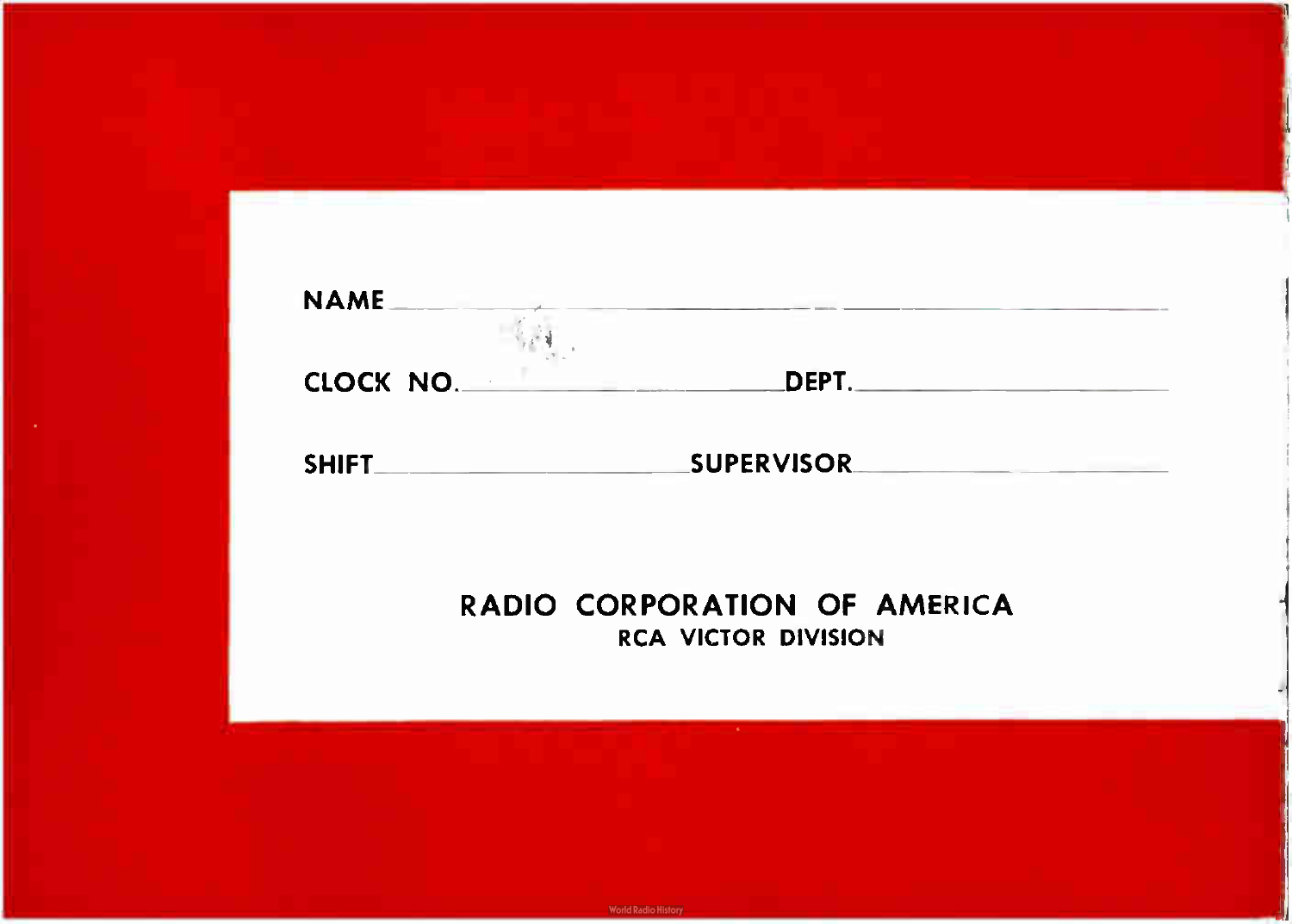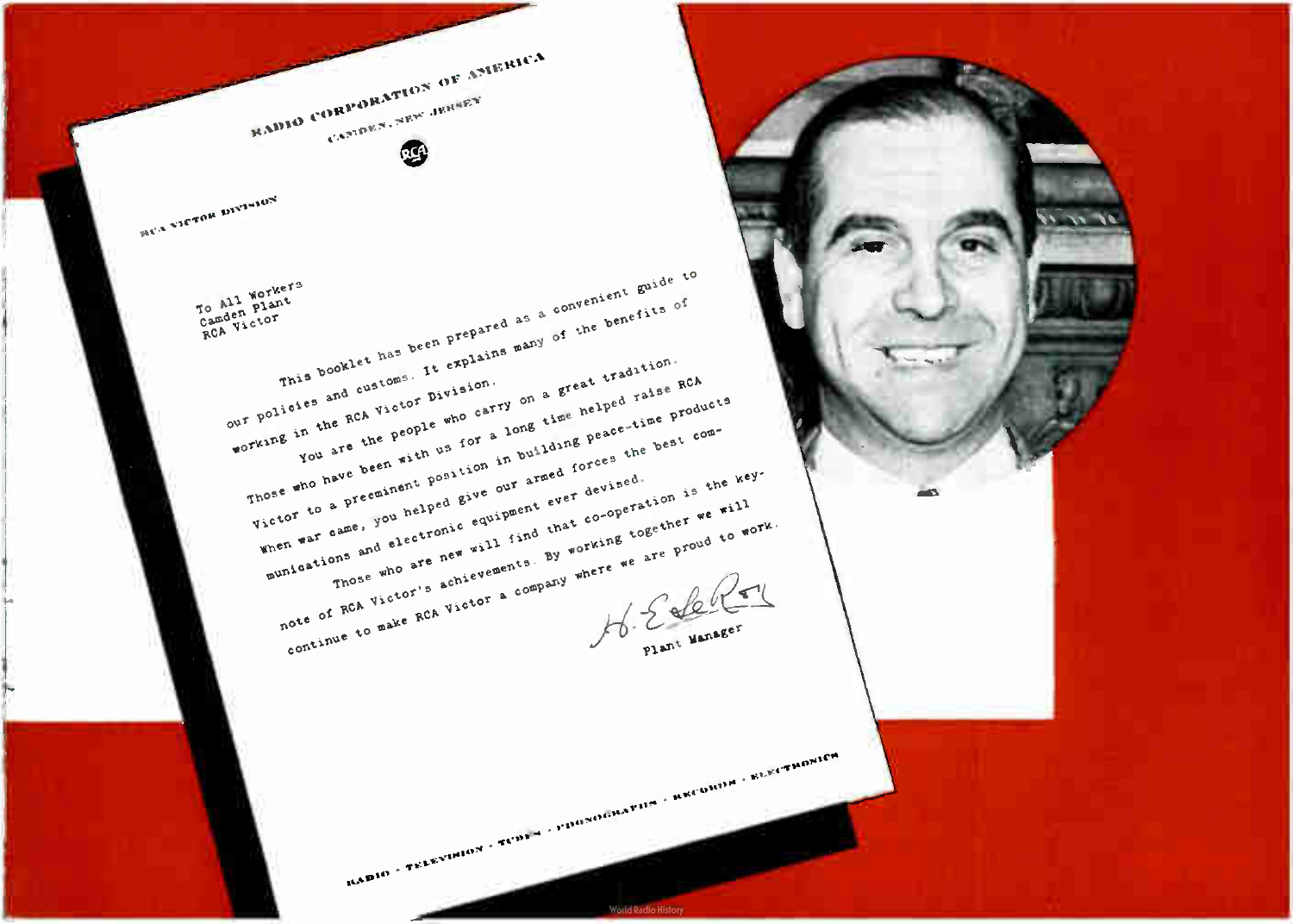

**RCA Victor men and women at work** 

Workers hear Capt. Don Gentile at war bond rally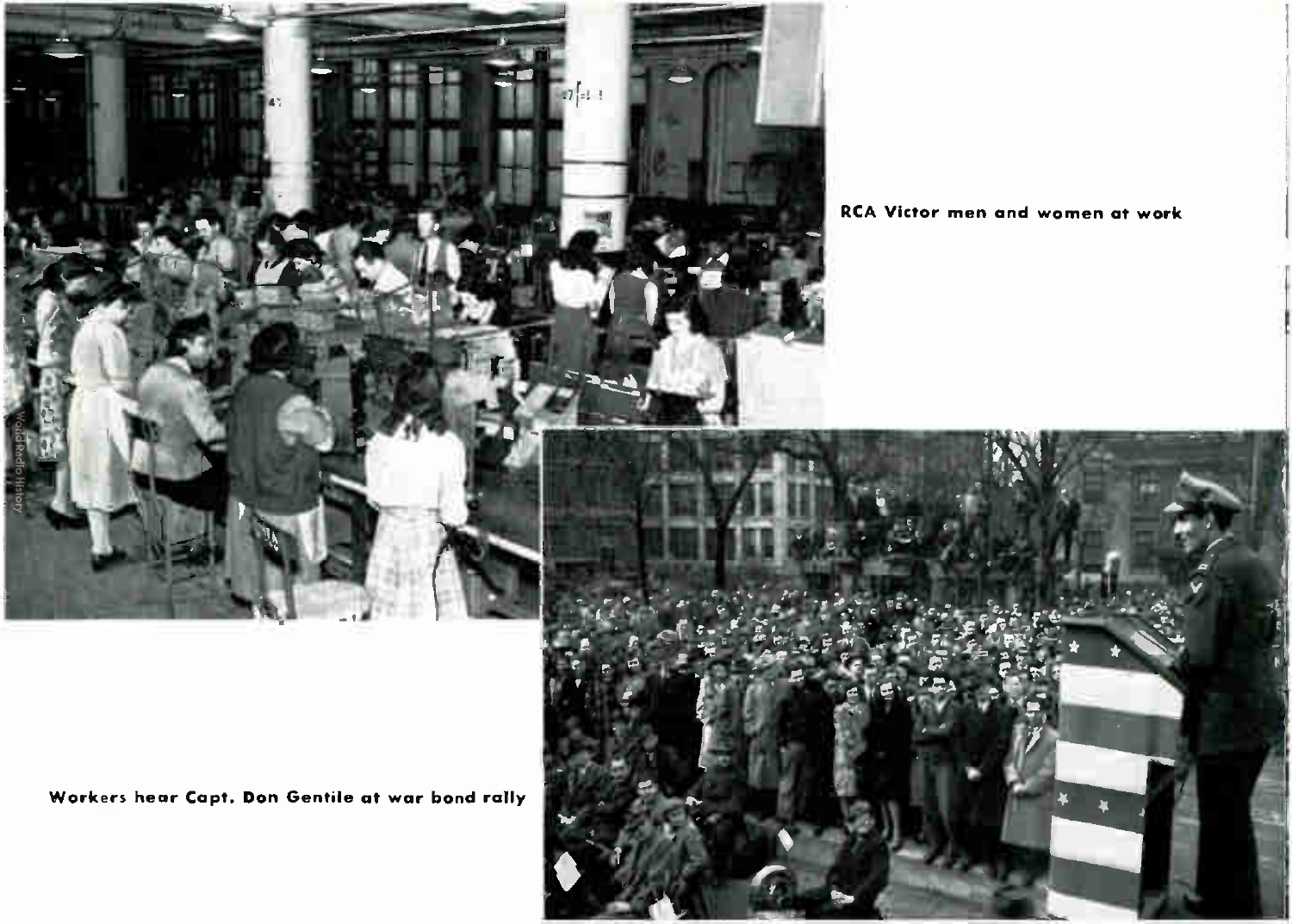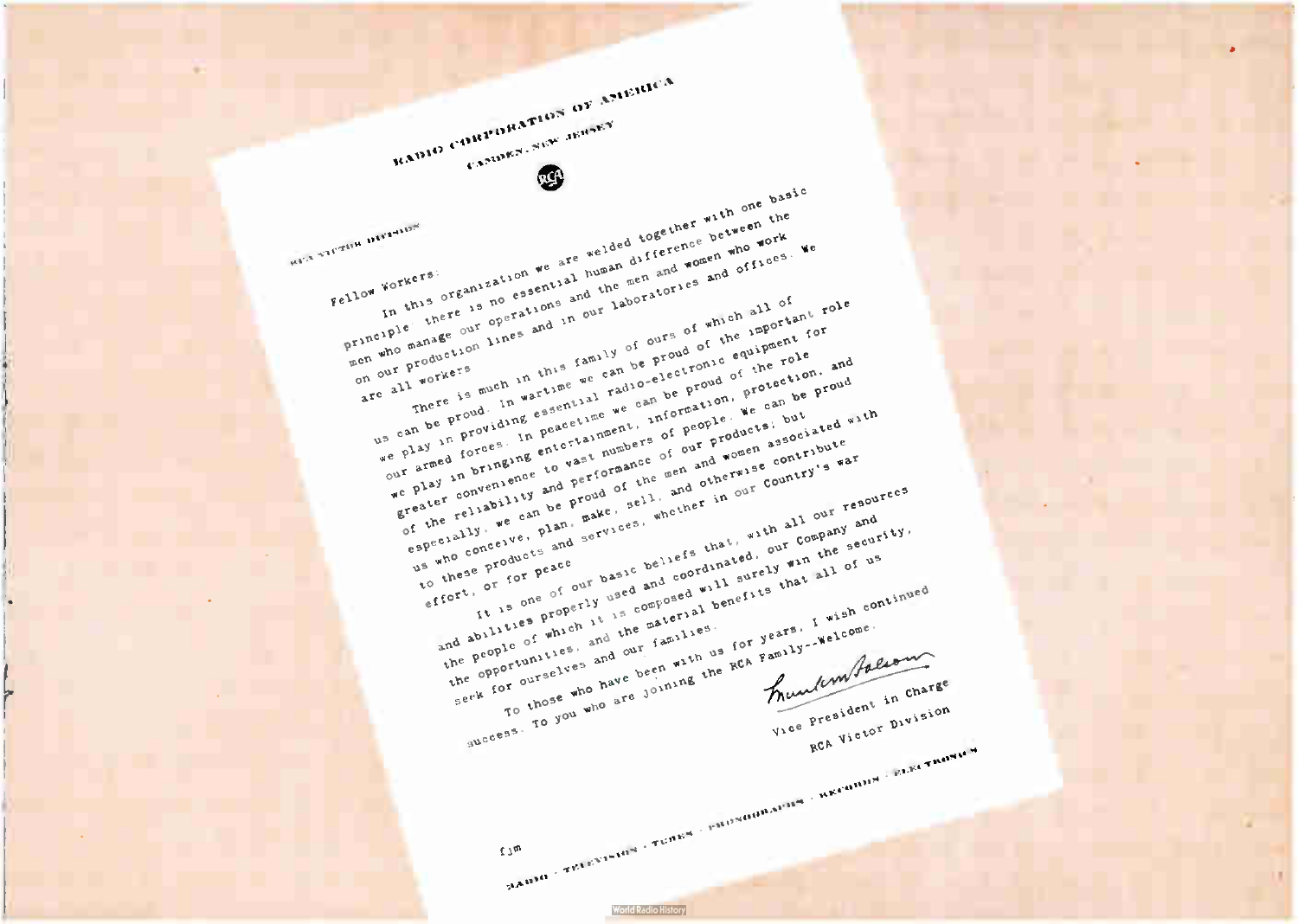### EMPLOYMENT

4

Selection of new employees is made on the basis of such factors as ability, skill, experience, training, character, physical fitness, and residence in the area in which the plant is located.

COMPANY

As stated in the President's Executive Order No. 8802 and in the National Labor Relations Act there shall be no discrimination on the basis of membership or non- membership in any law-abiding organization nor on the basis of religion or race.

Applicants are not barred from employment on the basis of age alone, except that minimum legal age limits are observed.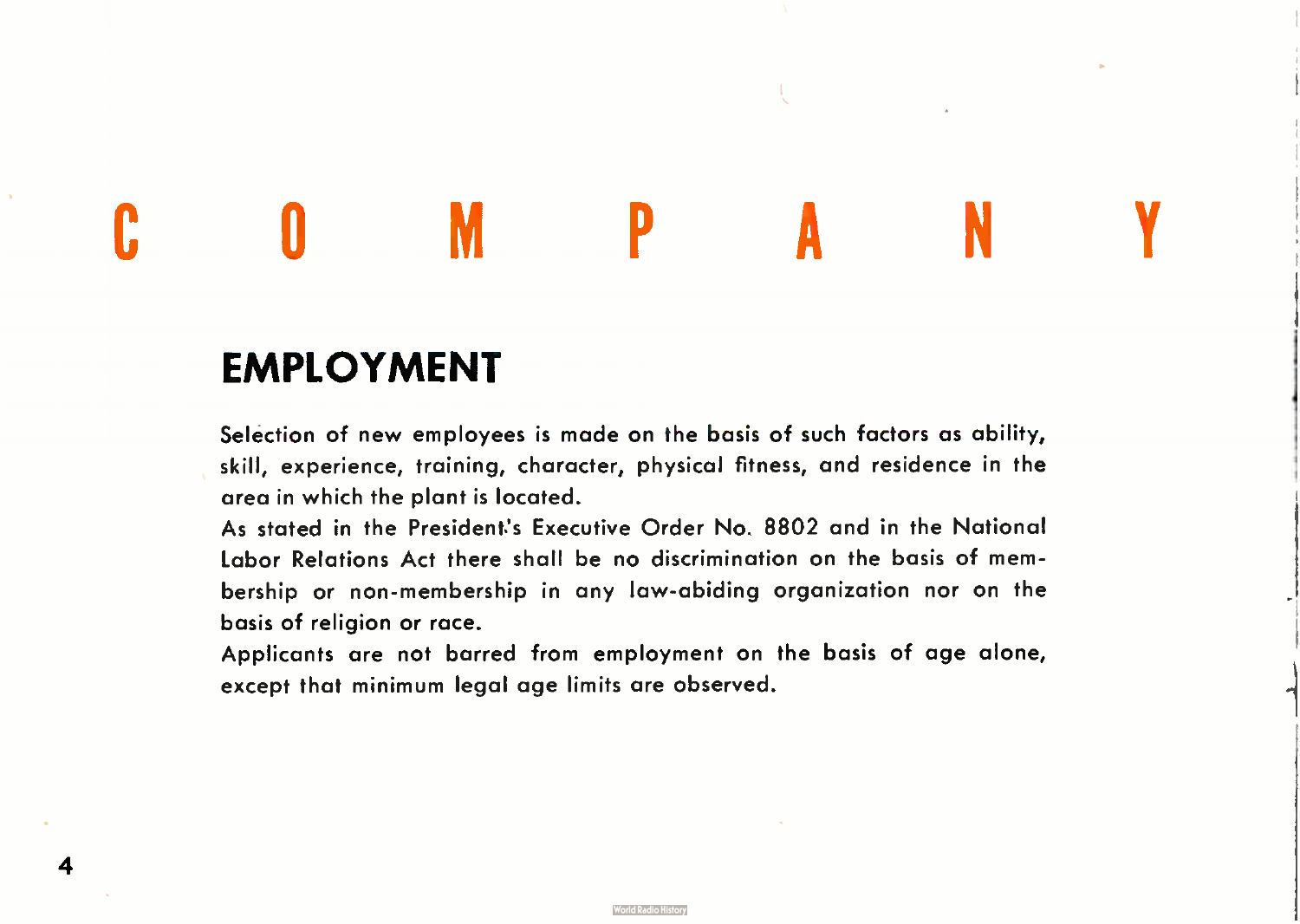# POLICIES

### PLACEMENT

ł

 $\ddot{\phantom{0}}$ 

Each employee is given a medical examination at the time of employment to determine that he is qualified on the basis of health to do the job assigned and to assure that other employees will not be subject to undue hazards. Employees may be asked to take other tests to assist in their proper placement. Such tests are used only to indicate aptitudes and abilities considered necessary for a given job.

No employee will be assigned to a job in a department in which a close relative has supervisory responsibilities.

If an employee is unsuited to his job, an effort will be made to place him in other more suitable available work, unless, of course, he is discharged for cause.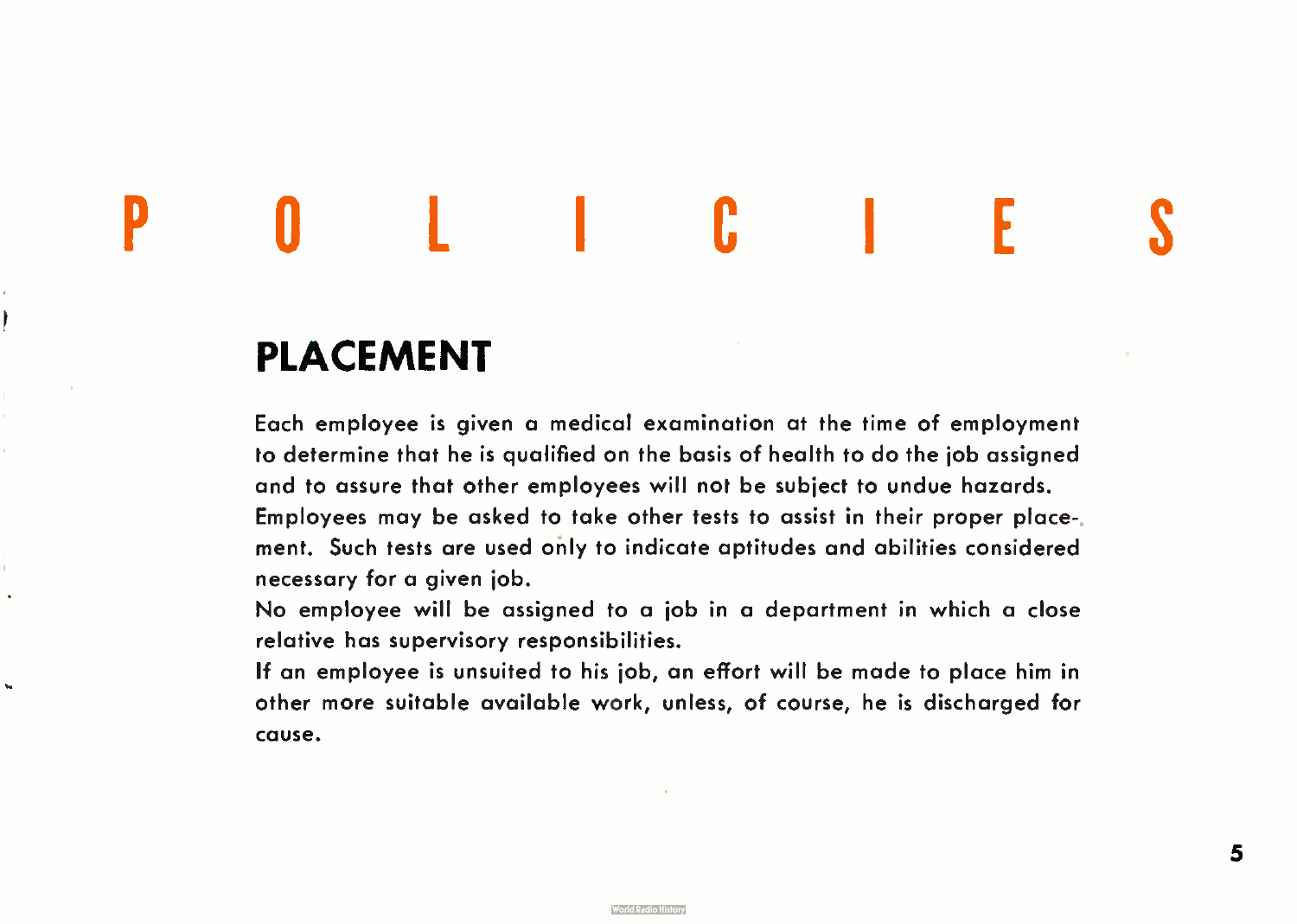### INDUCTION AND TRAINING

In order to help employees to feel "at home" at RCA, each new employee is familiarized with the background of the Company, its policies relating to employees, and information relating to services and facilities.

The foreman or supervisor, or some other designated person in the department, will instruct each new employez regarding his job and the regulations of the department.

**World Radio Histor** 

A wide selection of training courses is available for those who wish to improve their skills and prepare for advancement. Guidance will be provided in selection of appropriate courses.

RCA follows the policy of promotion from within, always with the understanding that healthy development requires bringing people in from the outside occasionally to fill positions requiring specialized and technical abilities.



### ADVANCEMENT

Personnel and service records will be maintained for each employee in order that information on work experience and performance may always be available.

Promotion shall be made on the basis of merit, work ability, demonstrated responsibility, experience, cooperativeness, leadership qualities, and length of service.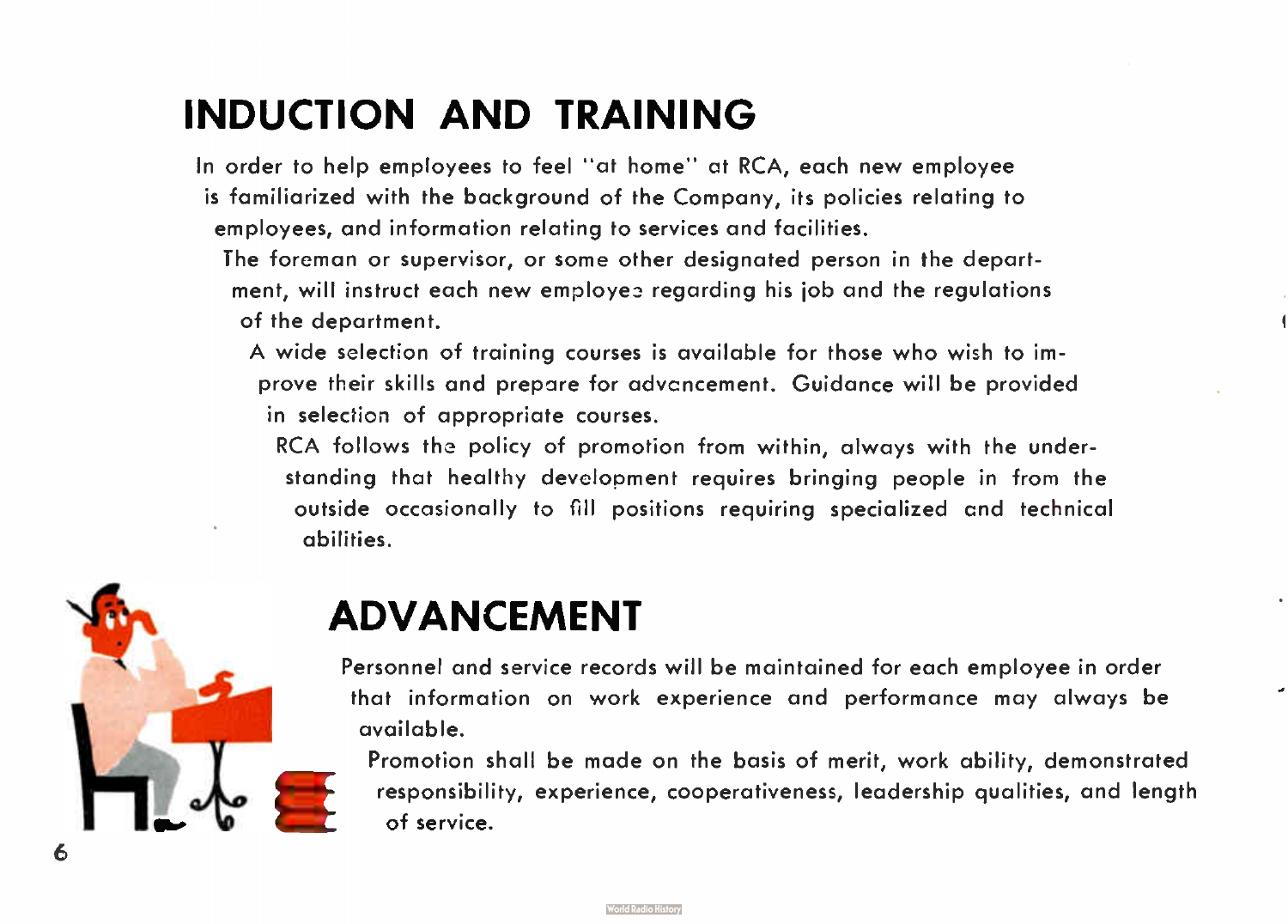### WAGES AND HOURS

Schedules of hours of employment conform to Federal and State regulations and directives. Payment for overtime is based on eight hours a day or forty hours a week, in accordance with Government regulations.

The Company will maintain the policy of paying as high wages under as favorable hours and working conditions as prevail in manufacturing establishments engaged in similar classes of work in the area in which the plant is located.

RCA will attempt, insofar as practicable, io guarantee maximum continuity and security of jobs, by evenly scheduling the work and spreading work in the event of slack periods.

### EMPLOYEE RELATIONS

Employees are encouraged to express their views on matters affecting their jobs and interests. There shall be no discrimination as a result of an employee exercising this privilege.

In the event there is any dispute, grievance, or difference between any employee and the Company, there shall be an earnest effort made to settle or dispose of such matters promptly.

The variety of benefits and opportunities at RCA, indicated on the following pages, are available because the Company wishes to maintain an environment in which employees can find greater satisfaction in a good job well done.  $\boldsymbol{7}$ 

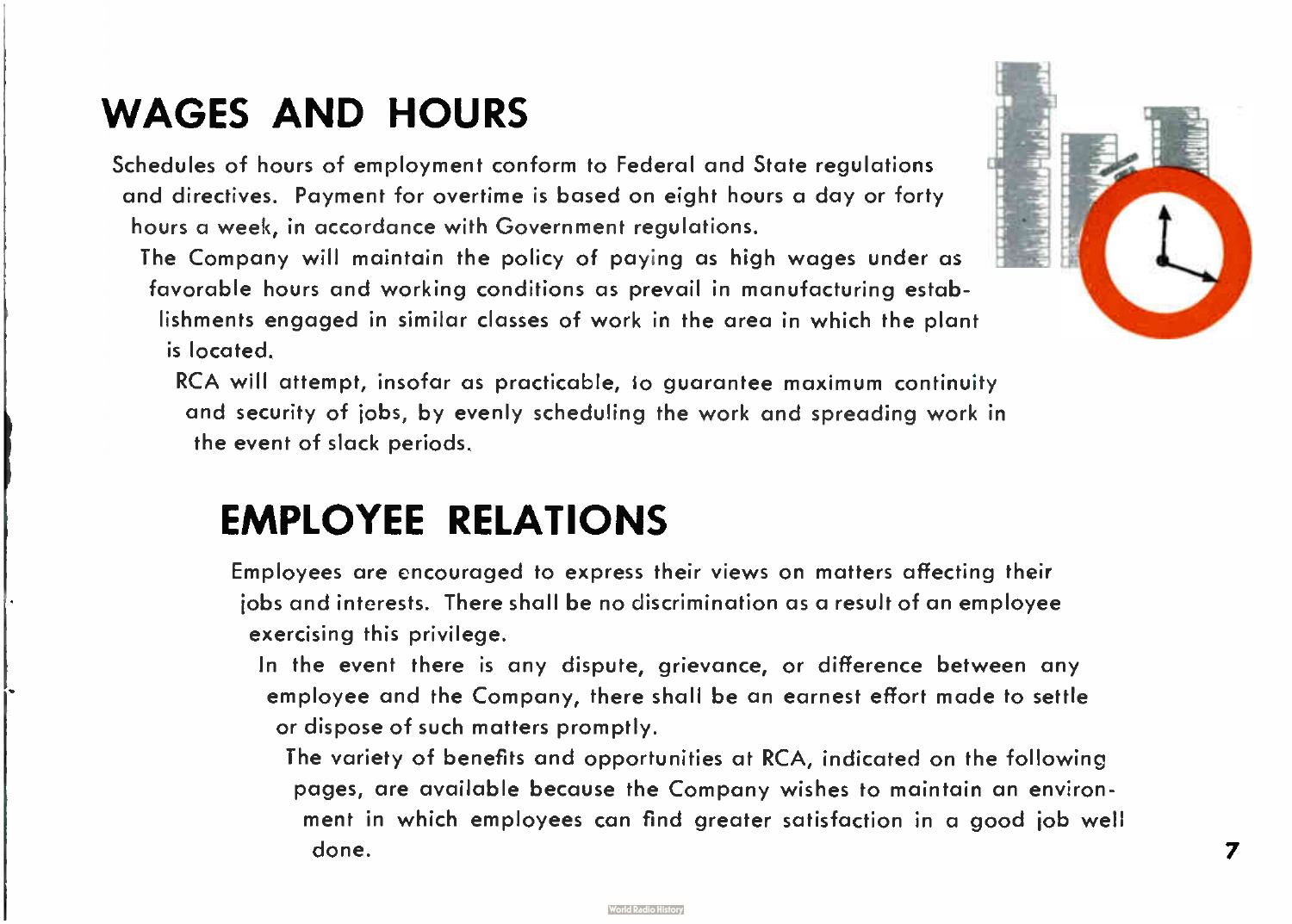# SPECIAL NOTICE

### YOUR FOREMAN OR SUPERVISOR

This booklet gives a brief summary of many policies and procedures at RCA When you want more detailed information, ask your foreman or supervisor. He will not only direct your work, but can answer many of the questions you may have about your work and the Company. He is always ready to help you with any problems you may have. If he can't immediately answer your questions, he will either get the information for you or tell you where to get it for yourself.

i i

### LOCAL POLICIES AND DIRECTORY

At the end of this booklet you will find some comments which relate to policies of the local plant. You will also find a list of the locations and telephone numbers of various offices which you may have occasion to know. Check over the list so that you will be familiar with the information available.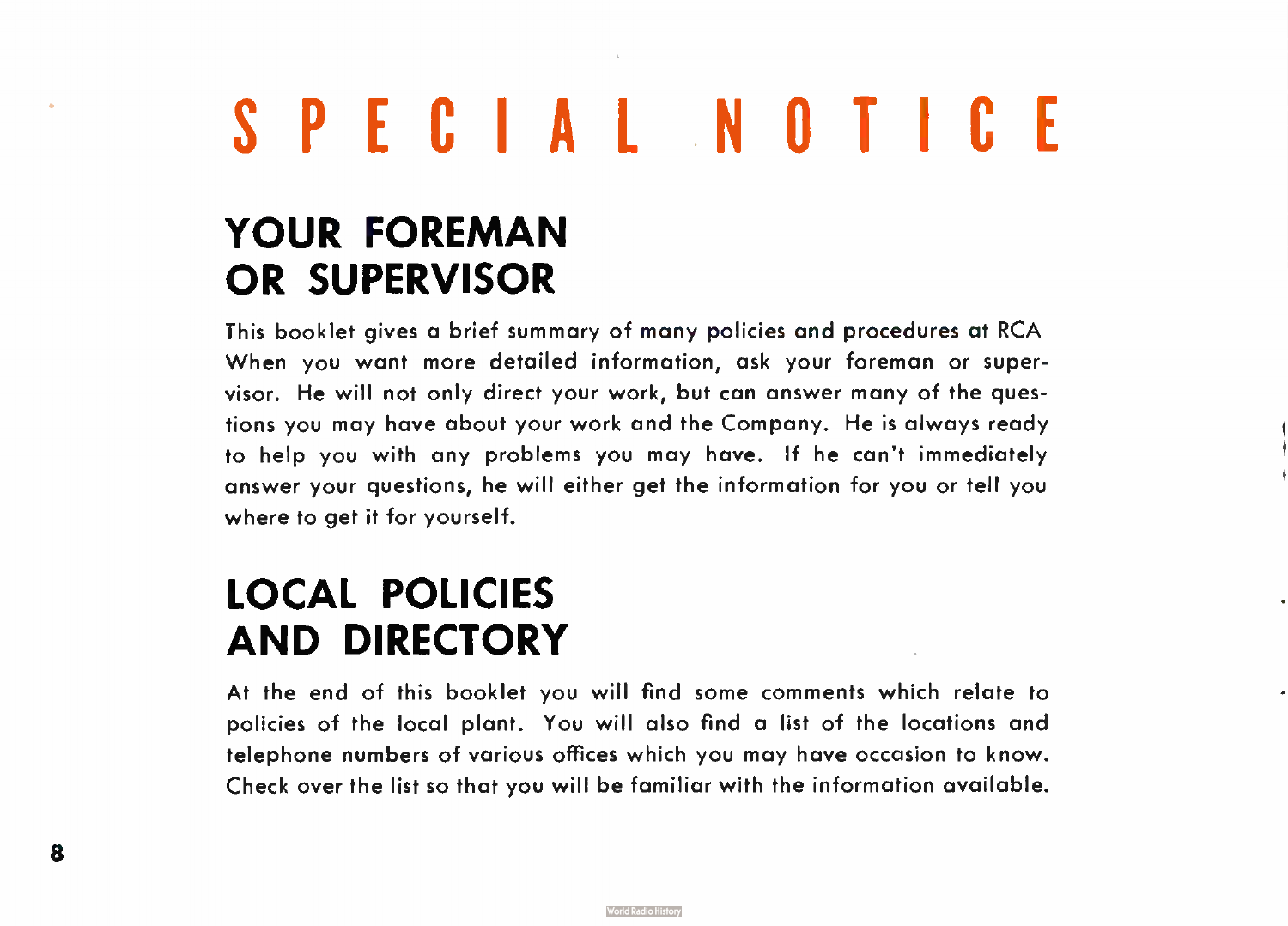# YOUR POSITION AT RCA



### WORKING HOURS

Employees are assigned to various starting and quitting times depending upon manufacturing conditions and shifts. Your foreman or supervisor will explain your hours and will advise you of any changes which may be made.

### **WORKPLACE**

Your foreman will assign you to your duties and your workplace. Your fellow employees will appreciate your help in maintaining pleasant working conditions by keeping your workplace clean, orderly, and safe.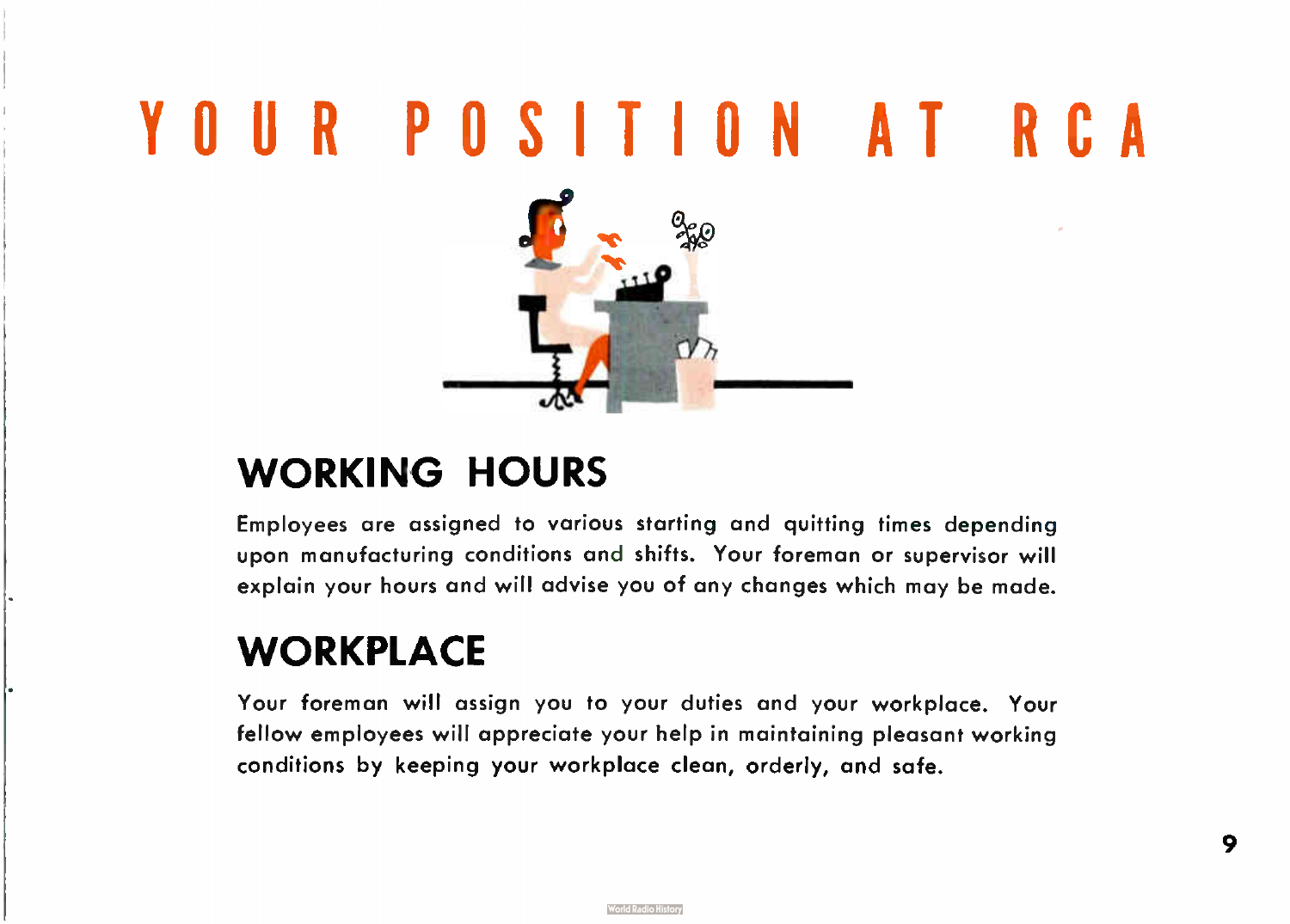### BADGES

Your badge identifies you as a member of the RCA family and entitles you to admission to your work- place as scheduled. Every employee is required to wear his badge at all times when on Company property. Badges, which are color- coded to identify the section in which you work, should be worn on the upper left part of an outer garment. If your Company duties require you to go into another section, your supervisor will arrange for you to get a temporary pass. If you lose your badge, report it at once to the Personnel Department. If you forget your badge, a temporary badge, good for one day only, will be issued in accordance with plant protection regulations.

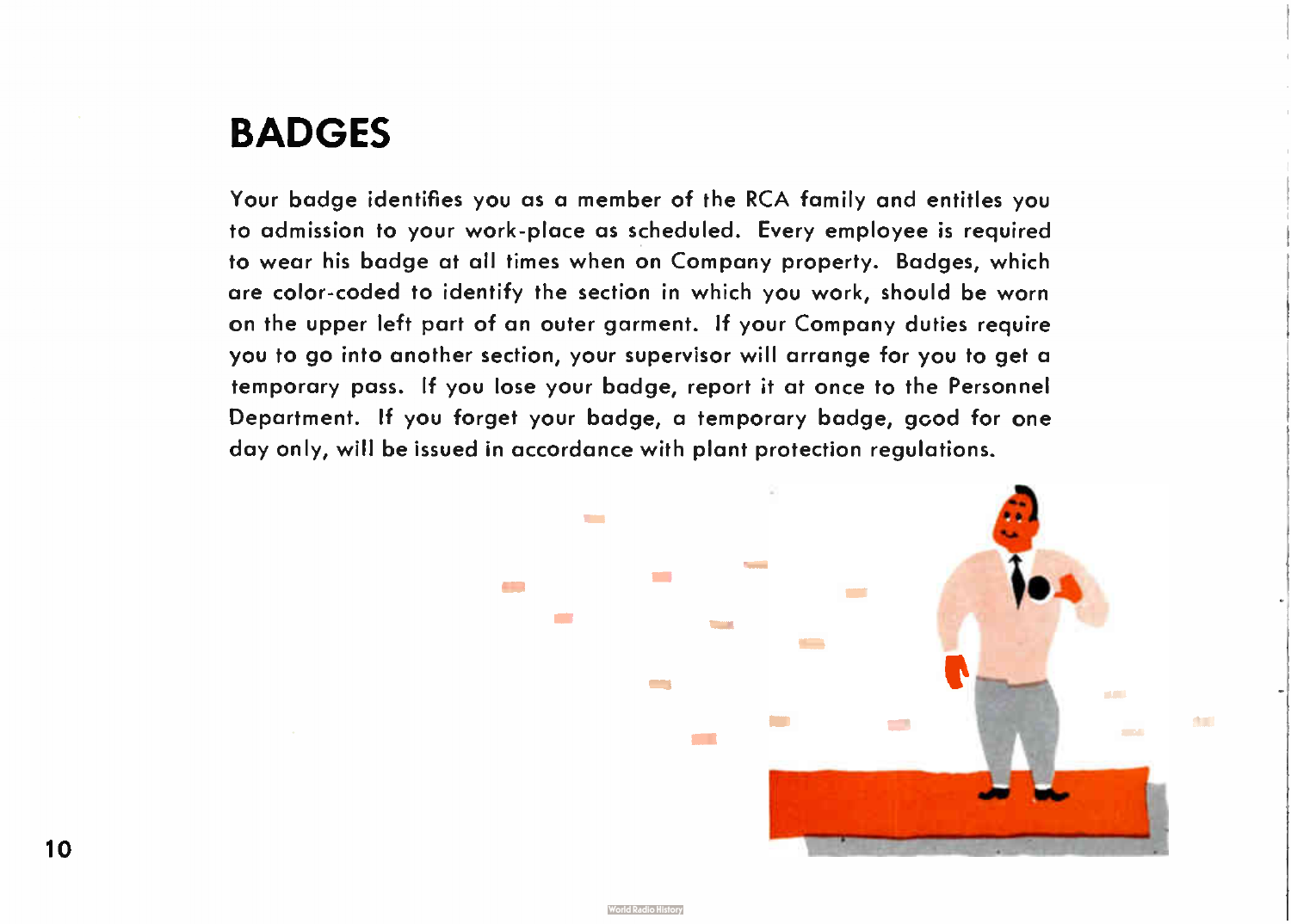### YOUR TIME CARD

**COL** 

 $\blacksquare$ 

 $\overline{a}$ 

**COLLEGE** 

Your time card is the official record of the hours you have worked, and you are required to ring your own time card at the beginning and at the end of the workday, and at other times specified by your foreman or supervisor. This is important because hours worked are governed by strict Federal and State laws, and your time card is subject to inspection by Government authorities.

**COMME** 

**College** 

**Contract** 

**COL** 

**COLOR** 

**Common** 

**COL** 

 $\mathcal{L}(\mathcal{A})$ 

**COLLEGE** 

If you arrive late and your card is not in the rack, see your supervisor immediately.

Record all overtime on your time card. Your foreman, supervisor, or timekeeper will instruct you as to the method of recording overtime.

**World Radio History** 

**et filmen** 

**COL** 

**College**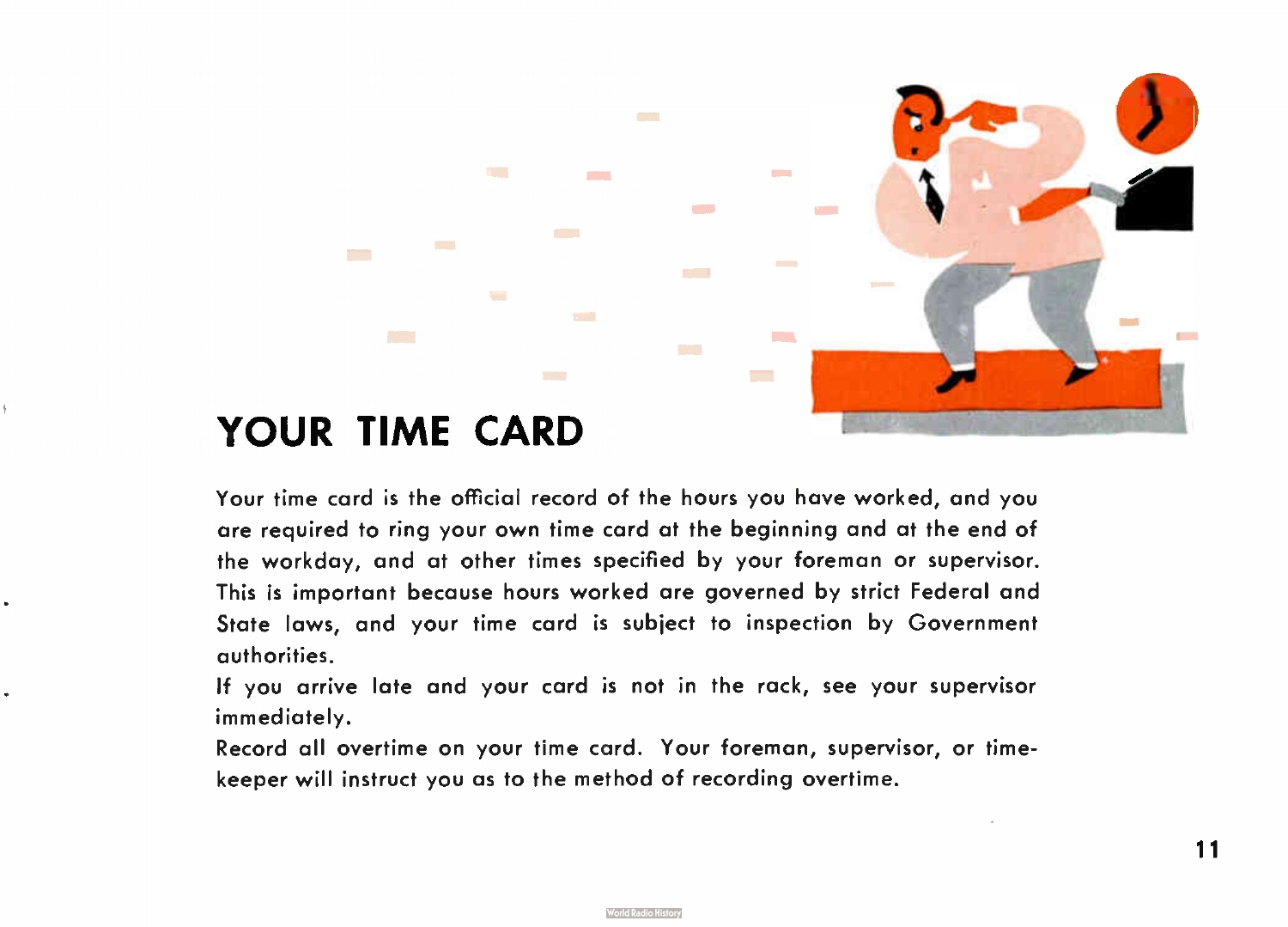### ATTENDANCE

We can do a better job more effectively when everyone is at work whenever scheduled and is on time. In enterprises which involve the cooperative effort of two or more people the unexpected absence of one individual may often interfere with and delay the work of others. If, therefore, you are ill or otherwise unable to report for work as scheduled, please phone the Personnel Department immediately. The Personnel Department will notify your foreman or supervisor at once, and he will note the reason on your time card in ink.

If you are absent for three days or more you must report to the Personnel Department before starting work, so that a check can be made by the plant physician to determine that you may return to work without hazard to yourself or others. The time required for this checkup on the day you return to work will be counted as time worked.

If you wish to leave your section for other than assigned duties, you must obtain authorization from your foreman or supervisor.

In order to avoid confusion no one may be in attendance unless he is working on authorized company business.

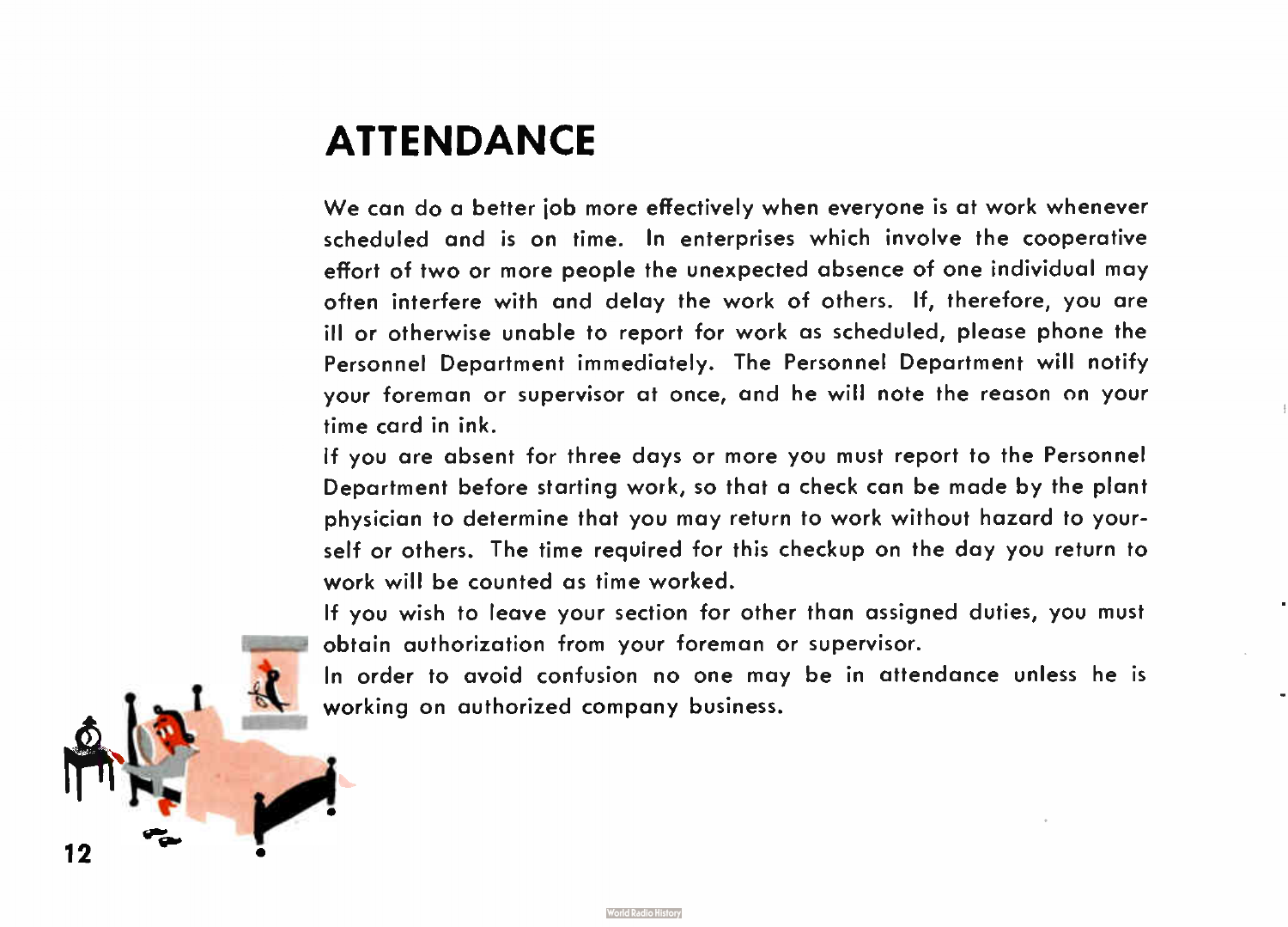RCA has established the following schedule of pay periods, in accordance with law and tradition:

Hourly- rated personnel: Employees on the hourly payroll are paid by check in each week for the work done during the previous week. Therefore, new hourly- rated employees receive their first check during the second work week. If payday falls on a holiday, checks are distributed on the previous workday. Checks will be delivered at your work- place. If you are out sick on payday and want someone to collect your check for you, have that person bring to the Personnel Department a letter signed by you and authorizing him to receive your check.

Hourly employees are not paid for any days absent from work. If, however, an hourly employee reports for scheduled work or: a regular workday and is told he is not needed that day, he is paid for four hours of work at his base rate, provided he received no prior notice from the Company.

Your foreman or supervisor will help you with questions you may have concerning your pay.

Salary-rated personnel: Employees on the salary payroll are paid by check on the 15th and the last day of the month. New employees on salary payroll receive their first check on the first payday following date of employment, for the period during which employed. If payday falls on a holiday, Saturday, Sunday, or on the same date as the hourly payroll is disbursed, checks are distributed the previous workday.

PAY PERIODS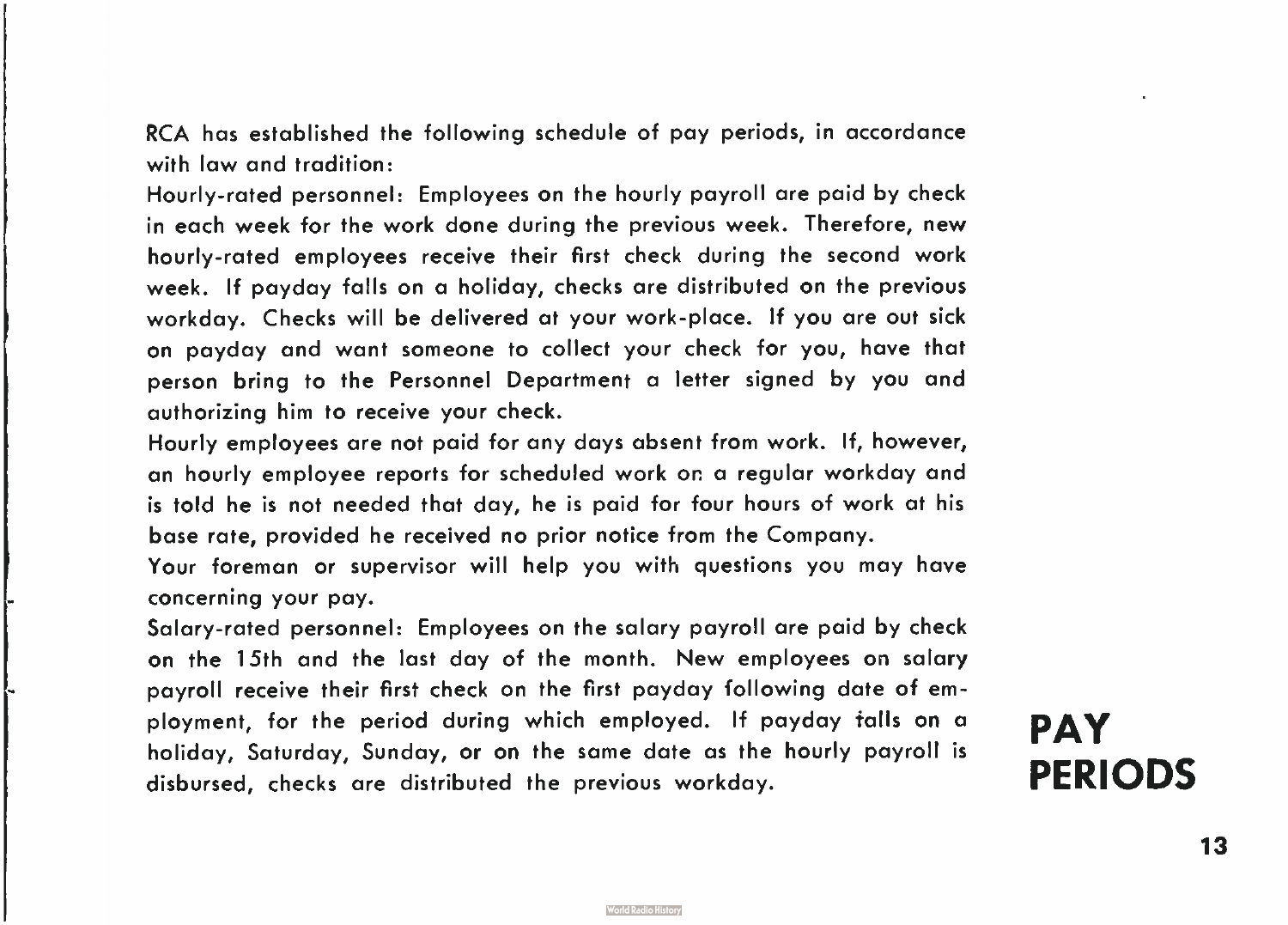### OVERTIME

Salaried employees who are " non-exempt" under the regulations of the Wage- Hour Law and the Public Contracts Act and all hourly employees are paid time and one-half for hours worked in excess of eight ( 8) per day or forty per week.

In addition, under Presidential Order No. 9240, time and one-half is paid for hours worked on the six designated holidays and, subject to limitations imposed by Executive Order No. 9240 with regard to time lost during the work week, work performed on the sixth and seventh days worked in the work week are compensated at time and one-half and double time, respectively.

All employees who are covered by the Wage- Hour or the Public Contracts Acts are paid for all overtime worked in accordance with the regulations of the Department of Labor.

Employees not covered by these provisions are paid for scheduled overtime hours worked in accordance with the approved Company plan. All questions in regard to overtime pay should be referred to your supervisor, foreman, or timekeeper.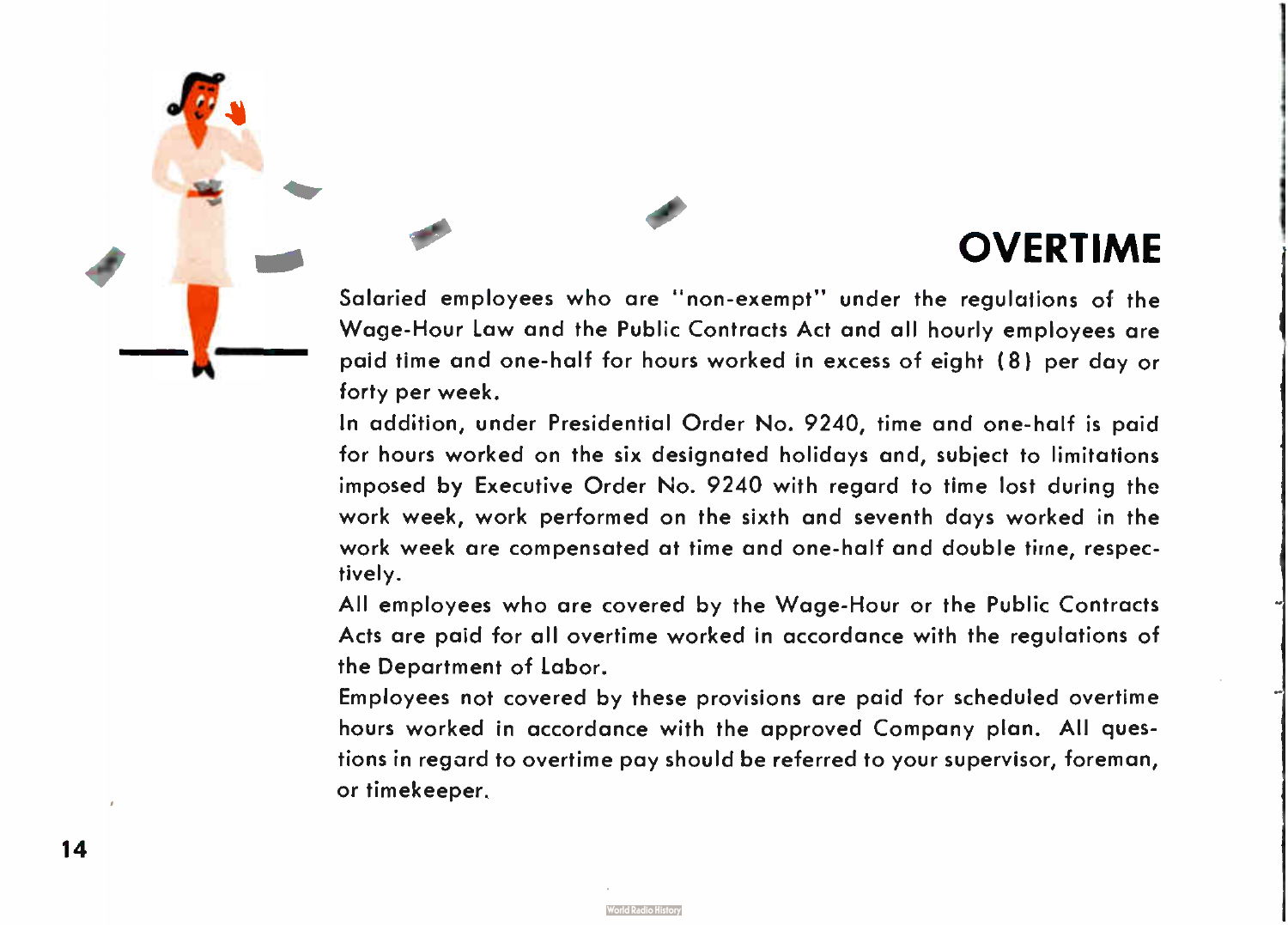### HOLIDAYS

The official Company holidays are New Year's Day, Memorial Day, Fourth of July, Labor Day, Thanksgiving Day, and Christmas Day.

Questions as to pay for scheduled work performed on these holidays should be referred to your foreman or supervisor. During the war it has been Company policy to work on all holidays except Christmas Day.



### VACATIONS

It is the established policy of the Company that all eligible employees take annual vacations, unless in the opinion of the Department or Plant Manager their services are essential during the vacation period.

Your foreman or supervisor will explain the provisions as they apply to you in the current year.

If the Company requests you to forego a vacation for which you are eligible, you will nevertheless be given a vacation pay allowance in addition to your regular earnings.

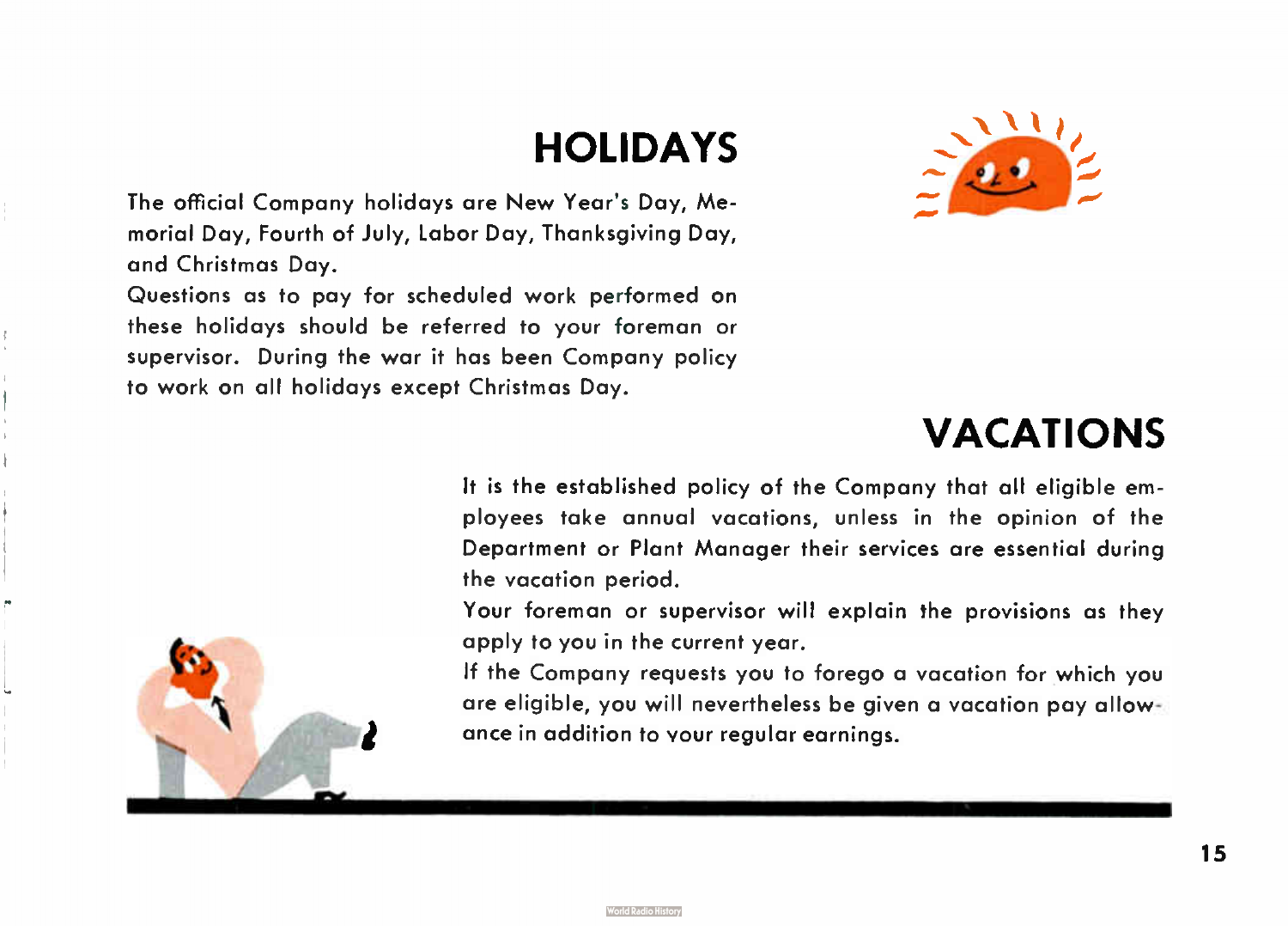### PAYROLL DEDUCTIONS

You will find that several deductions have been made from your pay check. Some of these deductions are required by law and others are made only if authorized by you.

The deductions required by law are: Social Security, Unemployment Compensation, Withholding Tax. In addition, the Company will, at the request of an employee, make regular deductions for U. S. War Savings Bonds, RCA Victor recreational association dues, Group Life Insurance, Beneficial Association, authorized Hospitalization Plan, and Tuition Loans. Each of the deductions summarized here is explained more fully elsewhere in this booklet. Your foreman or supervisor will help you with any questions about them.

### ANNUAL STATEMENT OF EARNINGS



The Company is required by law to inform the U. S. Government regarding the annual earnings of each employee. A copy of the statement of your annual earnings and the amount deducted for withholding tax will be supplied to you for your information and for use in computing your income tax.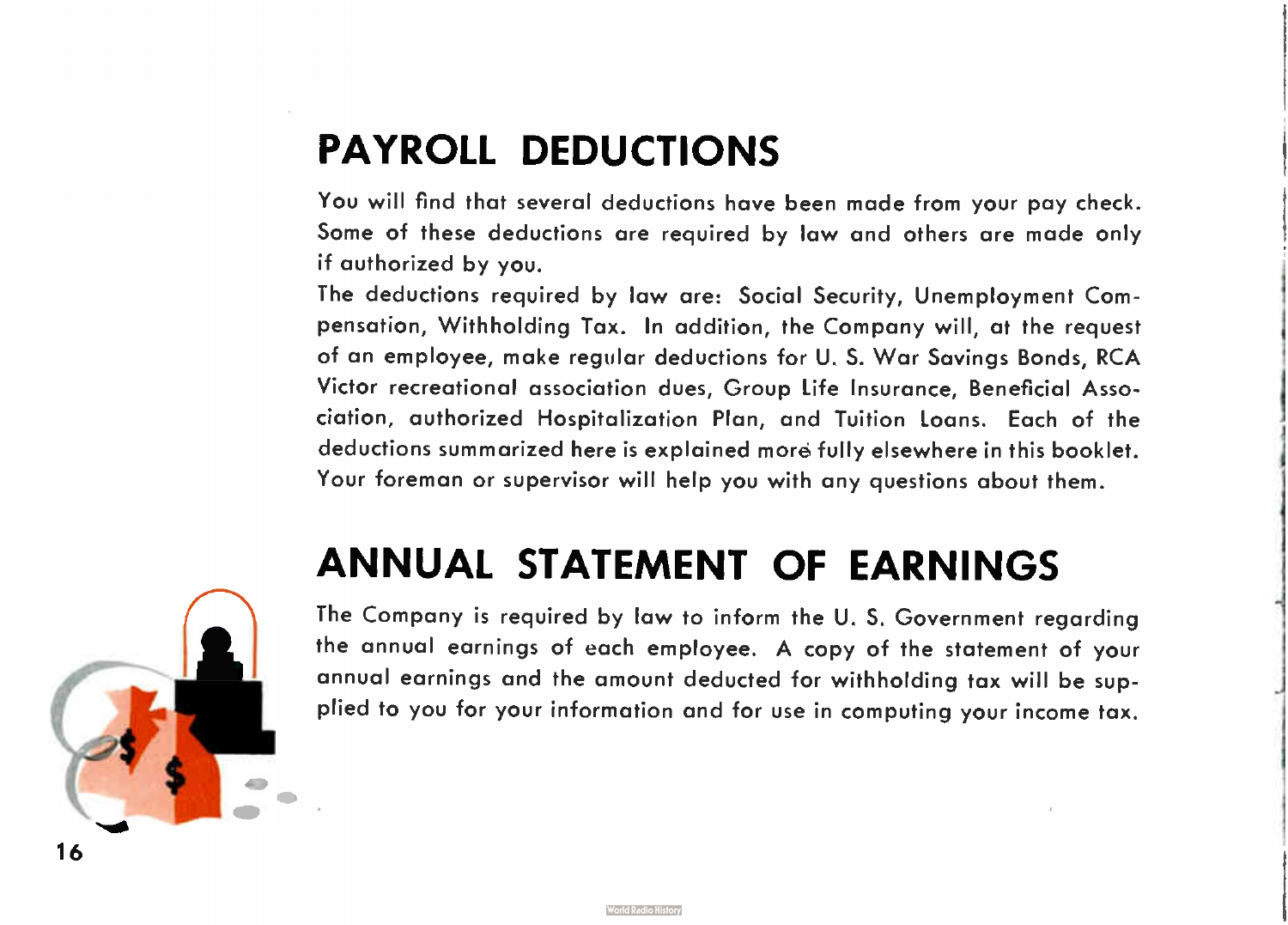### , ; • :; .'e.V.1 SOCIAL, RECREATIONAL, AND ATHLETIC ACTIVITIES

mi ffl MI Ill

The Activity Club or Athletic Association provides members with sports, social, and recreational activities.

Membership is optional, but the small monthly membership fee ( voluntarily deducted from your pay) entitles you to all the privileges of the group, including free sports facilities, dances, shows, sports events, and other activities scheduled throughout the year.

Information may be obtained from your section sponsor, from your foreman or supervisor, or from the headquarters in the Personnel Department.

tt and the second second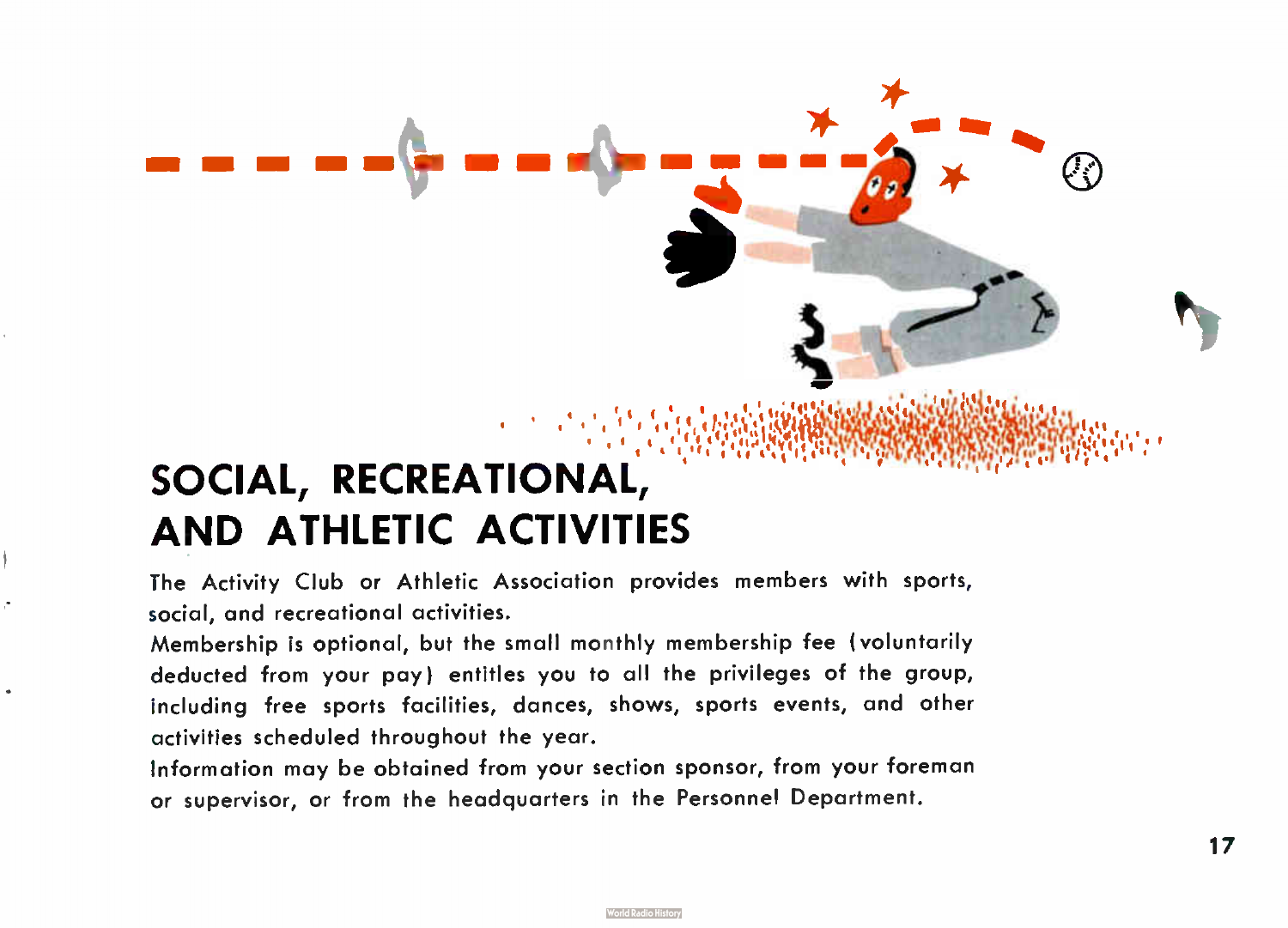# OPPORTUNITIES FOR

### TRAINING AND ADVANCEMENT

Qualified RCA employees are encouraged to get special training which will help them to do their jobs better and to prepare for advancement. Opportunities for training are available through courses sponsored by RCA, by Governmental agencies, and by leading educational institutions in the area. Information can be obtained from the Training Section in the Personnel Department. Watch the bulletin boards for special announcements. Your foreman or supervisor and the Personnel Department are interested in knowing of any courses you are taking, in addition to those sponsored by

the Company.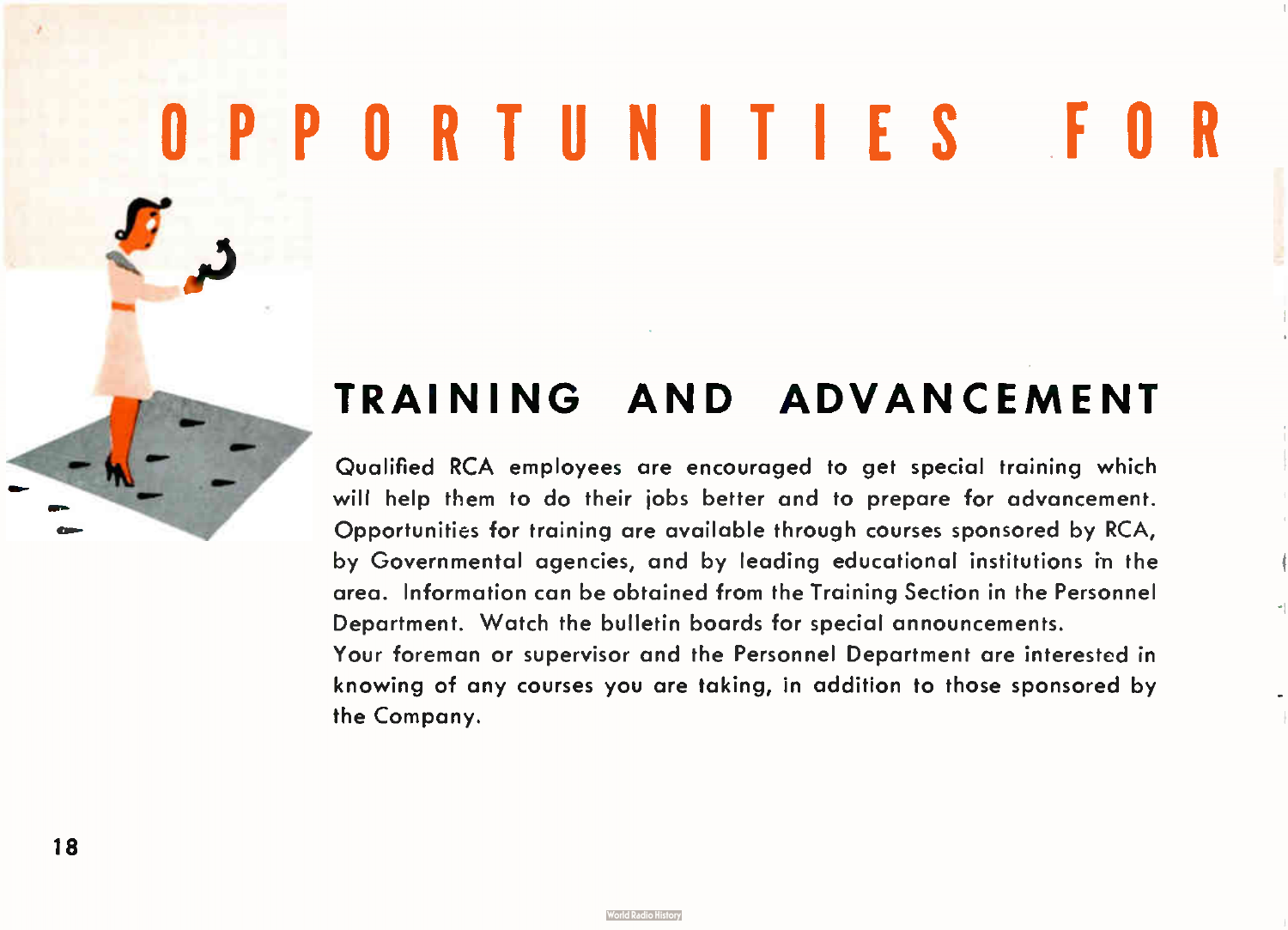# SELF ADVANCEMENT AT RCA

### TUITION LOAN AND REFUND PLAN

The Company provides financial assistance to qualified employees who wish to take approved educational courses which are related to the work at RCA. The Company advances money to cover the tuition fees and the employee repays this advance through authorized payroll deductions. Upon the completion of the course, however, the employee may be given a refund up to 90% depending upon the grade received in the course. Information about and guidance in the selection of courses may be obtained from the Training Section in the Personnel Department.

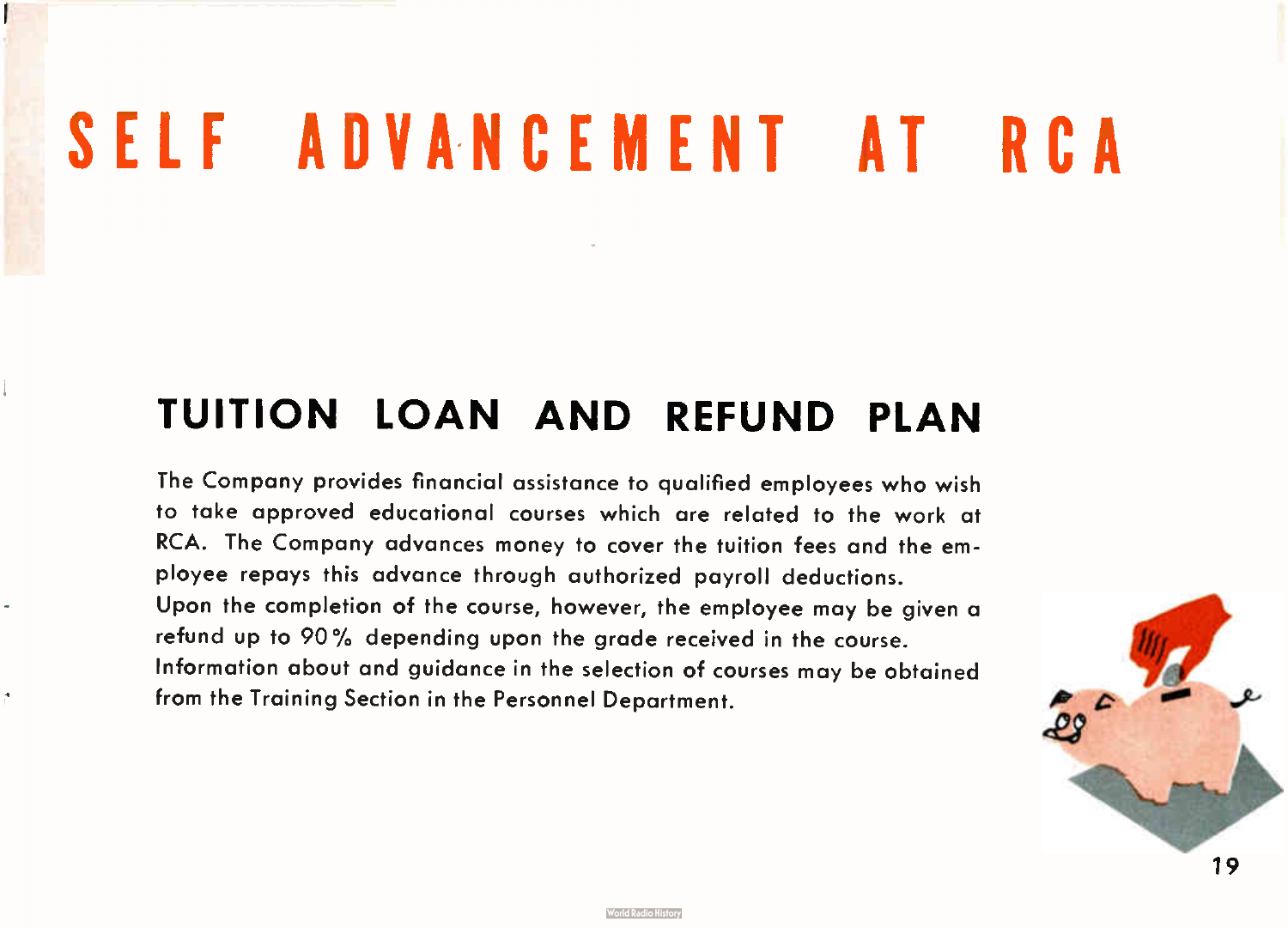# RCA GROUP BENEFITS

### BENEFICIAL ASSOCIATION

The Beneficial Association provides certain benefits for disability caused by illness or injury. You are encouraged to join the Association as a measure of protection against unforeseen hazard.

As a member of the Association, you may receive ( after a seven-day waiting pediod), daily benefits up to 100 days in any 12- month period and hospitalization benefits up to 20 days. The daily benefit is either \$1.50 or \$2.10 a day, depending upon whether your basic earnings are ( and including) \$ 25 a week or more than \$25 per week. The hospitalization benefit is \$2.00 per day ( if hospitalized in excess of seven days), and in addition there is a death benefit of \$ 250.



20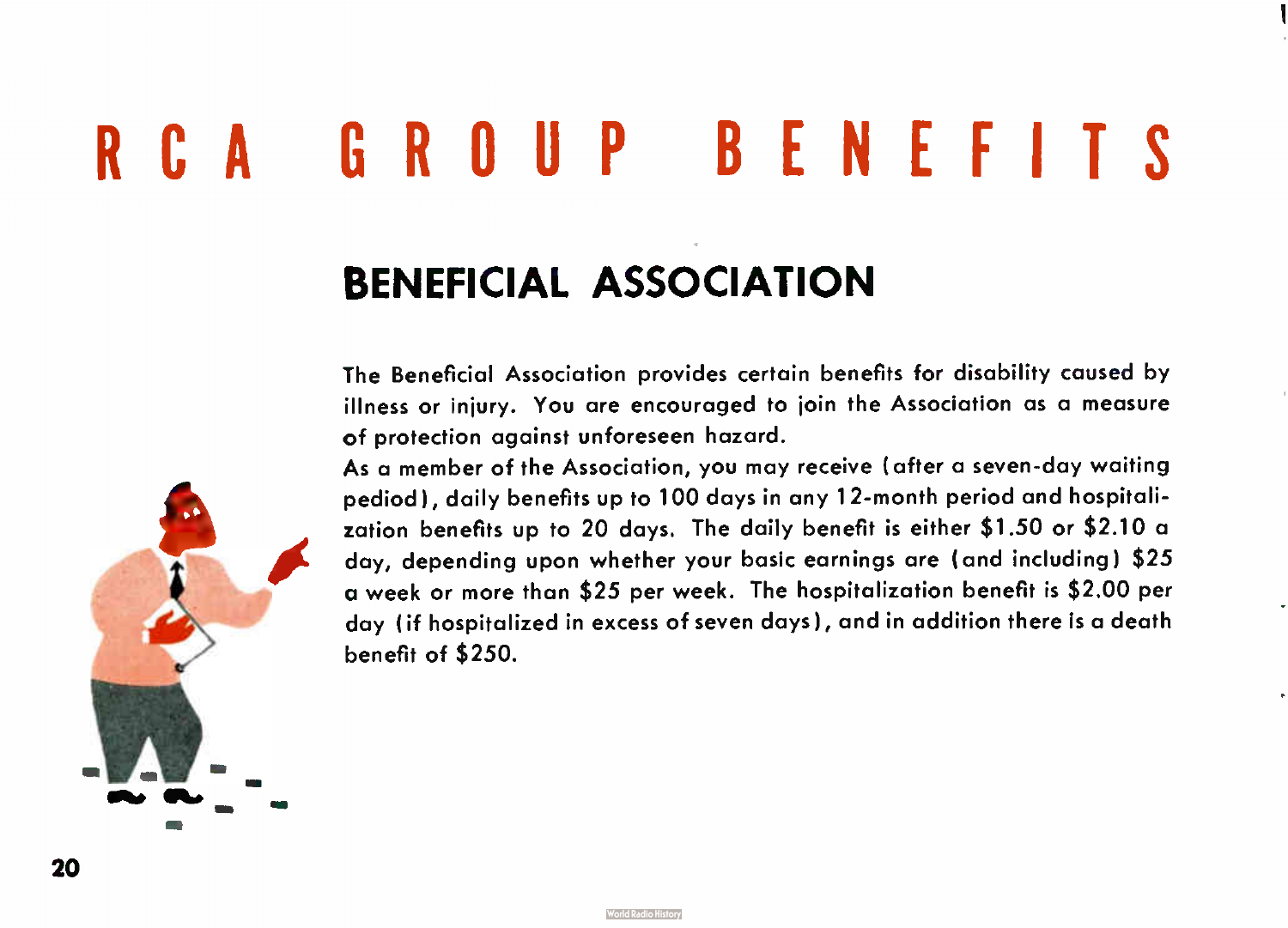# SERVICES

Application for membership is offered at the time of employment and membership ceases upon termination of employment. In addition to the entrance fee of 50 cents the cost is 25 cents a month for those whose basic earnings are up to and including \$ 25 a week and 35 cents a month for those whose basic earnings are above that amount, except that dues are suspended during a period of disability. These dues are deducted from your pay. For every payment made by the employee, the Company contributes an equal amount to the Beneficial Association and also assumes all administrative expense.

Your foreman or supervisor can give you further details of the Association. In event of illness or disability, notify the Association at once to determine eligibility for benefits and to obtain details as to the necessary steps in applying for benefits.

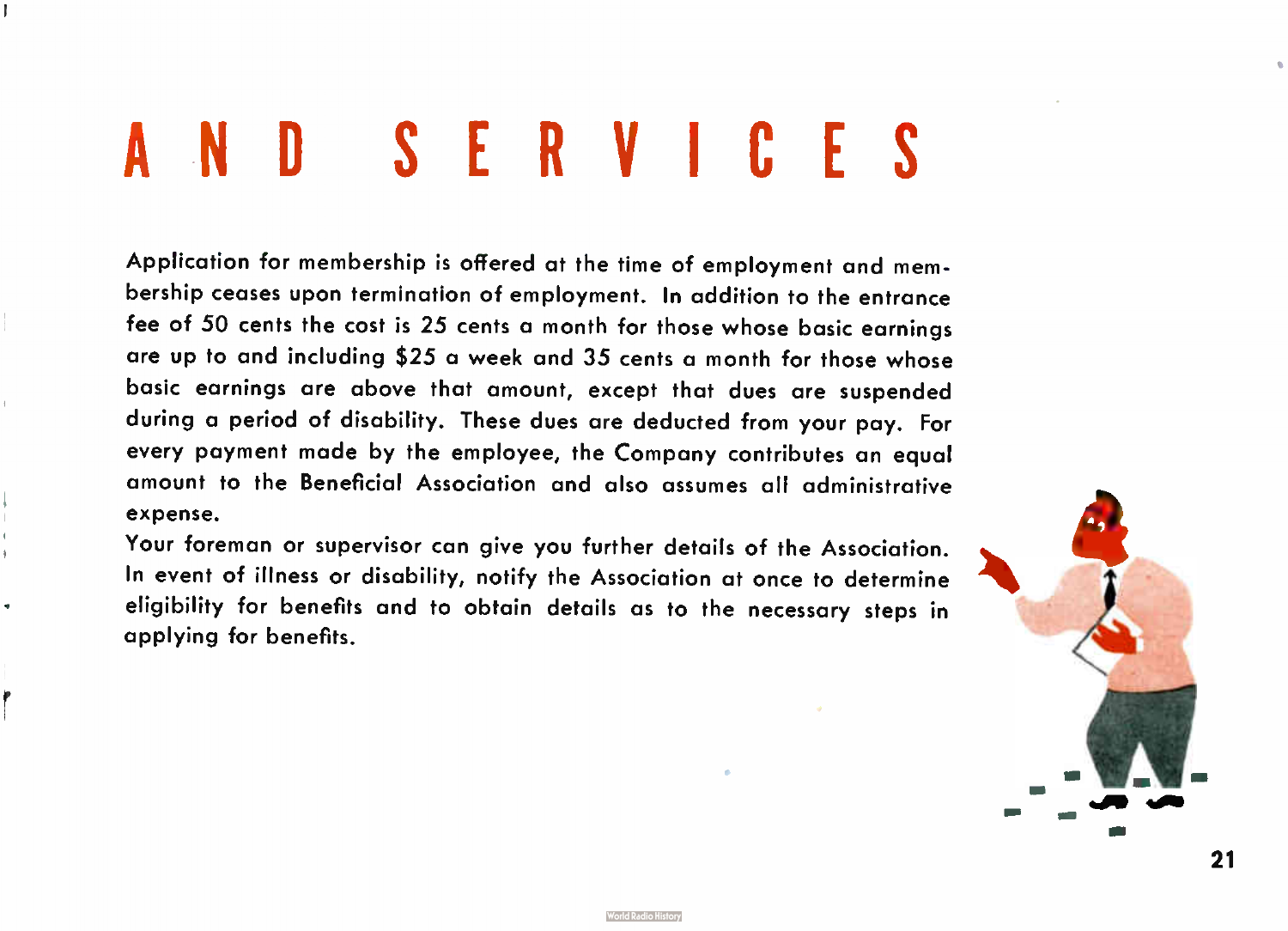### GROUP LIFE INSURANCE

The Company provides an opportunity for you to obtain group life insurance at a modest cost. Participation is voluntary, but is encouraged since the plan offers substantial protection at very little cost to the employee.

The insurance is independent of the Beneficial Association and may be obtained without a medical examination if applied for within ninety days from date of employment.

The plan provides that the full amount of insurance will be paid in monthly installments over a certain period of time to those who become totally and permanently disabled before reaching age 60. In case of death, benefits are paid to the beneficiary named by the employee.

are paid to the ben<br>The amount of insu<br>wage or salary. Pr<br>your premium. You<br>deductions from you<br>Information about g The amount of insurance you may obtain depends upon your annual base wage or salary. Premiums are low because RCA pays a substantial part of your premium. Your portion of the premium is paid through authorized deductions from your pay.

Information about group life insurance may be obtained from your foreman or supervisor, or from the Personnel Department.

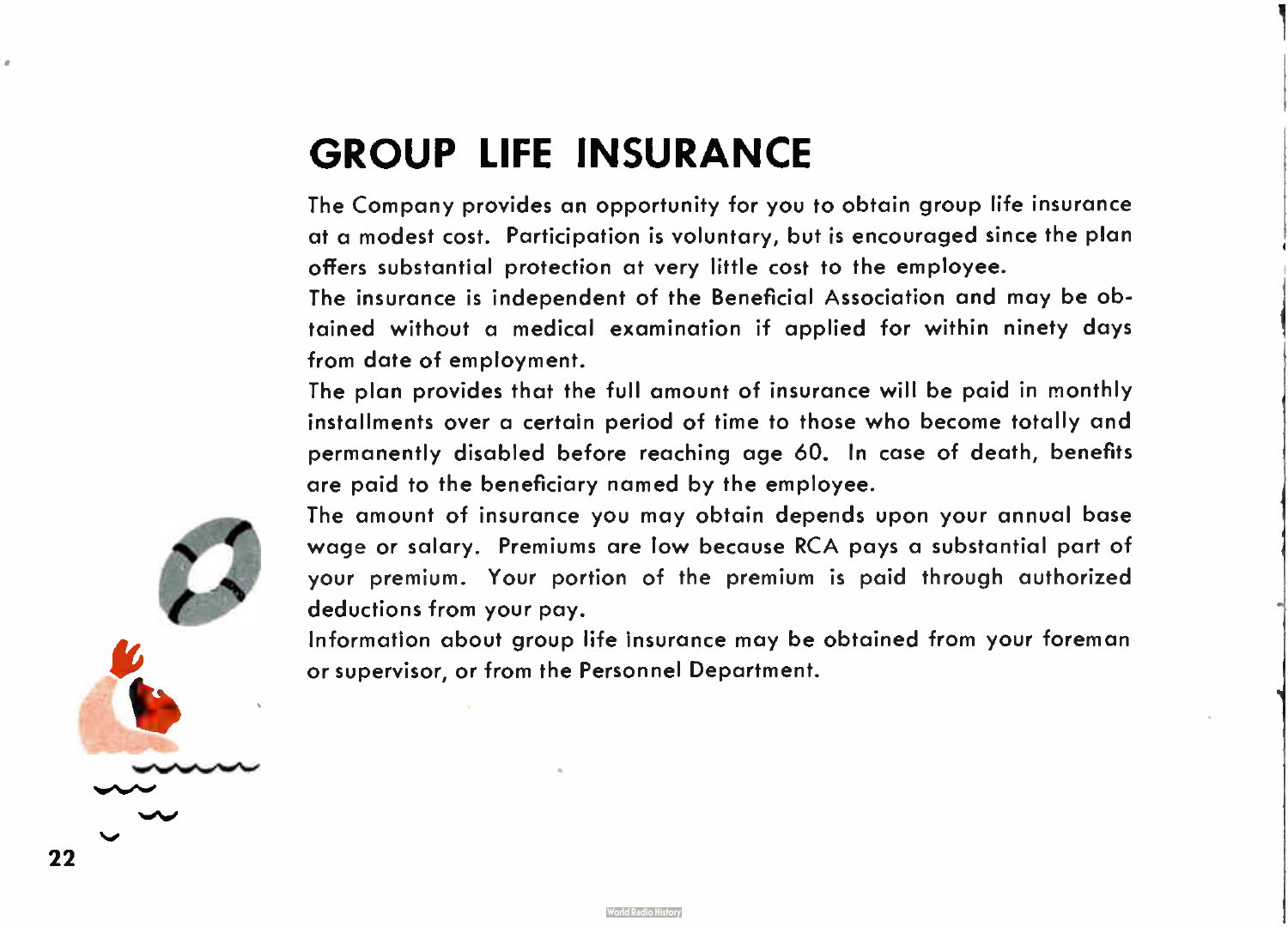

### PLAN FOR HOSPITAL CARE

You are encouraged to avail yourself of the opportunity to enroll in our group hospitalization plan. Through membership in the plan you can guard against certain unforeseen hospital expenses. The cost is small and may be paid by deductions from your pay each month. Details of the Plan may be obtained from your foreman or supervisor, or from the Personnel Department.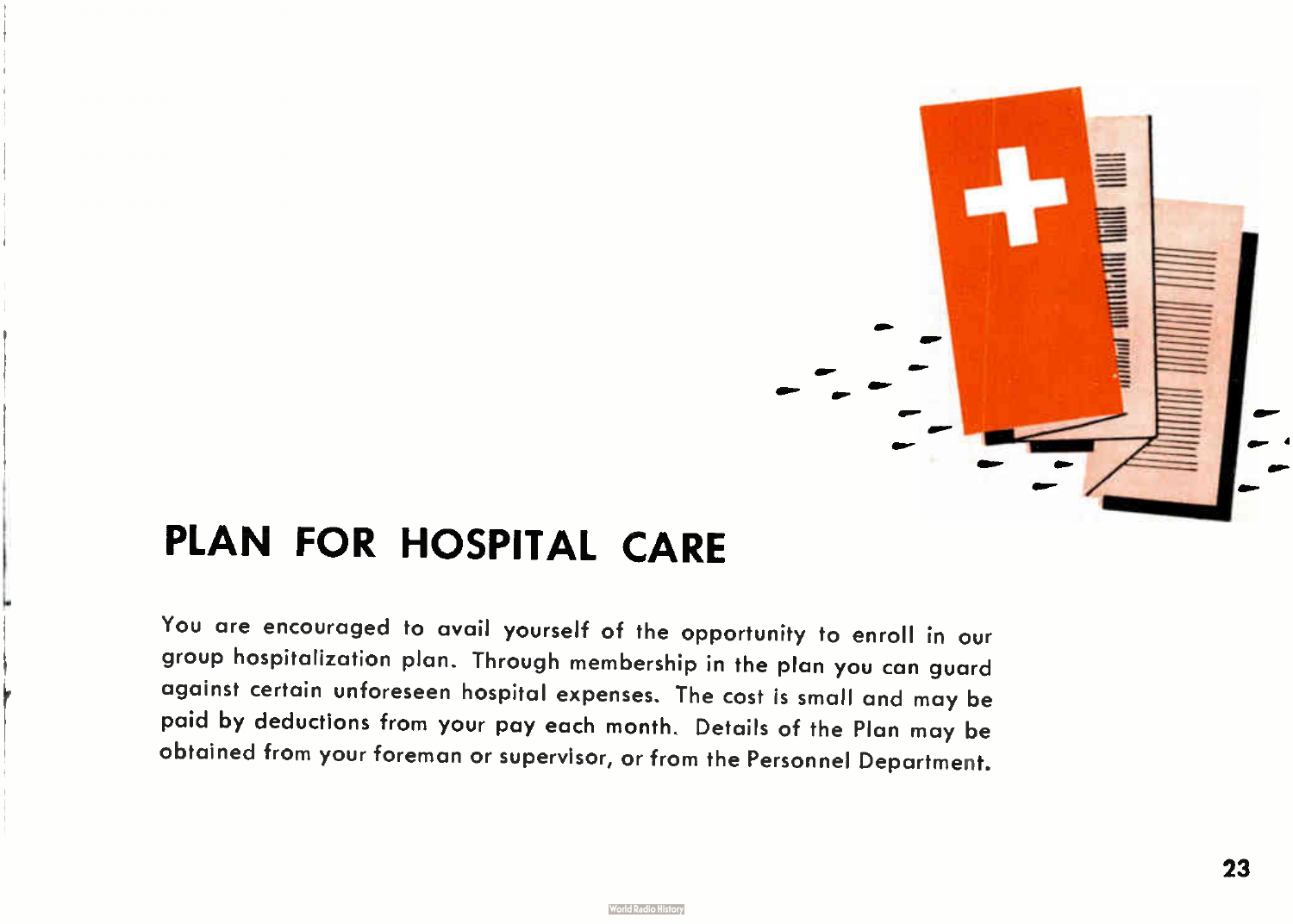

### MEDICAL SERVICE

The Company maintains well-equipped dispensaries and provides competent medical service and advice to protect your health and that of your fellow workers. The medical department is equipped to provide pre-employment medical examinations at the time of employment, to give emergency medical aid, and to offer preliminary treatment for employees who become ill on the job. You will, of course, go to your regular family doctor for other medical care.

Every employee is required to go to the dispensary for treatment of any scratch, burn, or other injury, no matter how slight. The location of the dispensary is listed in the directory at the back of this booklet. If you go to the dispensary, obtain a pass from your foreman or supervisor, except in case of emergency. All accidents must be reported at once to your supervisor.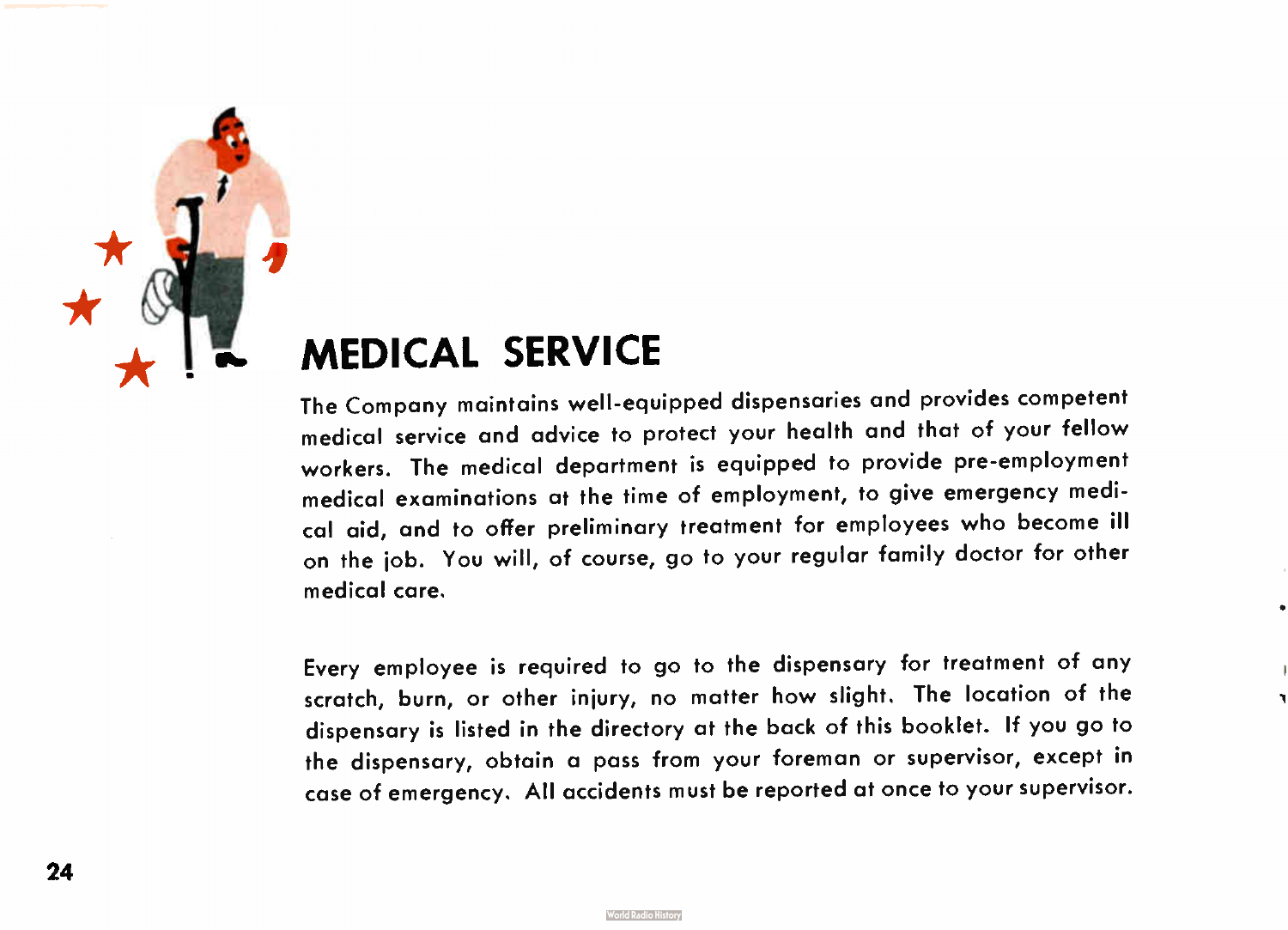### BULLETIN BOARDS

Bulletin boards are located in prominent spots in all departments. Make it a daily habit to read notices for information affecting you and your interests. In order to avoid unnecessary congestion of the boards, the Personnel Department must approve all materials before they are posted.

### TRANSPORTATION • RATIONING • HOUSING

If you want to "share a ride," obtain supplementary gasoline rations, or need help in finding a place to live, call at the Personnel Department.

### LOST AND FOUND

Please report all articles lost or found to the Personnel Department. Lists of lost and found articles are posted periodically on bulletin boards.

### AUTOMOBILE INSURANCE

Employees who use their cars on Company business must carry full insurance approved by the Company.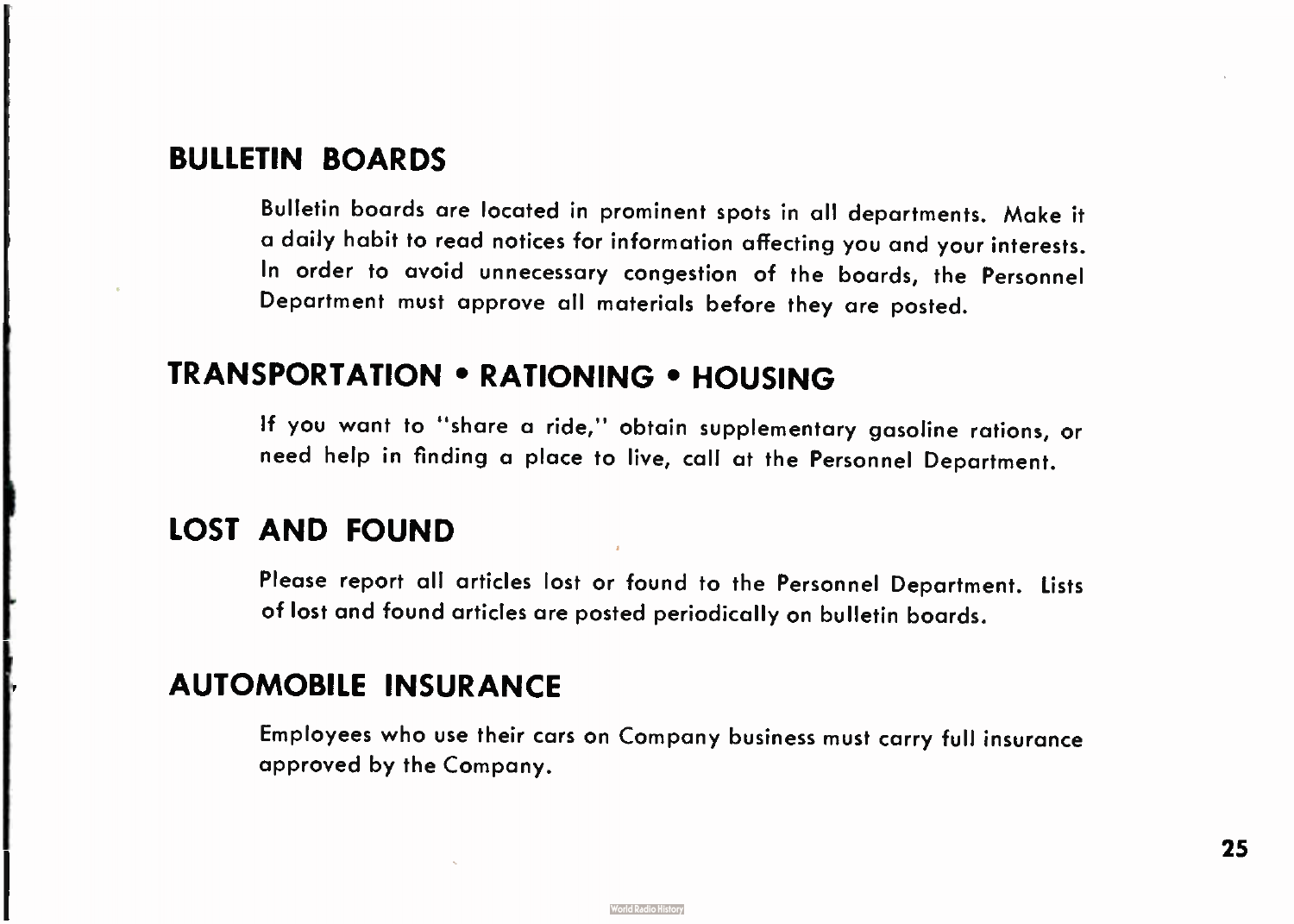### MUSIC WHILE YOU WORK

Regular programs of recorded music will be broadcast over the plant broadcasting system. The programs are designed to give you " music you want when you want it" so any suggestions you have will be welcomed. In addition to music, periodic news bulletins and announcements of interest to employees will be broadcast over some of the plant broadcasting systems.



**World Radio Histo**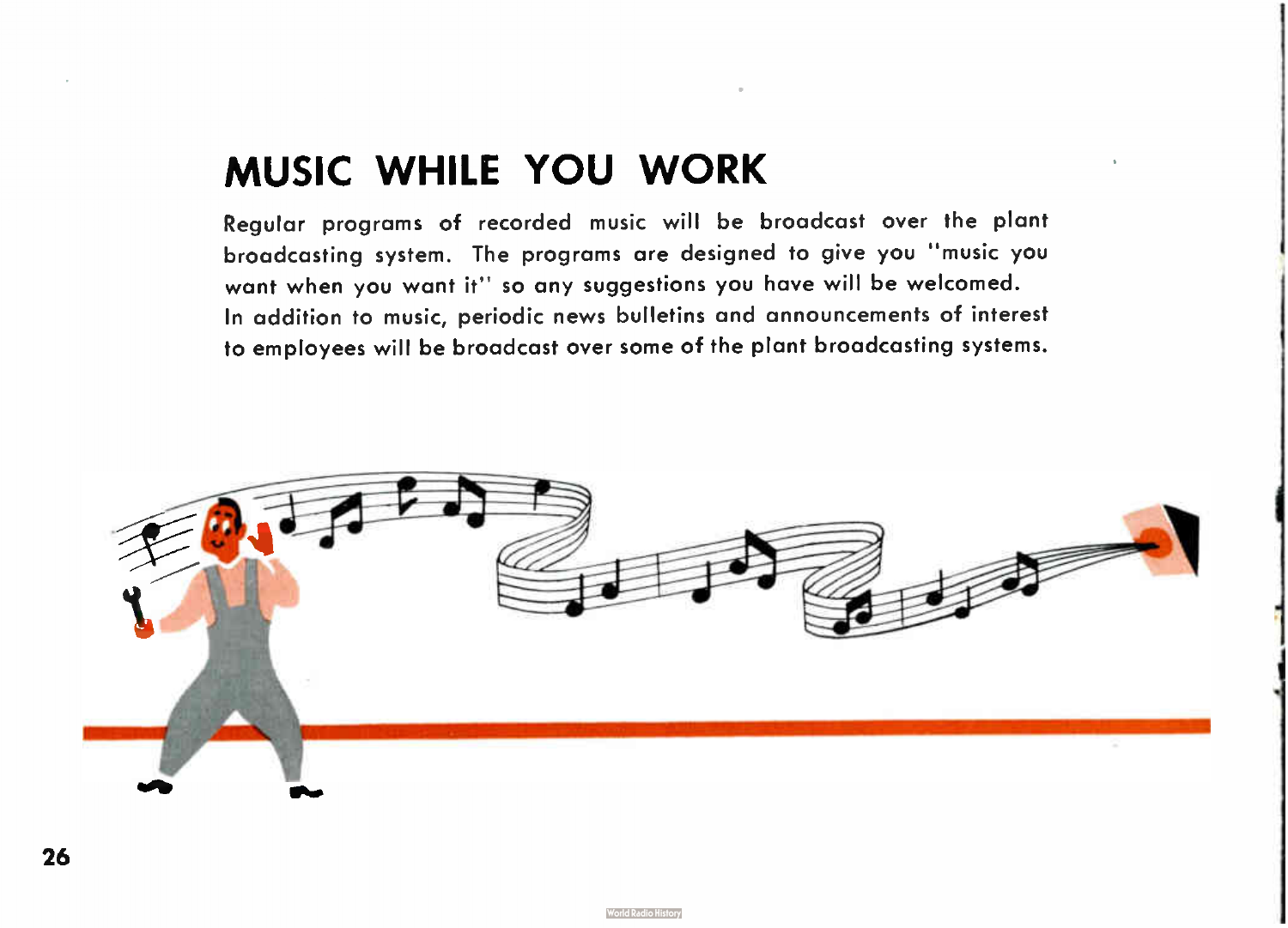

27

### PUBLICATIONS

At regular intervals you will receive without cost the RCA FAMILY NEWS. It is the official Company news publication and gives interesting information about the Company and the people in it.

Give any interesting and timely news you would like to see published to the reporter in your area, or send it in to the editor in the Personnel Department.

Once each month you will receive, with your pay check, the booklet entitled YOU AND I AND RCA. It contains brief discussions about mutual problems and information about important activities which will give you a clearer picture of your Company and your own part in its work.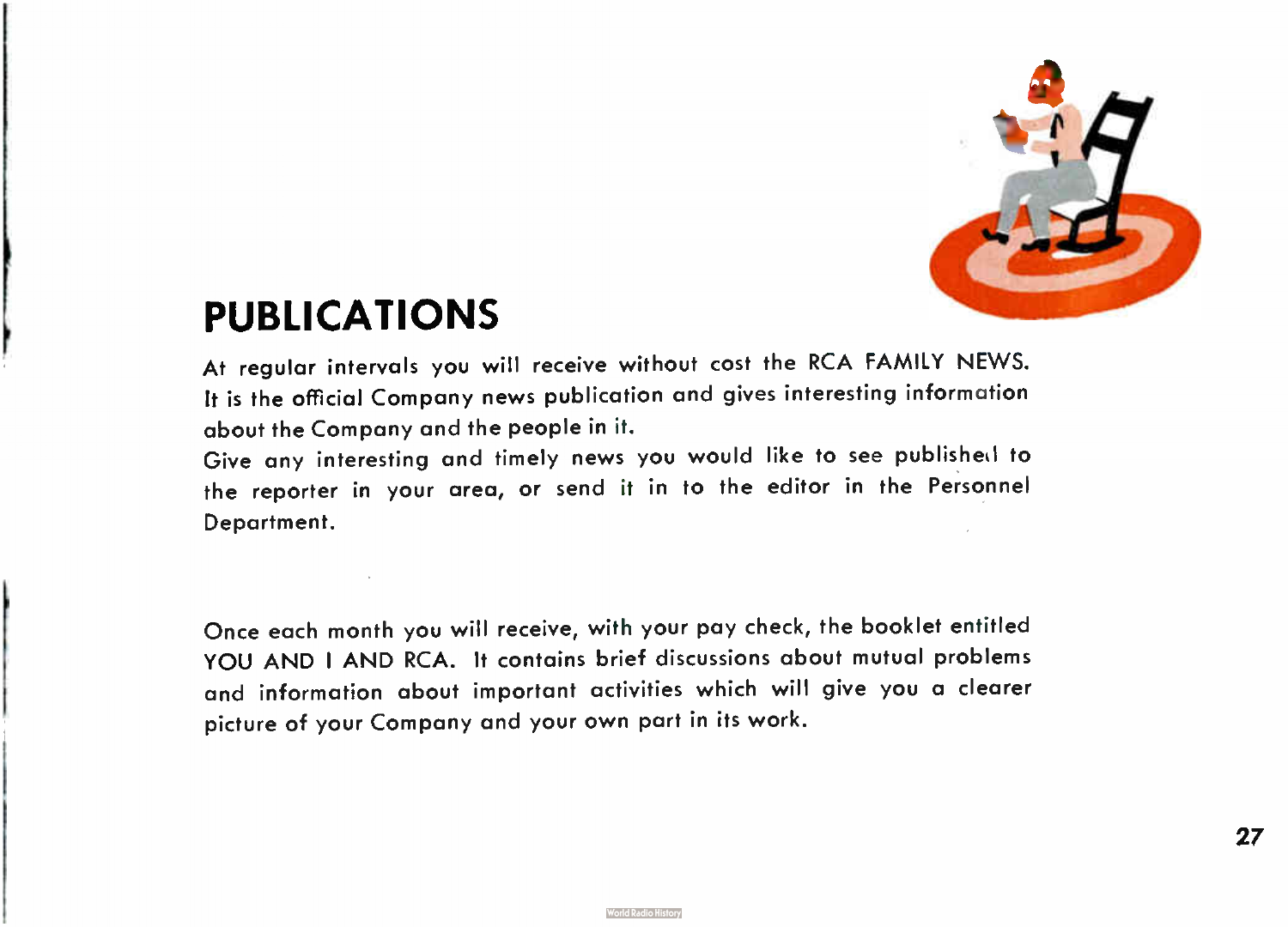### WAR BONDS

WAR **BONDS** 

Everyone is urged to invest at least 10% of his earnings in war bonds. This can be done conveniently at RCA by signing an order blank which authorizes the deduction of a specified sum from your pay check. You can obtain the proper form from your War Bond representative or from the Personnel Department. Your bonds will be delivered to you, and although you may receive them a week or more after the necessary deductions have accumulated, they are dated at the beginning of the month in which the total of your deductions equals the purchase price of the bonds, and interest starts accumulating at the time dated.

**World Radio History**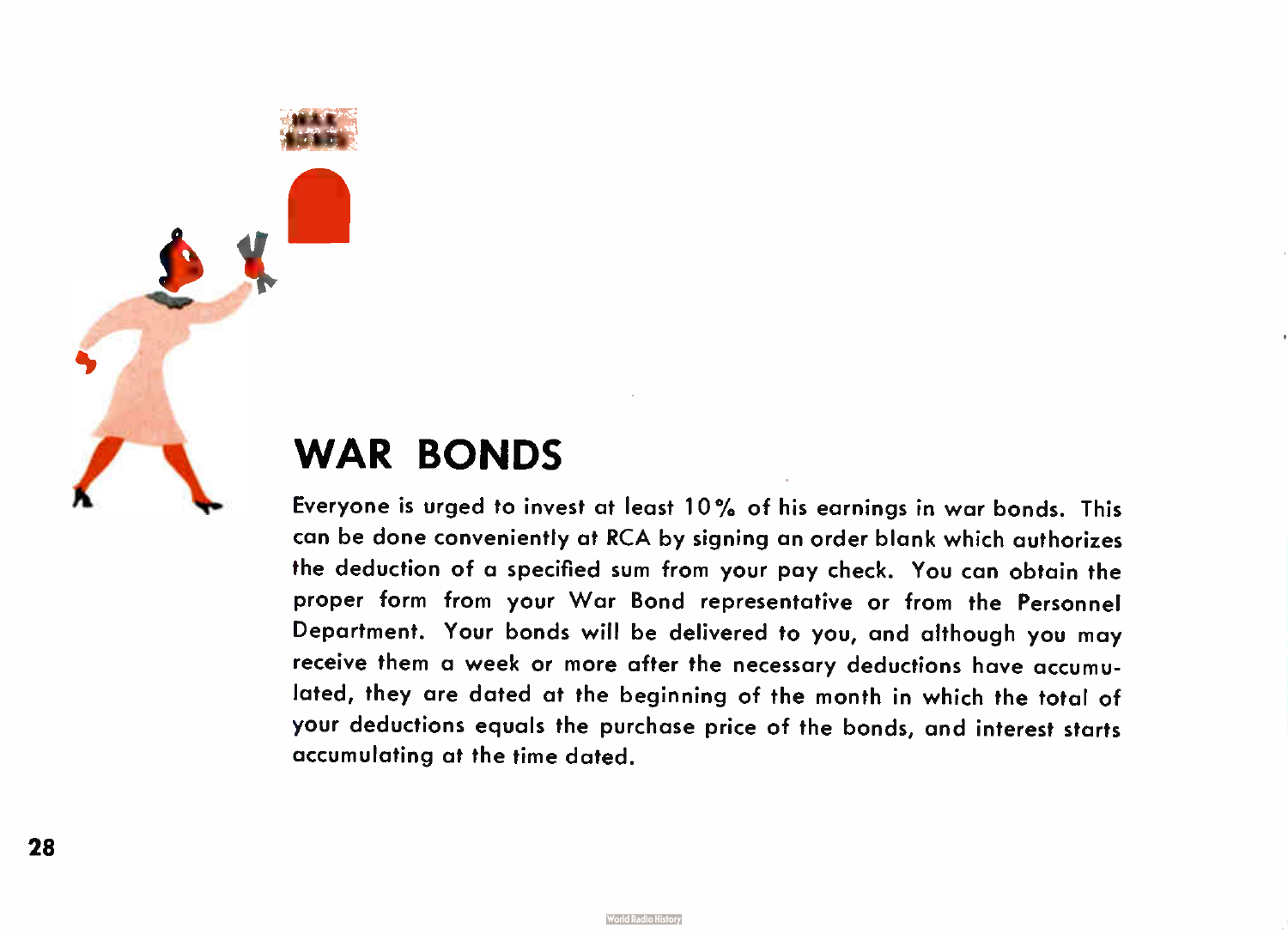## GOVERNMENT DEDUCTIONS

The Social Security Act provides for a retirement allowance to be paid to you after you reach age 65 and retire. The Act requires that the Company deduct a specified per cent of your earnings up to a stated maximum ( in 1944, 1% on the first \$3,000 of your annual earnings). This deduction is matched by an equal amount paid by the Company, and the total is paid to the Government.

If you wish a report on the earnings that have been credited to your account, you may obtain the necessary form at the Personnel Department for mailing to Baltimore, Maryland.

For your protection, keep the Social Security Board informed of any change in your place of employment, or name. Special forms for notifying the Board of changes are available at the Personnel Department.

Additional information on Federal Social Security may be obtained at the Personnel Department or from your foreman or supervisor.

SOCIAL **SECURITY**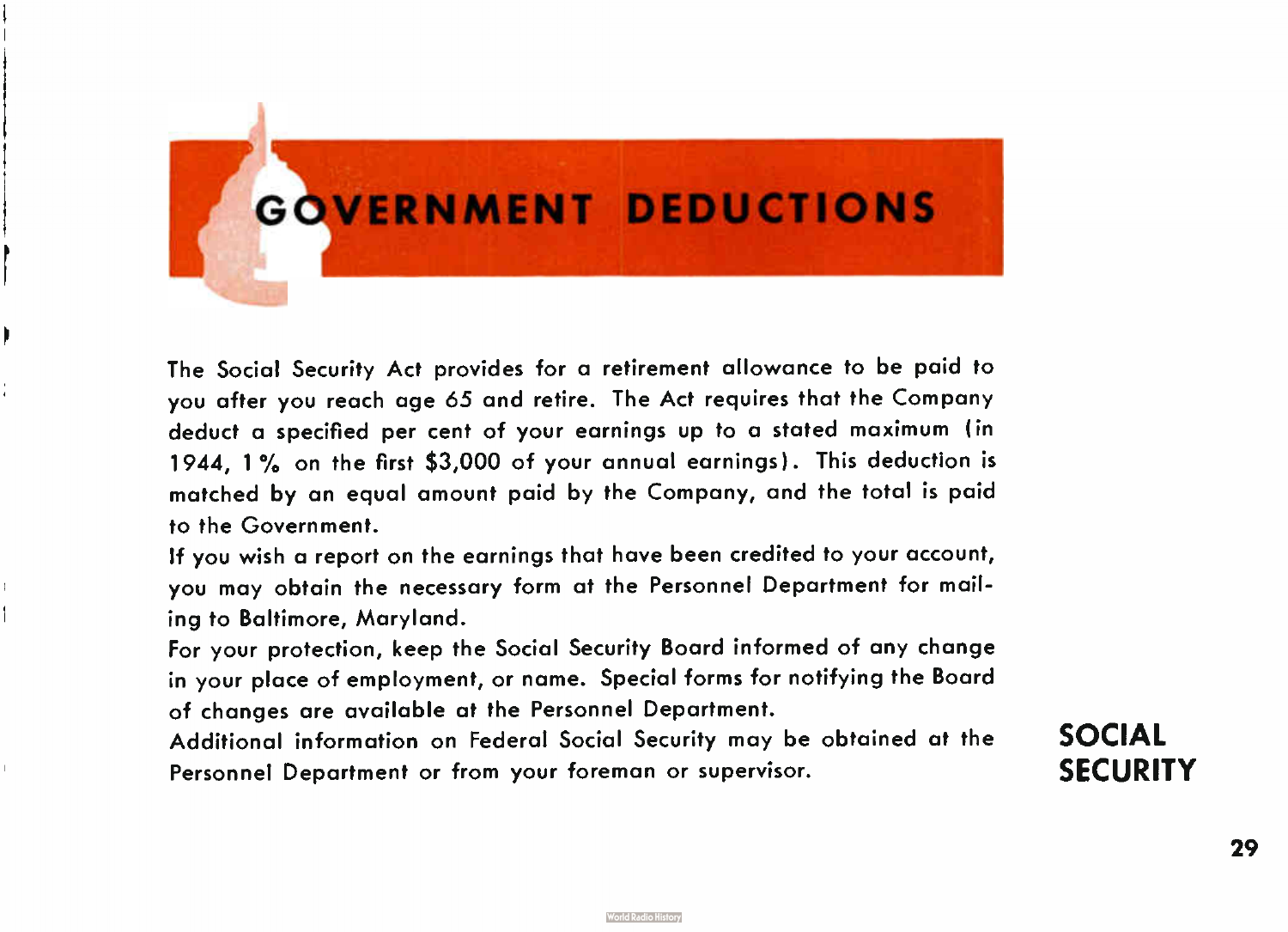### UNEMPLOYMENT INSURANCE

Unemployment compensation laws provide weekly benefits to those who are totally or partially unemployed. The amount of the benefit depends on past earnings. The laws require the Company to make a contribution to the state unemployment funds at specified rates on your earnings. ( In Alabama, California, New Jersey, and Rhode Island, the laws also require contribution from the employee, which is deducted from your pay at 1% on the first \$ 3,000 of your annual earnings.) The laws require that specified deductions be made from each employee's pay and that the Company contribute an additional sum. Your foreman or supervisor, or the Personnel Department, will assist you with any questions regarding unemployment benefits. If you are eligible for benefits report immediately, in person, to your nearest United States Employment Service Office.

### WITHHOLDING TAX

The Federal Government's pay-as-you-go income tax plan requires that the Company deduct your income tax at specified rates from your pay, after application of the exemptions to which you are entitled. These funds are paid to the United States Treasury and are credited toward your Federal income tax.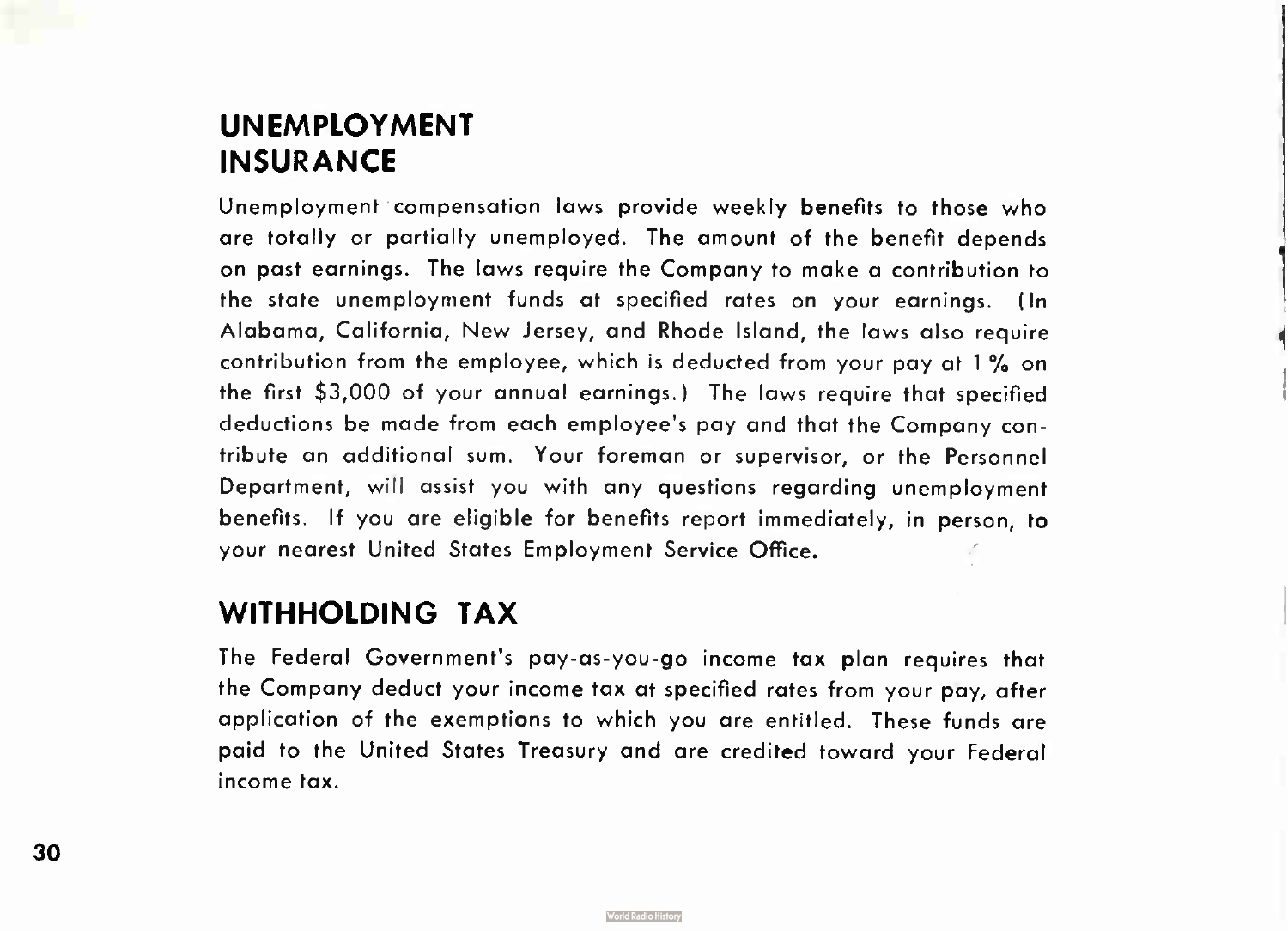# MILITARY SERVICE

For those called for military service, the Federal Selective Service Act provides for reemployment without loss of status, " unless the employer's circumstances have changed so as to make it impossible or unreasonable to do so. I

ł

ŕ

In addition to the rights and privileges accorded by the Selective Service Act, your Company has provided that employees with six months' service or more with the Company who are called to military service or who have enlisted, shall receive from the Company, for one month, the difference in pay between their basic earnings in their last month of employment and their first month's rate of pay from the Government.

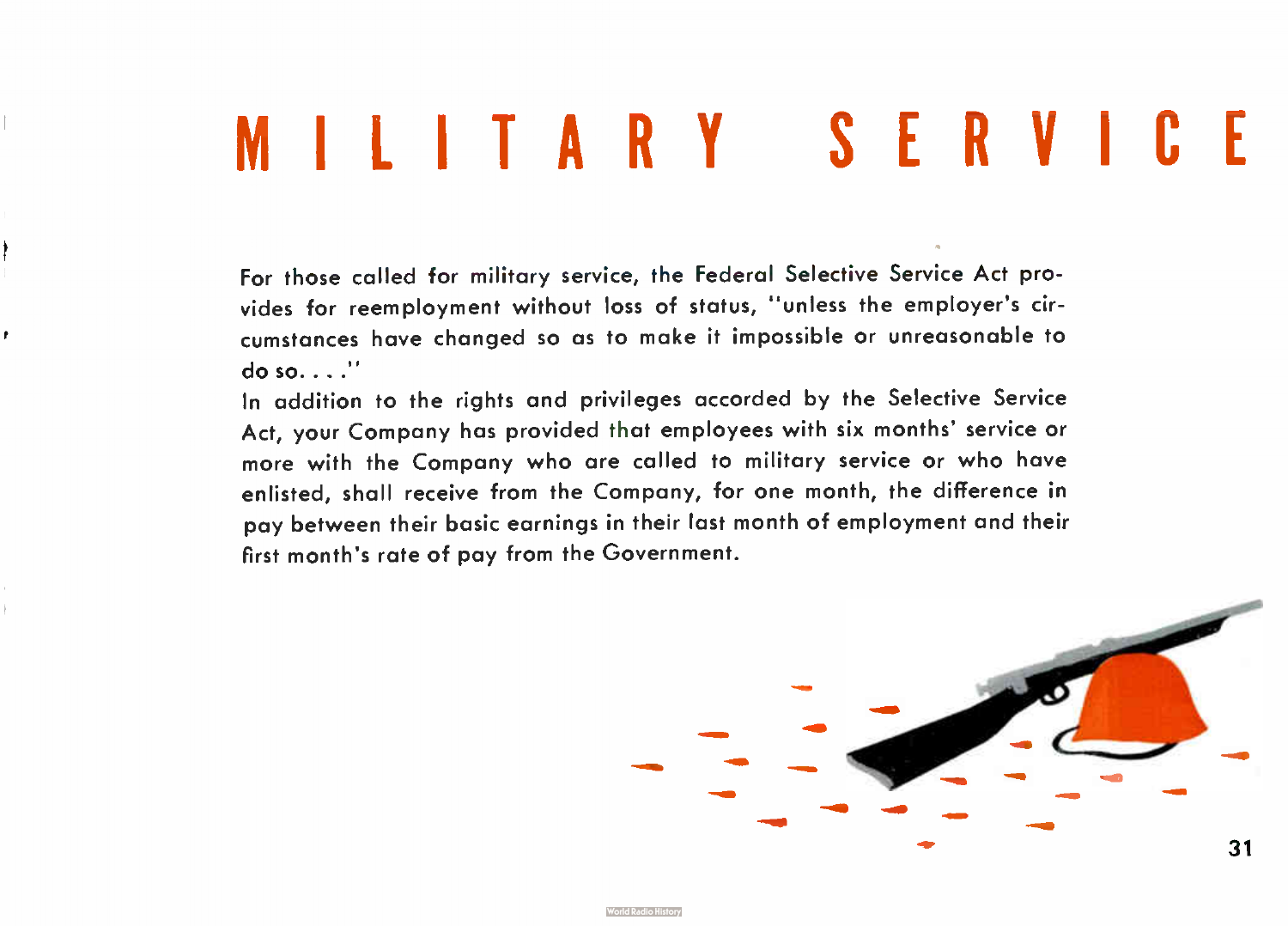Also, if an employee has availed himself of group life insurance, your Company will continue the group life insurance of such employee in force for a period of 31 days after termination of employment. The Company will also pay to such employees an amount equal to one year's premium payable by such employee if he purchases an equivalent amount of life insurance under the National Service Life Insurance Act of 1940.

In the case of employees who do not come under the provisions of the National Service Life Insurance Act ( i.e., those entering State Guard or Maritime service), RCA will continue the employee's group life insurance with Travelers Life for one year without cost to the employee.

Employees who enter military service will be informed of the details of this procedure by the Personnel Department.

Notify your supervisor or foreman and the Personnel Department promptly of any change in your Selective Service classification, or if called for military service.

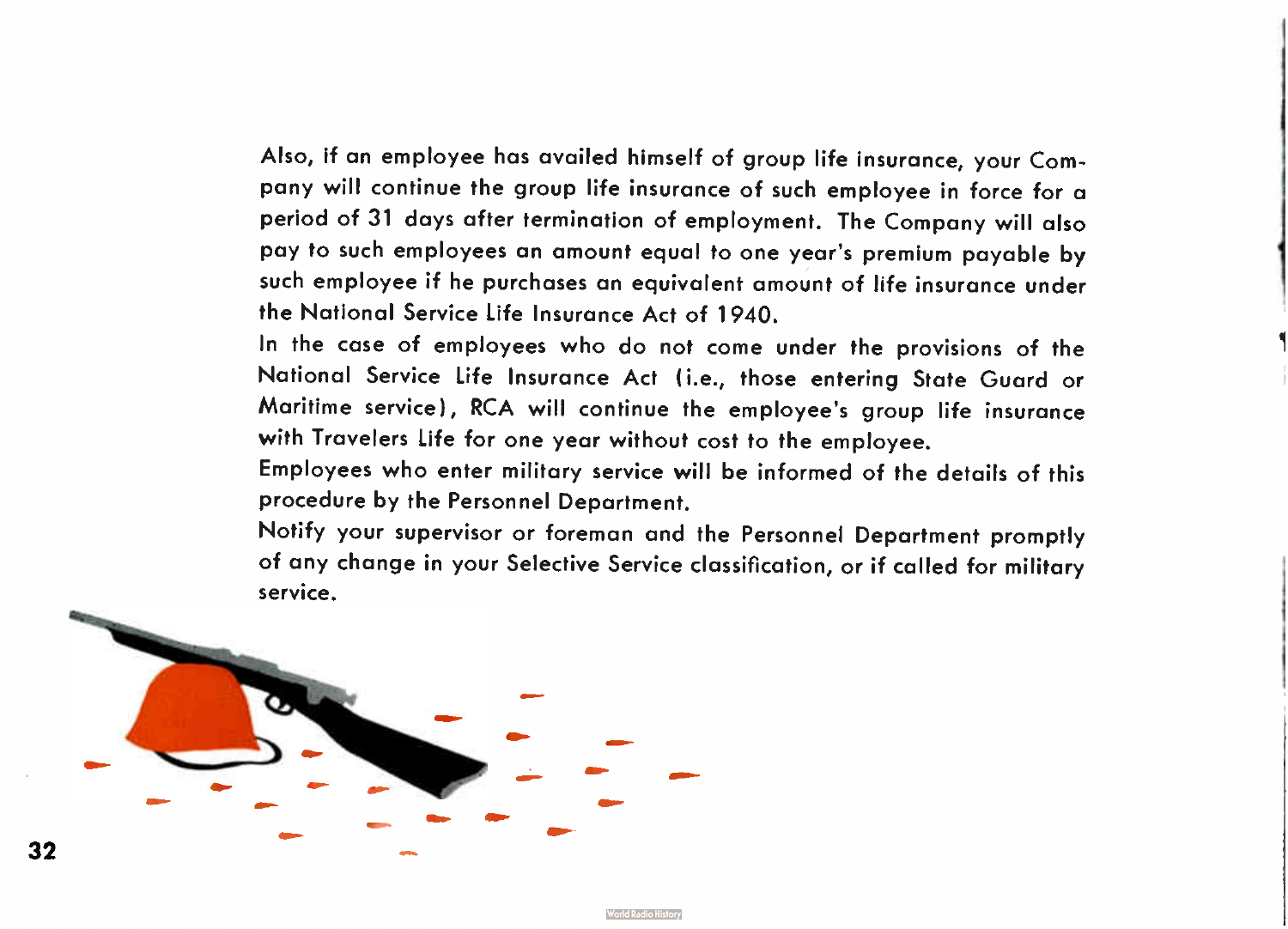### WAR PRODUCTION DRIVE COMMITTEE

Your War Production Drive Committee has been formed to represent both RCA Victor production workers and the supervisory workers. The function of this committee is to help us all produce more things faster for the war effort. Our enthusiastic cooperation will enable the committee and its aides to work toward even greater production records—the kind that will keep RCA in the front ranks of the radio, electronics, and record fields.

P

### **SAFETY**

RCA has an enviable safety record and every employee is urged to do his part to make and keep RCA a safer place in which to work, both for himself and for others. The best safety aid is your conscientious workmanship. If you see any way in which the safety of working conditions can be improved, submit your suggestion. All employees are expected to read and follow the rules stated in the safety booklet. Demonstrate your good judgment by always using the safety devices provided, by avoiding any unsafe activity, and by co-operating with members of the plant Safety Committee.



าา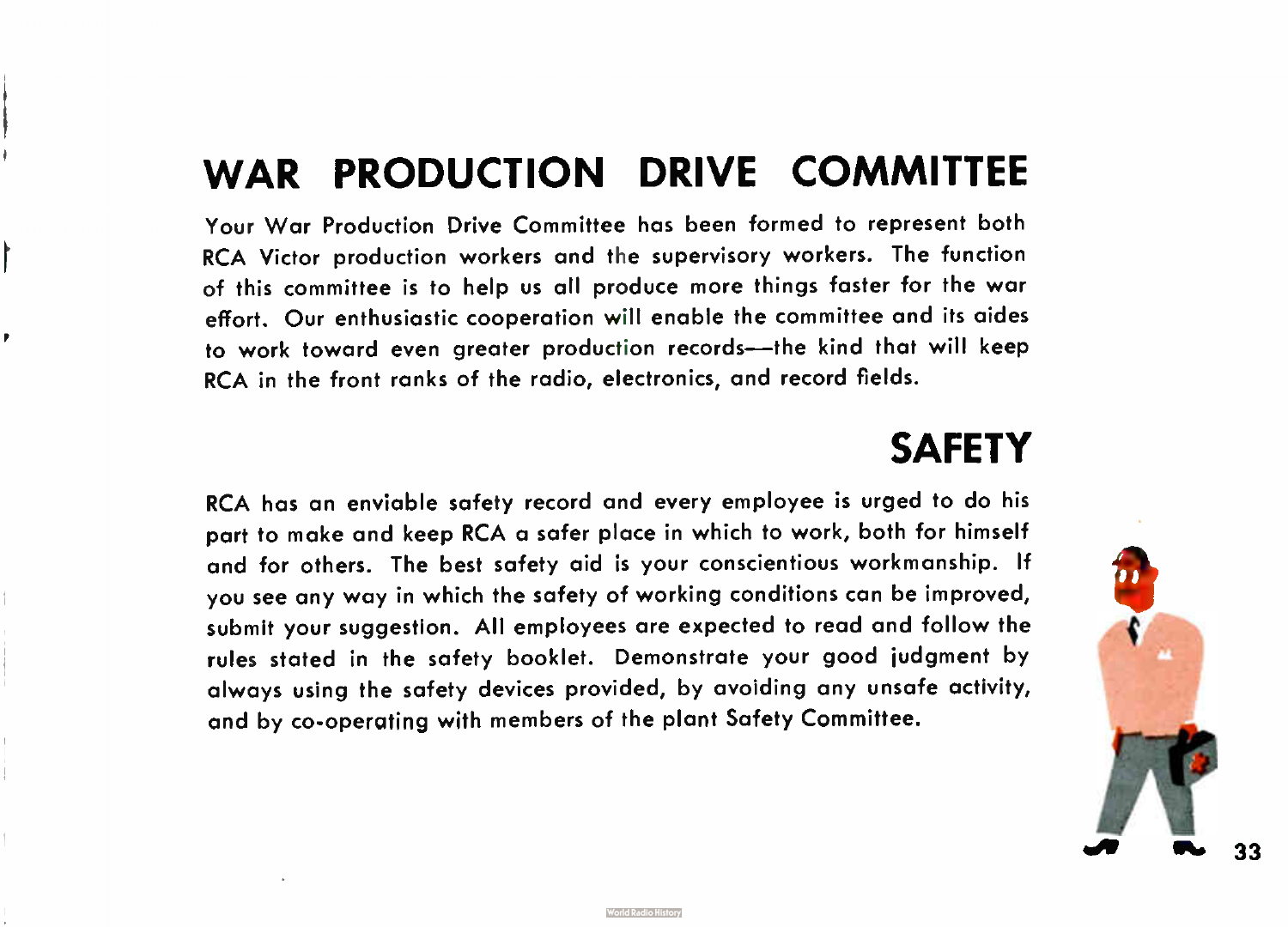### Some of the important safety rules are:



Don't distract a fellow- worker's attention.

- Never use defective tools, hammers, punches, wrenches, or machinery.
- Ties, gloves, and loose clothing must not be worn around moving machinery.
- Do not attempt to lift or push objects which are too heavy for you; ask for help.

Report any unsafe conditions to your foreman or supervisor.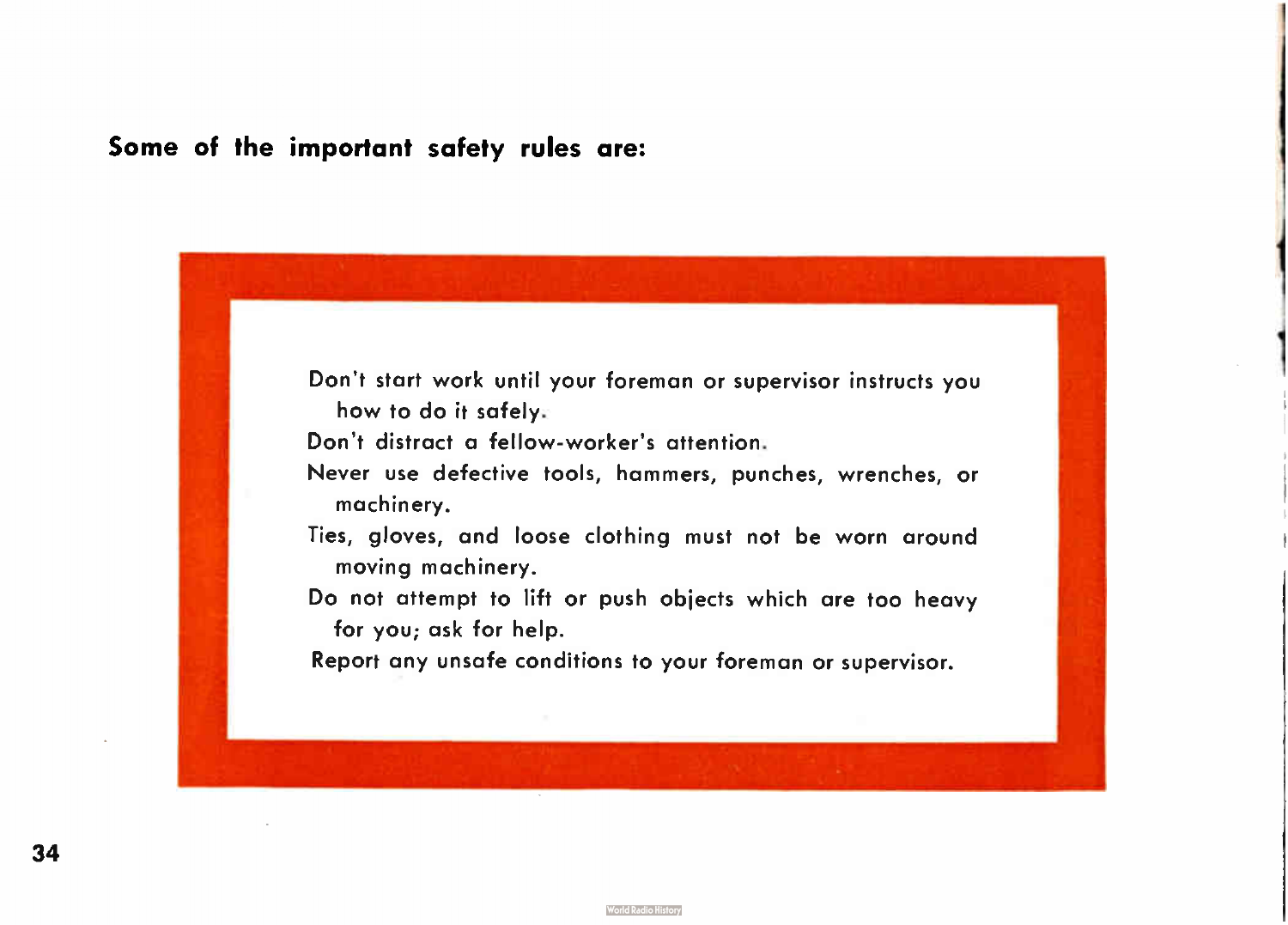### THE SUGGESTION SYSTEM

Your Company welcomes suggestions from employees. Many of the ingenious devices you will notice at work have developed directly from suggestions made by employees. RCA offers substantial awards, which during the war are payable in War Savings Bonds and Stamps, to eligible employees who make suggestions that are found worthy of adoption. These awards range from a minimum of \$2.00 to a maximum of \$500.00 per suggestion. They vary in direct proportion to the value of the suggestions. Each suggestion is investigated by a Committee which decides on its merit as based on the following points:

> Does it reduce waste? Does it improve quality? Does it improve safety? Does it reduce costs?

> > **World Radio Histor**

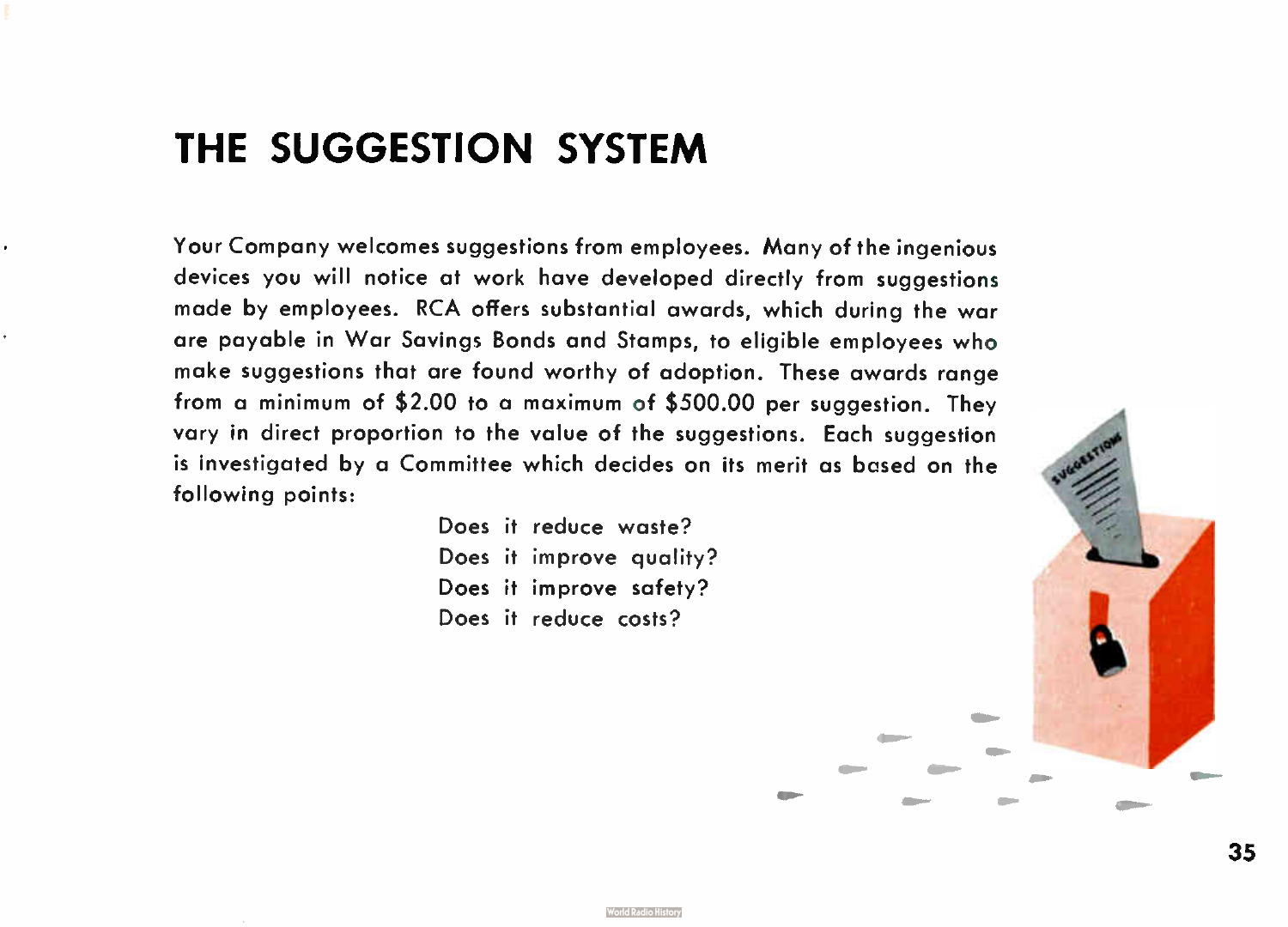A complete investigation of each suggestion is made and an explanation is set forth detailing the reason for the adoption or rejection of the suggestion. An employee whose suggestion has been rejected has the privilege of appealing the decision at any time. When an appeal is received, the suggestion is again investigated to reweigh its merit.

Suggestion blanks are available in " Suggestion Boxes" located throughout the plant.

Headquarters for the Suggestion System is in the Personnel Department.

### THE CENTURY CLUB

36

All employees who accumulate \$ 100 in suggestion awards automatically receive an attractive silver emblem signifying that they are members of the famous " RCA Century Club." Additional recognition is given to those who accumulate \$300 or more in suggestion awards.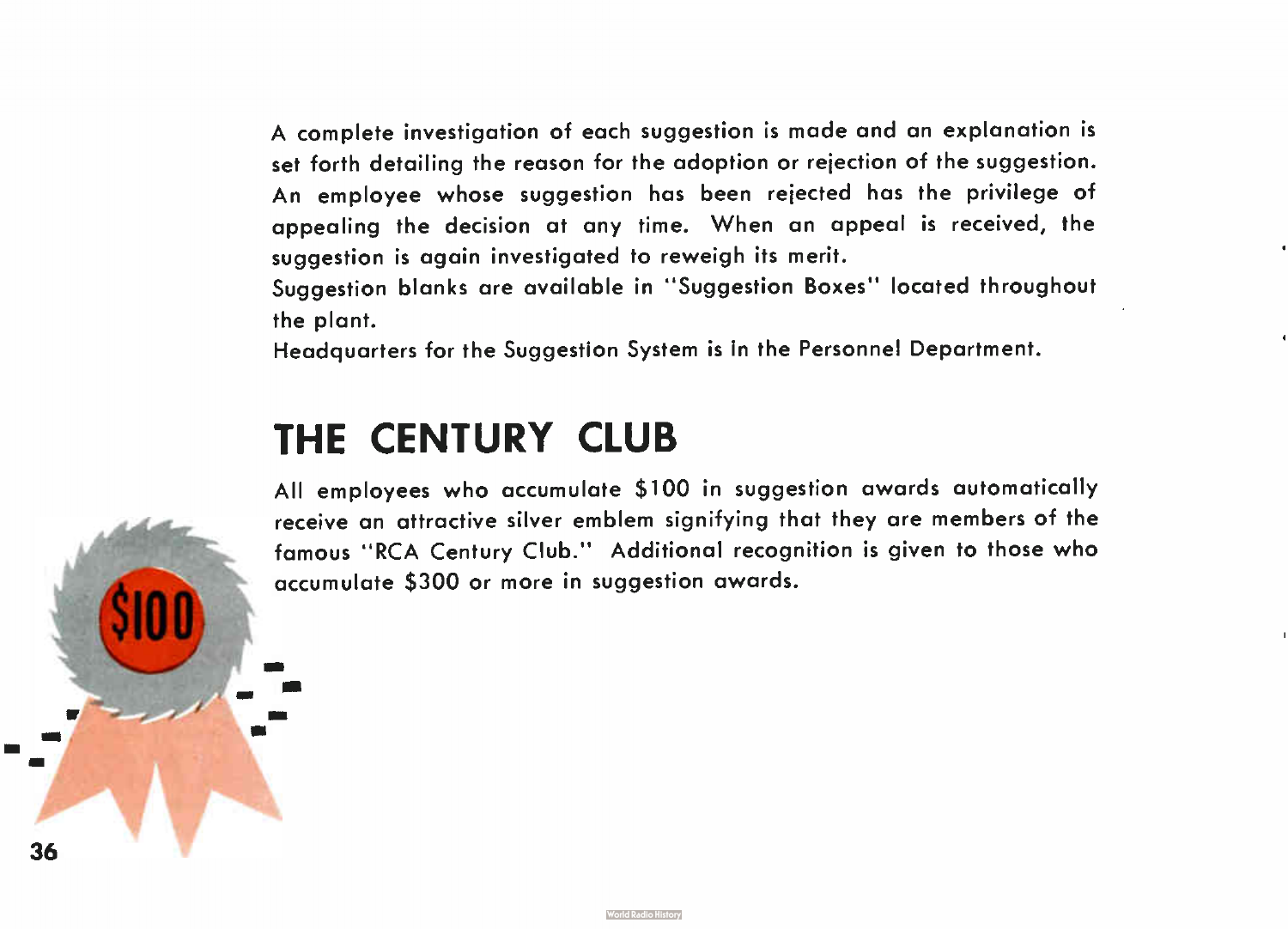# GENERAL CUSTOMS AND PRACTICES

### SMOKING

k

Smoking is prohibited by law in our factory buildings. To comply with the law and for the safety of employees, your foreman or supervisor will instruct you as to time and places for smoking. Failure to adhere to smoking regulations will, under State law, subject an employee to fine or imprisonment, or both, and dismissal.

### FIRE RULES

Know where the nearest fire alarm box is. Fire regulations are posted beside each box. Know how to turn in an alarm. When a fire alarm sounds, stop your machine, clear the aisles of chairs and equipment, and form a line. Follow your Fire Captain's instructions. If you are a member of the Fire Brigade, be sure to learn your duties. In the event of an air raid drill, follow the instructions of your section warden.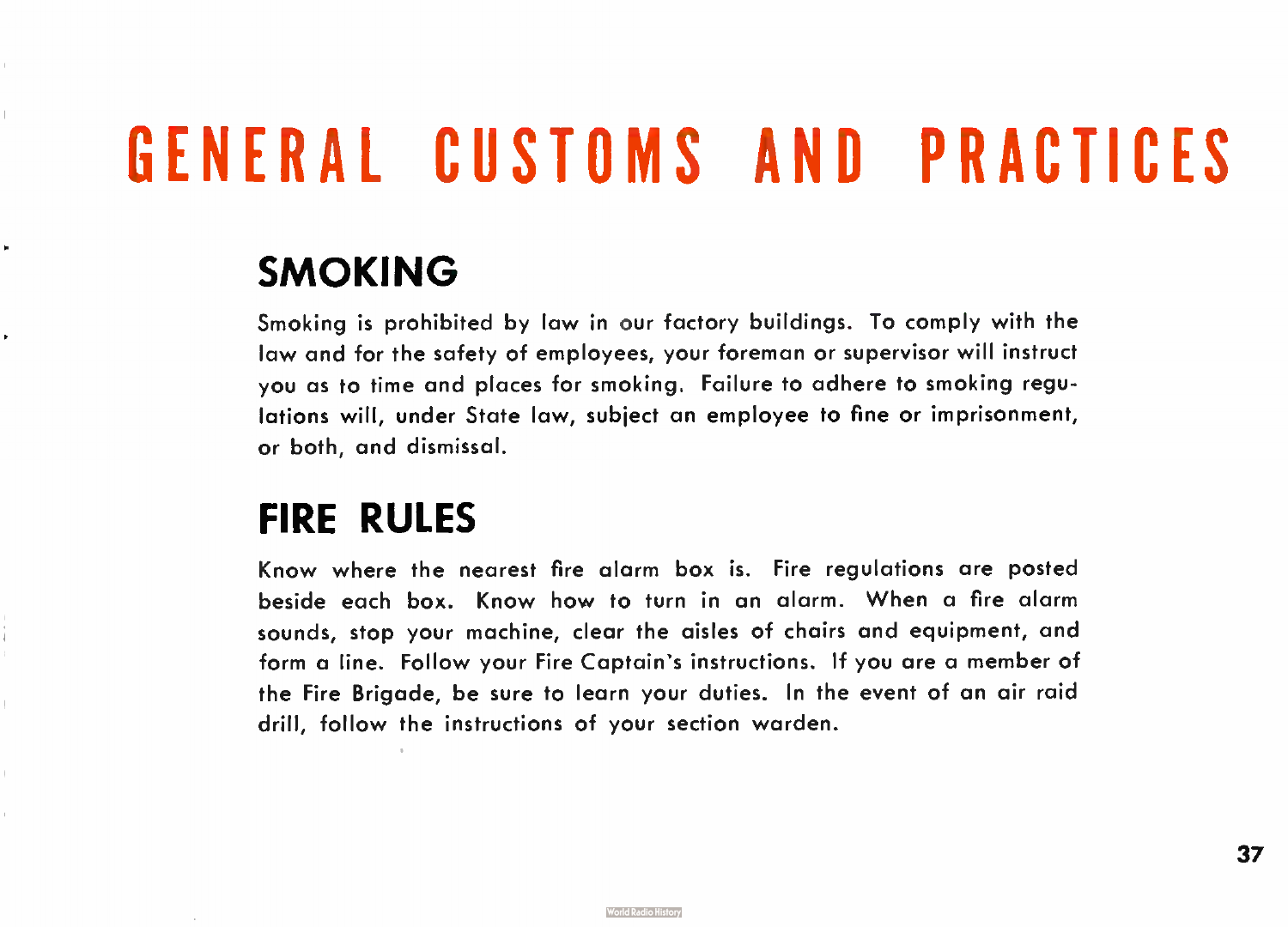### CHANGE OF ADDRESS

Please report immediately in writing any change of name or address to the Employment Section and notify your supervisor or foreman. This information is especially needed in time of emergency and is extremely important in maintaining accurate employment records for the protection of your rights and interests. Remember that your War Bonds are sent to you through the mail at your last known address. A special form is available for your convenience in registering changes.

### PERSONAL DEBTS

It is assumed that employees will handle their finances wisely and not overload themselves. The Company naturally cannot assume any responsibility for personal debts which may be incurred by employees.

**College** 

**Contract**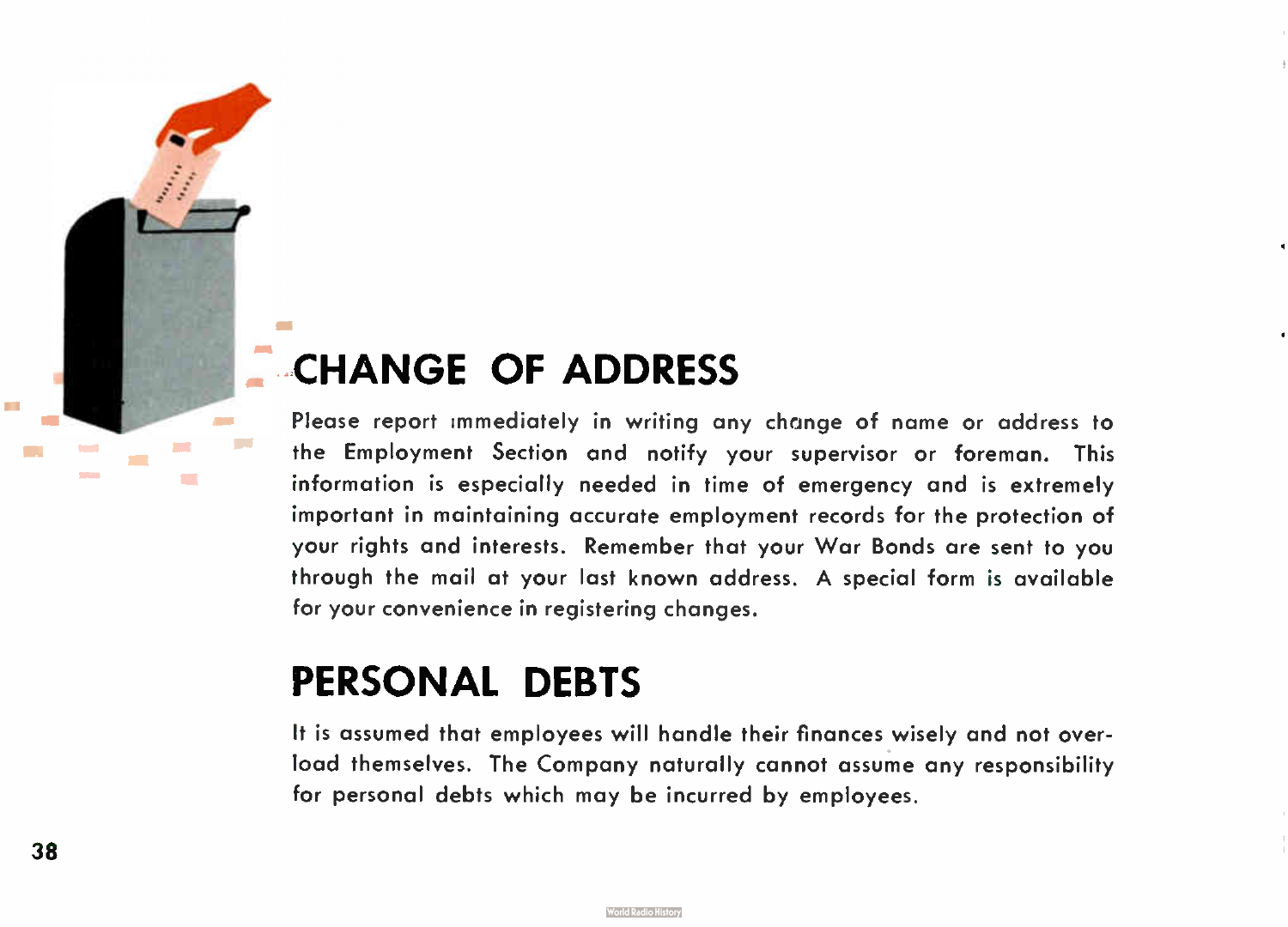### PERSONAL MAIL

Employees are urged to have all personal mail addressed to their homes. Regular Company correspondence must necessarily have priority, and although the Company will forward all personal mail, this causes considerable delay in its delivery.

### PERSONAL PHONE CALLS

Our telephone switchboard is required to handle an enormous volume of business calls, and personal messages therefore cannot be transmitted to employees. In an emergency, of course, the Personnel Department will convey urgent messages to you through your foreman or supervisor. If you have a phone to facilitate your work, please restrict your calls to essential ones.

Pay phones are provided in most buildings for the convenience of employees in making necessary personal calls outside of business hours.

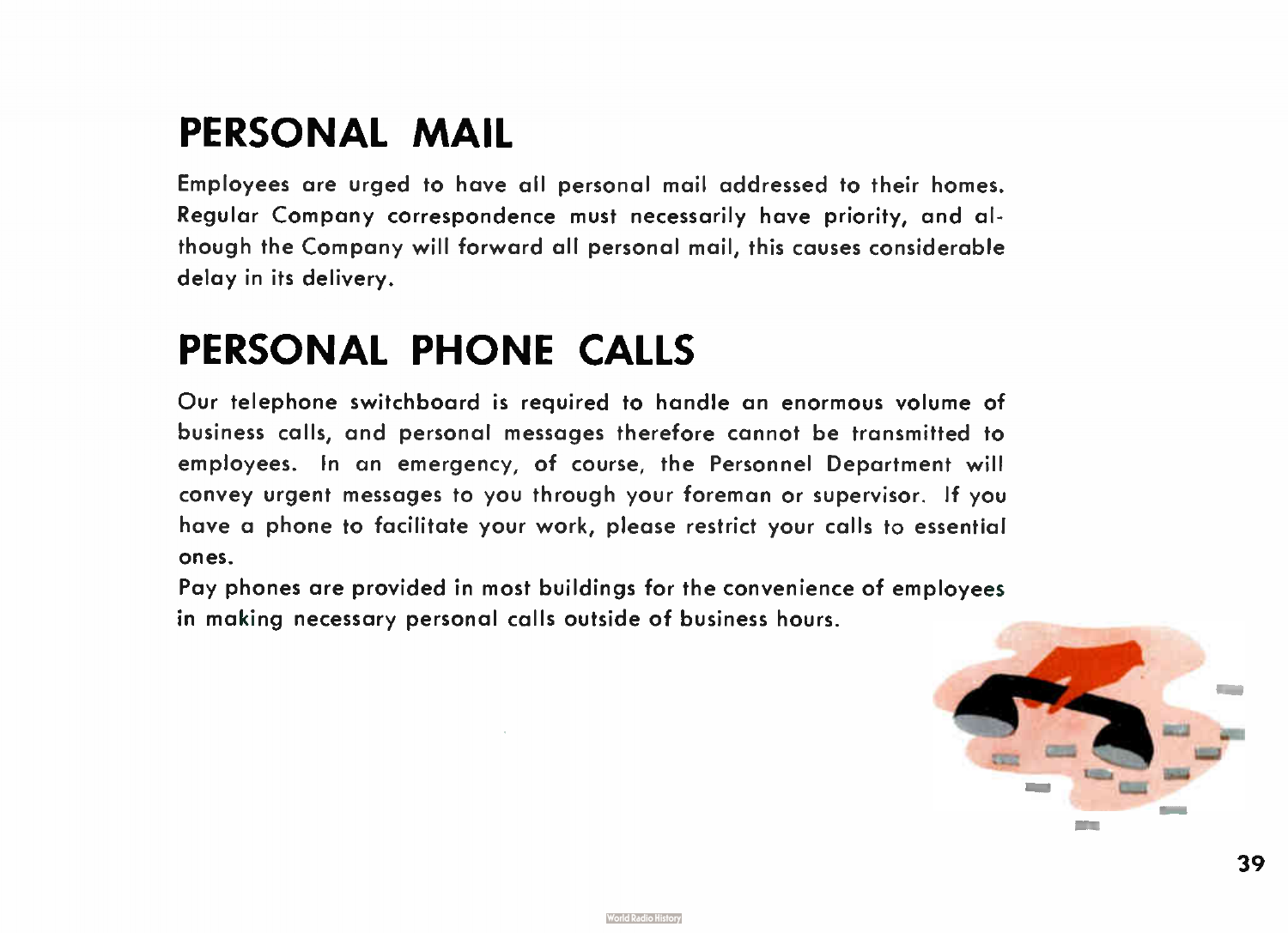### PERSONAL PROPERTY

The protection of all of us demands special precautions about taking things into and out of the plant. Employees may bring into and take out of the plant personal clothing, lunch boxes, and certain articles of personal property. Articles not needed during the working period must be checked with the guard at the entrance. For obvious reasons other property may not be removed from the premises without a pass from an authorized person. All Company property must be accounted for when leaving the Company's employ. Missing or wilfully mutilated articles will be charged for according to value.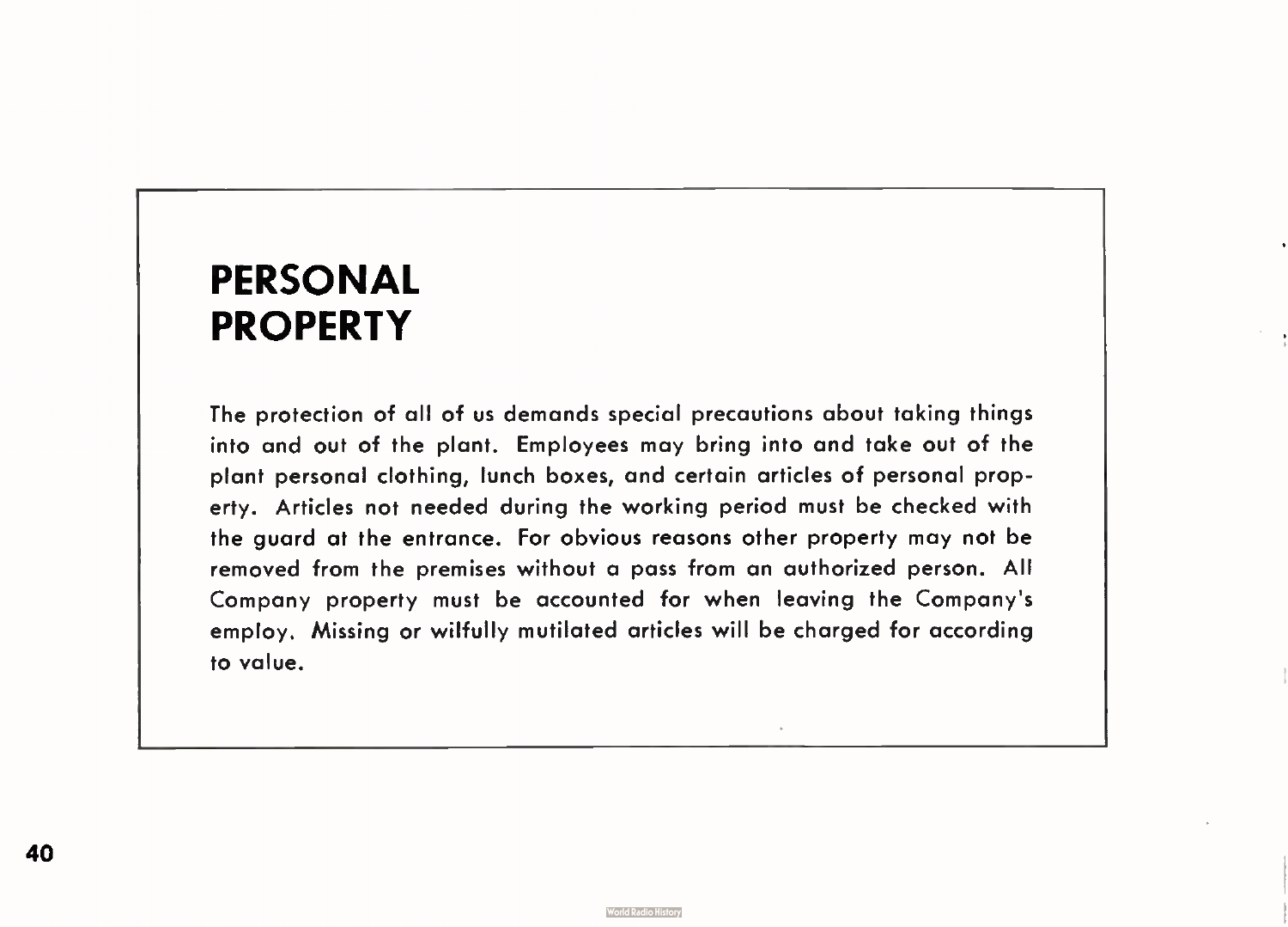### IF YOU LEAVE THE COMPANY

If an employee decides to leave the Company, he is asked to give advance notice to his foreman or supervisor, in order to provide an opportunity to clarify any difficulties or misunderstandings which may have arisen. Badge, pass, keys, tool checks, and other Company property in the employee's possession must be turned in before receiving the final pay.

### VISITS AND PLANT TOURS

Ordinarily RCA welcomes visitors for conducted tours through the plant. Wartime restrictions, however, require that only people on authorized Company business be admitted and that conducted tours be discontinued for the duration.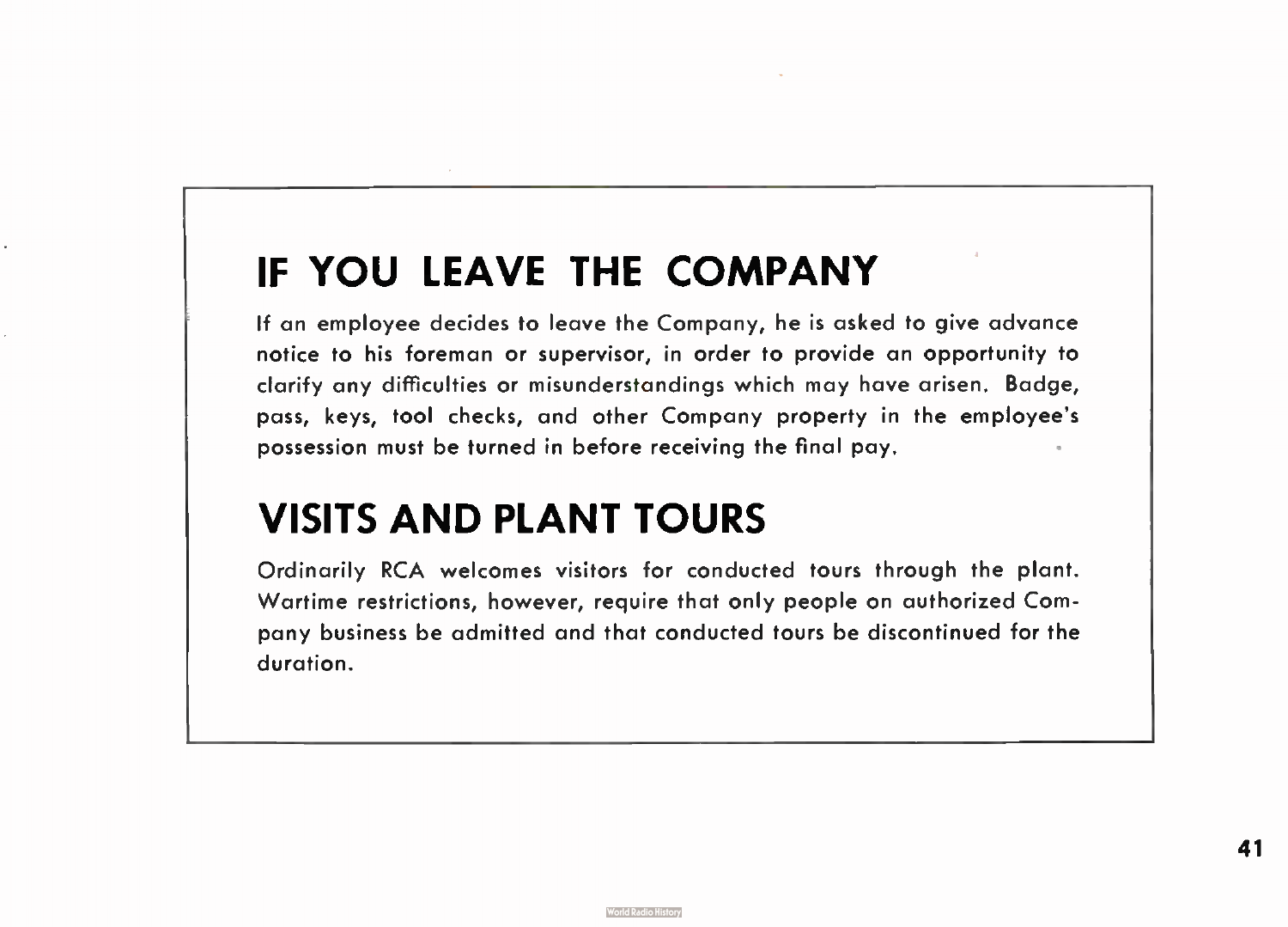### ESPIONAGE

42

Each employee has read and signed, at the time of employment, a digest of the pertinent provisions of the Espionage Act which forbids workers to give out any information pertaining to Government work being done in our plants. A careless word from you, or even from a close relative or friend might provide the missing link in a chain of information which the enemy wants. Let's keep our mouths shut and our eyes open. Be on the alert against sabotage and report anything suspicious to your supervisor.

### RULES AND REGULATIONS.

So far as practicable, it is the Company's policy to avoid restrictions or restraints on the personal conduct of its employees. However, where large groups live or work together, whether in factories or in cities, reasonable rules are necessary for the orderly conduct of their affairs. To this end, the Company now has in effect and will establish from time to time such reasonable rules as it considers necessary to insure the orderly and efficient conduct of its business, to maintain good order and discipline on Company premises, to assure the safety of its employees and property, and to comply with public laws.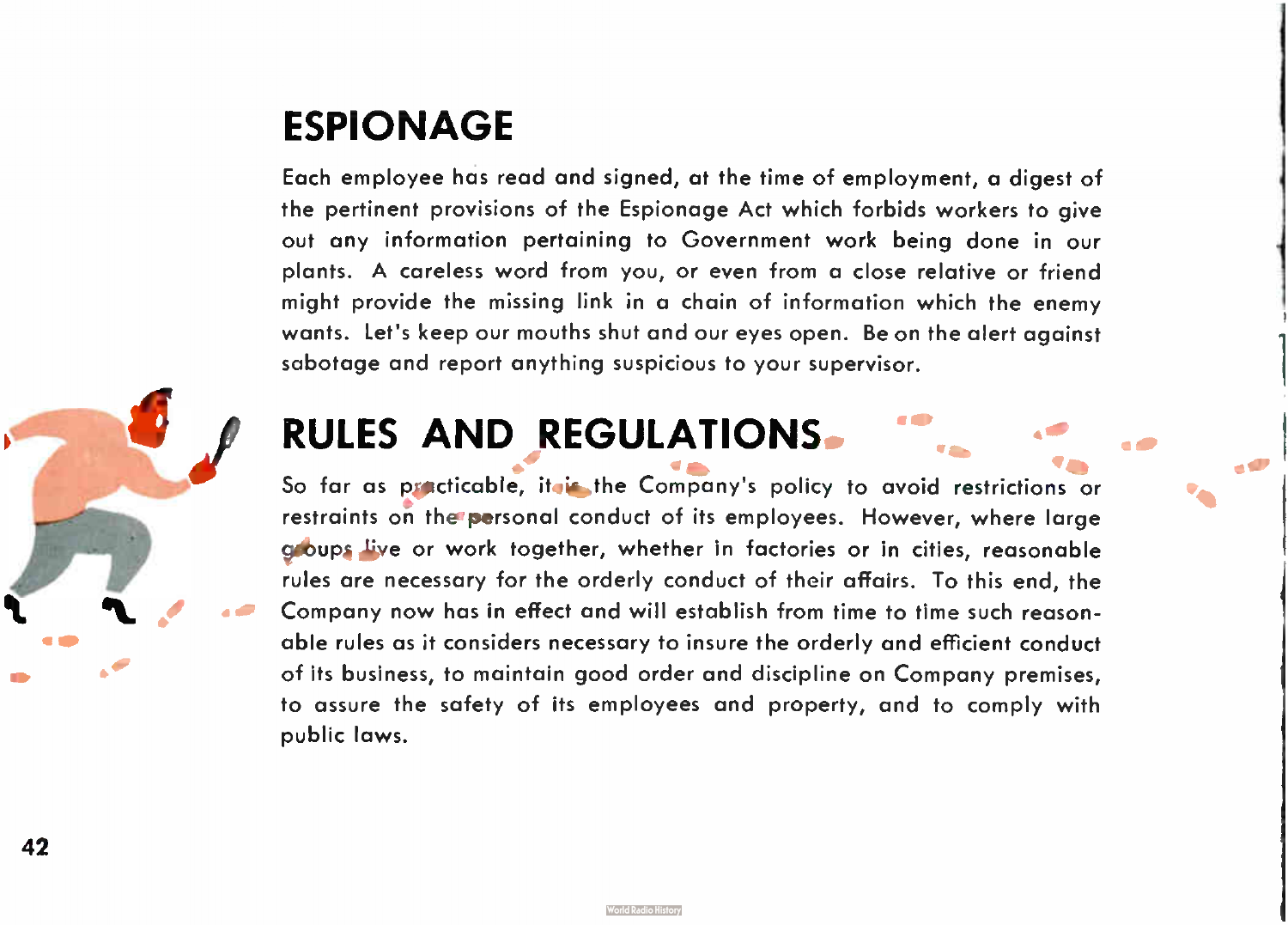During working hours and while on Company premises employees are expected to comply with the rules established by the Company, and failure to do so may subject an employee to discharge or other appropriate disciplinary measures.

### Such rules exacting these penalties, among others, are:

- 1. Violation of any public law.
- 2. Sabotage.
- 3. Wilful damage to property of the Company or other employees.
- 4. Theft or dishonesty ( including falsification of time card, ringing another employee's time card, or furnishing false information for personnel records).

5. Creation of hazards of fire, safety or health.

- 6. Reporting for work while under the influence of intoxicants, or their use during working hours or on Company premises.
- 7. Gambling, fighting, or disorderly conduct.
- 8. Conduct which violates common decency or morality.
- 9. Insubordination or failure to carry out any reasonable order by a management representative, including refusal to work on jobs assigned by the foreman or supervisor.

0

• gib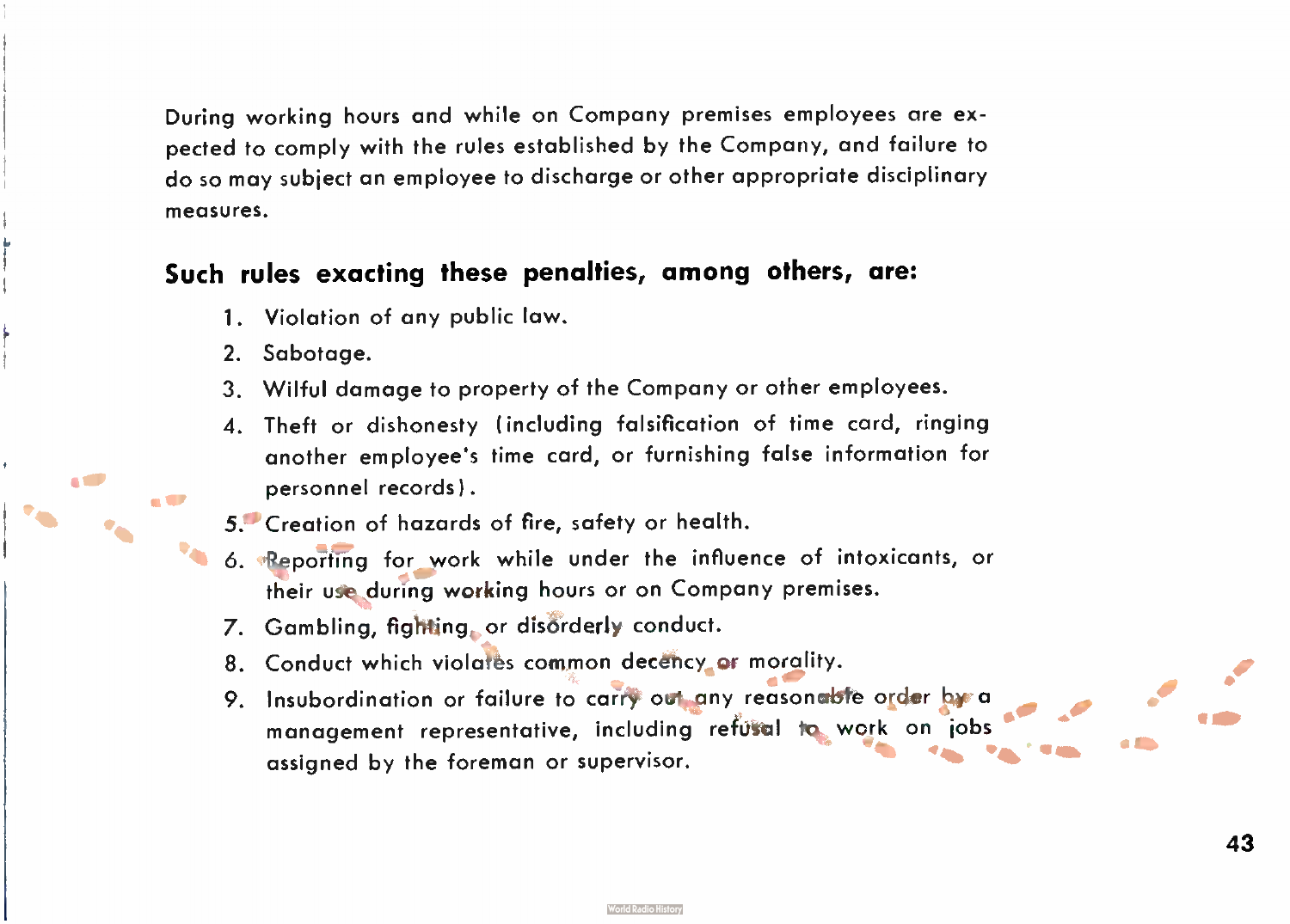- 10. Incompetency or failure to meet reasonable standards of efficiency, including gross neglect of duty.
- 11. Absence or tardiness without notification or valid excuse.
- 12. Giving Company badge or other Company identification material to any person not entitled to it, or assisting any non-employee to enter the plant without the Company's permission.
- 13. Absence from work without notifying the Foreman or failure to return to work promptly upon expiration of leave of absence.
- 14. Unauthorized soliciting of funds.
- 15. Leaving one's work place for other than assigned duties without authorization from the foreman or supervisor, except for health purposes.
- 16. Going into other departments before or after working hours or during the lunch period or idling about the plant before and after working hours. This does not prohibit going through departments necessary to leave the plant by the usual or most direct routes. Employees are required to leave the plant promptly at the close of work and in any event not later than fifteen minutes after the time card is punched out.

Regulations, plans, and policies inevitably develop and change. The Company, therefore, reserves the right to alter the provisions stated in this booklet as operating circumstances make it necessary or advisable.

44 NOTICE OF RIGHT TO CHANGE PROVISIONS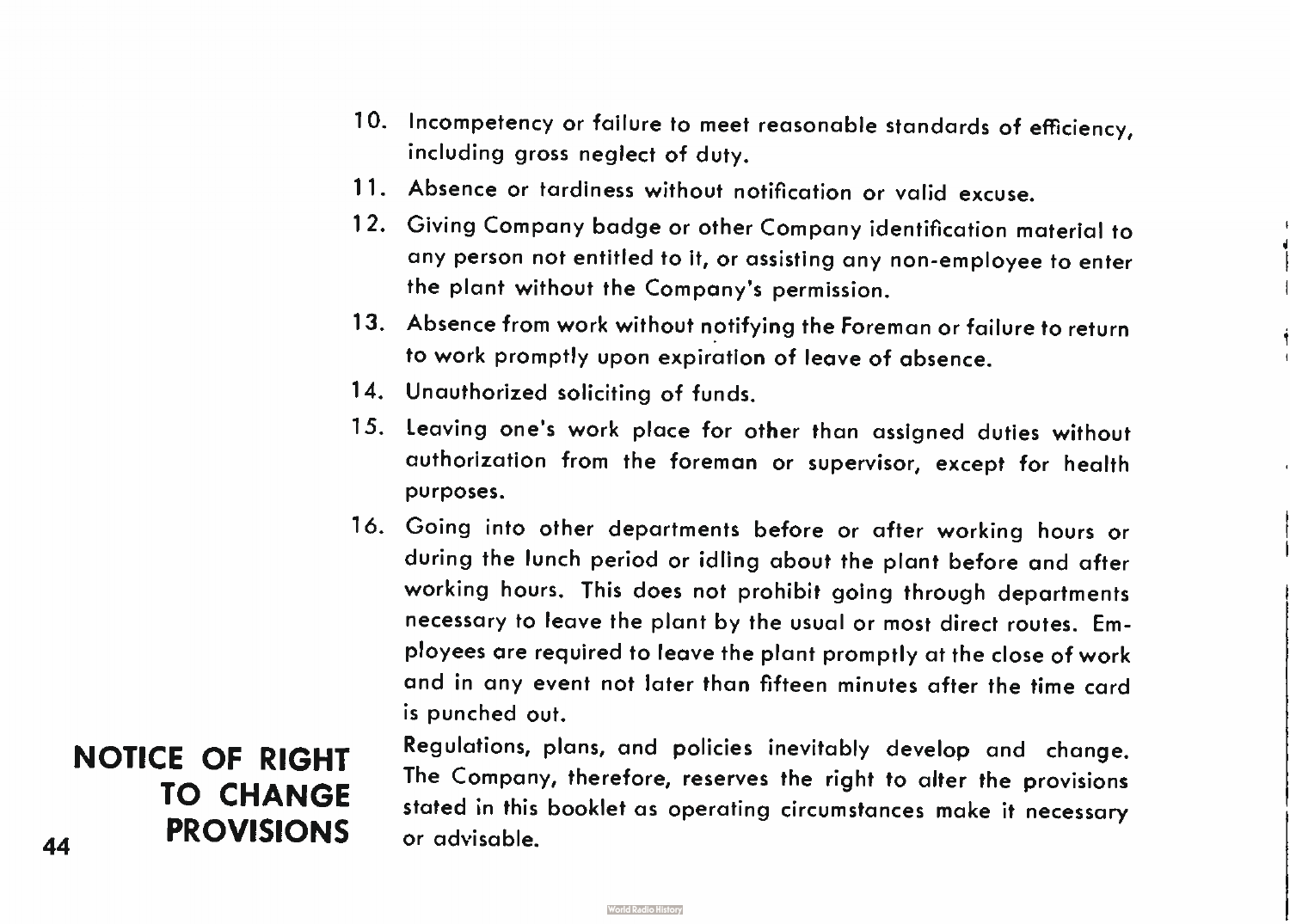# ABOUT RCA

The story of our Company really has two beginnings. The first was in 1898 when Emile Berliner brought a crude "talking machine" into the machine shop of Eldridge Johnson of Camden, New Jersey, for repairs. This event was the forerunner of the formation of the Victor Talking Machine Company in 1901.

It was not until 1906, when Enrico Caruso, the world's most renowned operatic tenor, was prevailed upon to become a Victor recording artist, that the struggling company was able to make any headway. Thereafter it flourished and the famous Victor Dog trademark became known intimately throughout the entire civilized world.

**World Radio Histor** 

### We've Come a Long Way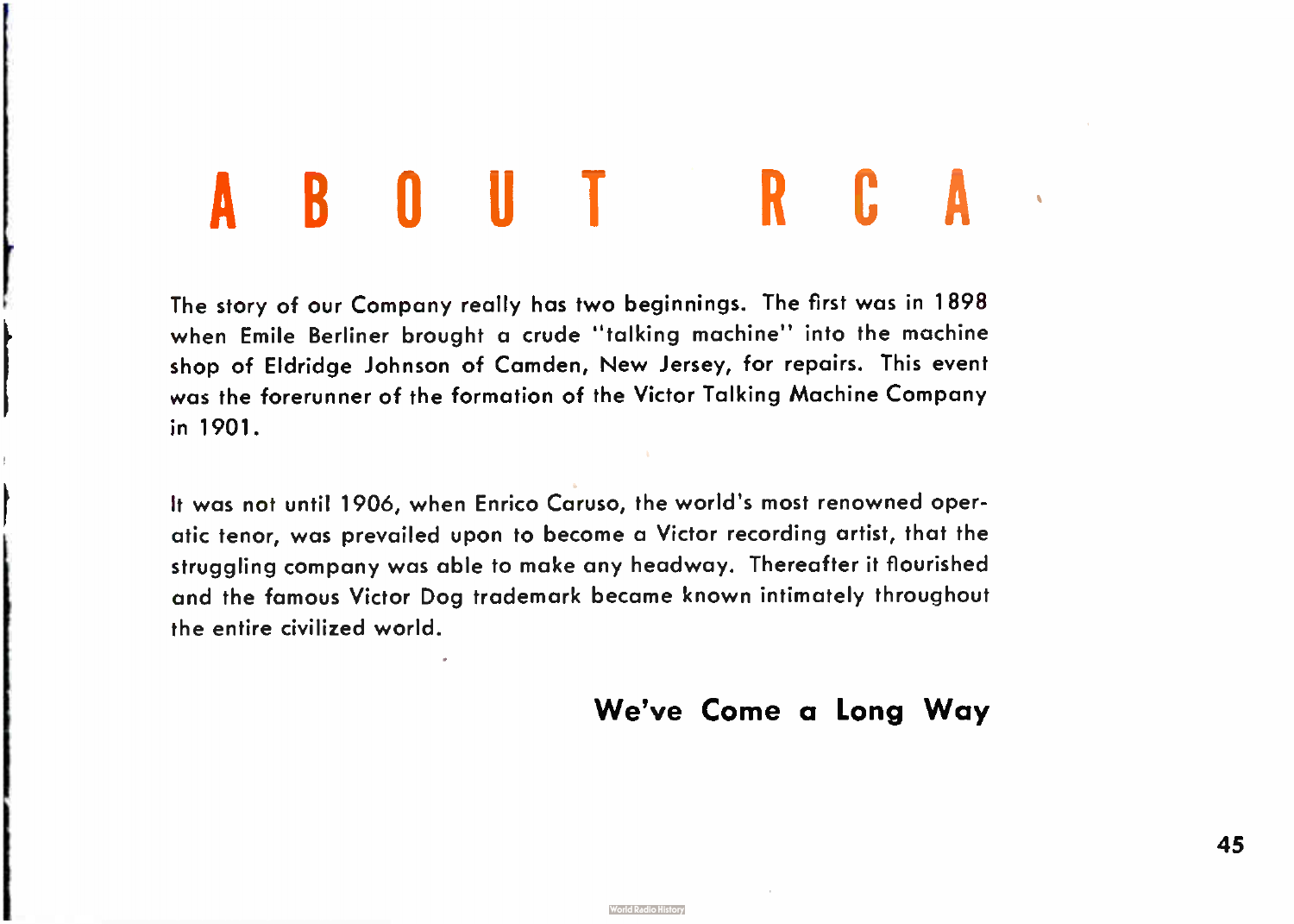RCA formed in 1919: The Radio Corporation of America (of which we are a Division), was formed in the year 1919. The first World War had brought new keys to progress in the development of the vacuum tube, short waves and the radiophone. Radio broadcasting became a new postwar industry with tremendous possibilities for service to the public and the nation.

Independent American Communications: War had revealed to this country, too, that it should have a world wide communications system that would be independent of foreign countries, so that we could communicate with other nations, with our own outlying possessions, the merchant marine, battle fleets and any American Expeditionary Force.

So that America would have this independence, ashore and afloat, in peace and in war, the Radio Corporation of America was formed. The wireless stations, physical equipment, patent rights and the good will of the Marconi Wireless Telegraph Company of America ( British owned) were acquired as the nucleus of the new all-American radio organization—RCA. The growth of radio in the United States since that day literally parallels the history of our Company.



46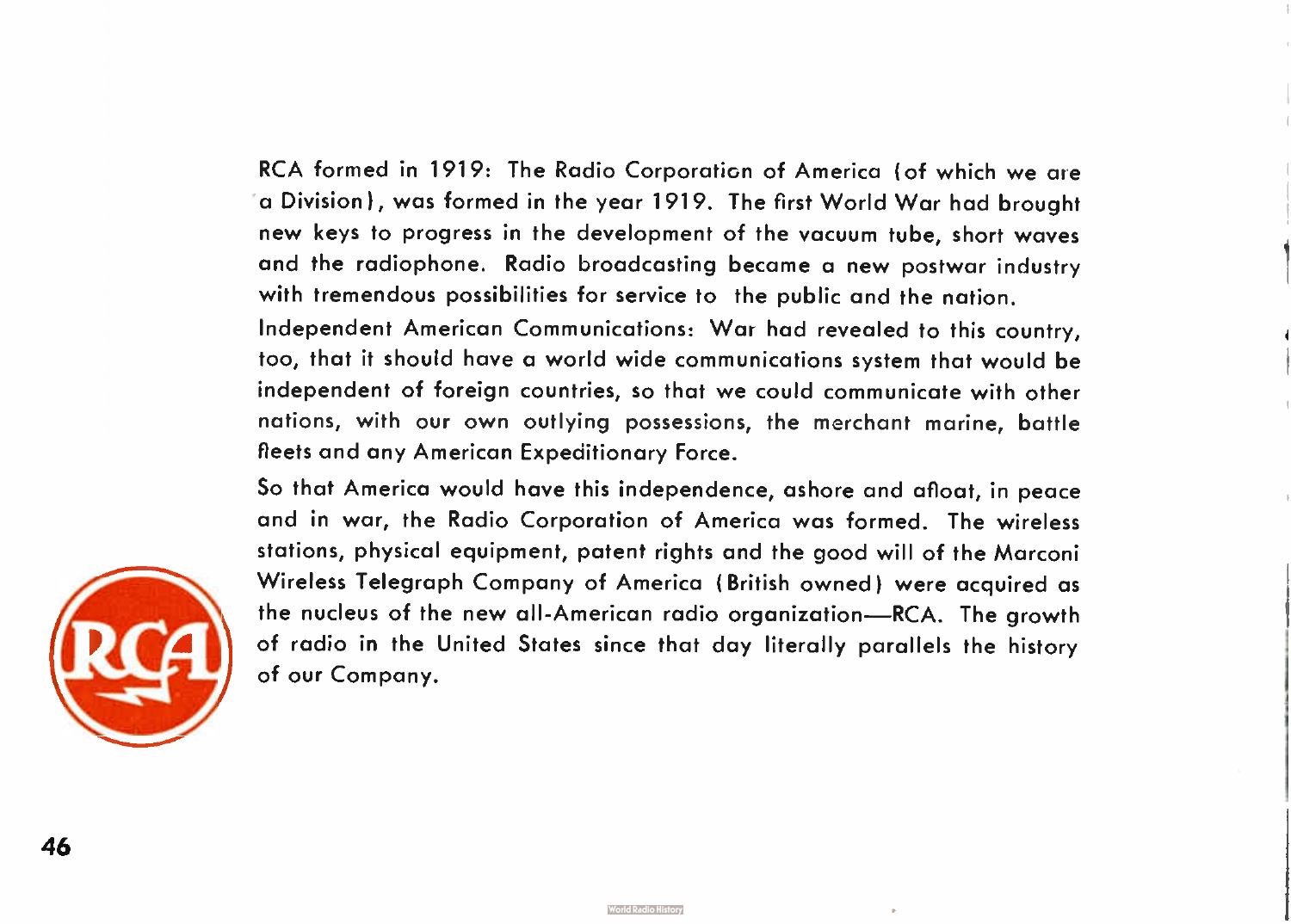Since its formation, RCA, through engineering research and pioneering, has helped to put the United States in the forefront of every great advance in radio.

Today, Radio Corporation of America is the world's foremost radio organization. Through its various divisions and wholly- owned subsidiary companies, it is engaged in every phase of radio; research and engineering, design and development, manufacturing, servicing marine and international communications, broadcasting, and technical training.

r

When RCA was formed its primary activity was in transoceanic and marine message communications. The General Electric Company and the Westinghouse Company, which helped form RCA, manufactured the radio products which RCA sold. The radio art and industry progressed so rapidly that in 1929 it became necessary for RCA to arrange to do its own manufacturing as well as its own selling. At the same time, it became evident that both the radio and the phonograph had a common future in the home.

RCA and Victor Consolidate: Consequently, in 1929, RCA acquired the manufacturing facilities, as well as the phonograph and record business of the



47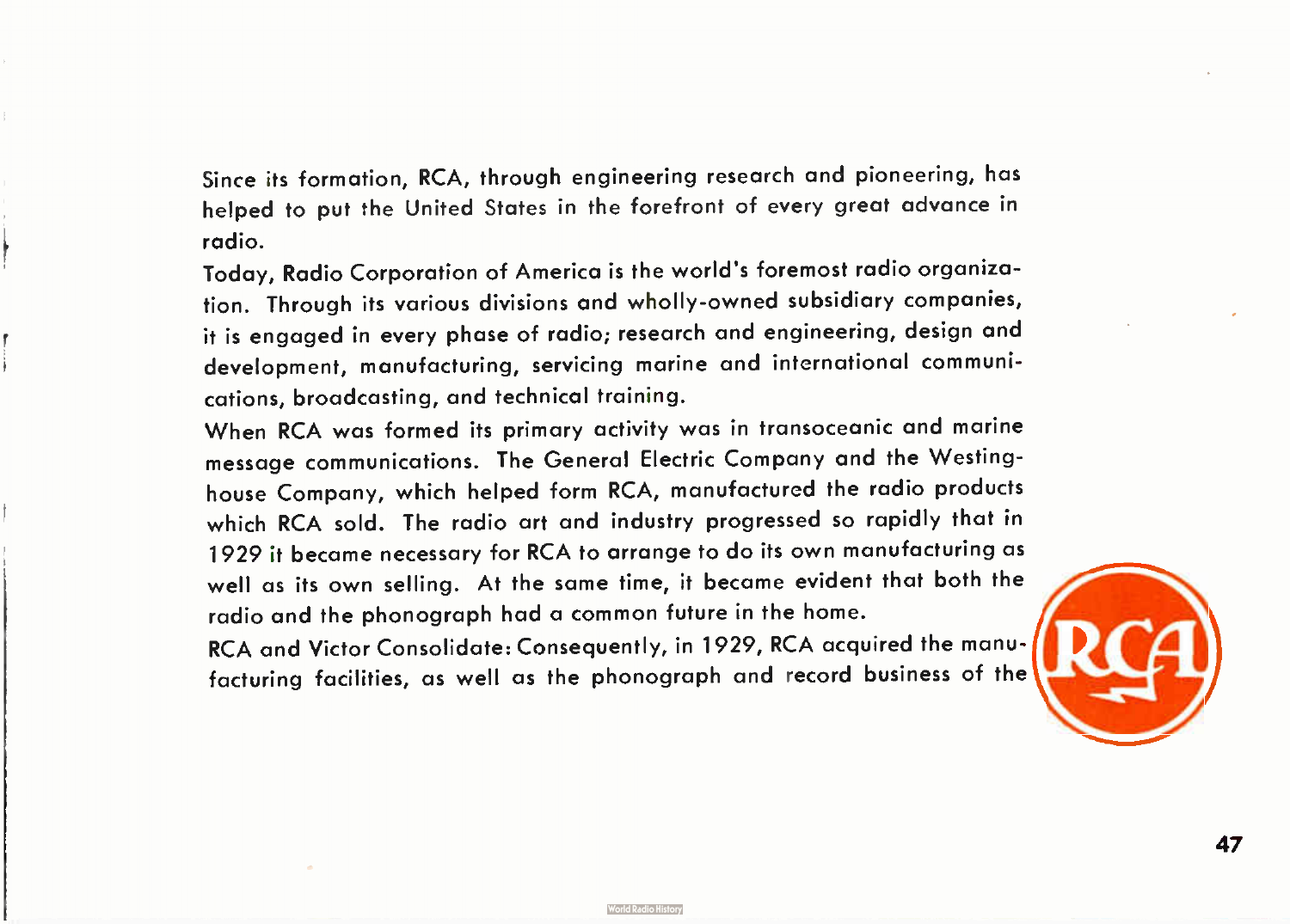Victor Talking Machine Company. Near the end of 1929, RCA acquired radio tube and radio equipment manufacturing rights and manufacturing facilities from the General Electric and Westinghouse Companies. RCA's radio manufacturing activities, therefore, date from early 1930, although the Victor Talking Machine Company was founded in 1898.

The then known RCA Victor Company and the RCA Radiotron Company, together with other companies, are now the RCA Victor Division of the Radio Corporation of America. There are seven plants. Two are located in New Jersey, three in Indiana, one in Pennsylvania and one in California.

Associated Companies: Associated with us also, as wholly owned subsidiary companies of the Radio Corporation of America are the following: National Broadcasting Company, engaged in nationwide network broadcasting; Radiomarine Corporation of America, engaged in ship-to-shore and ship-toship Radiogram communications; RCA Communications, Inc., engaged in international Radiogram communications direct with scores of countries; RCA Service Company; RCA Victor Distributing Corp.; RCA Institutes, school for technical radio training; RCA Laboratories, another Divison of RCA, de-

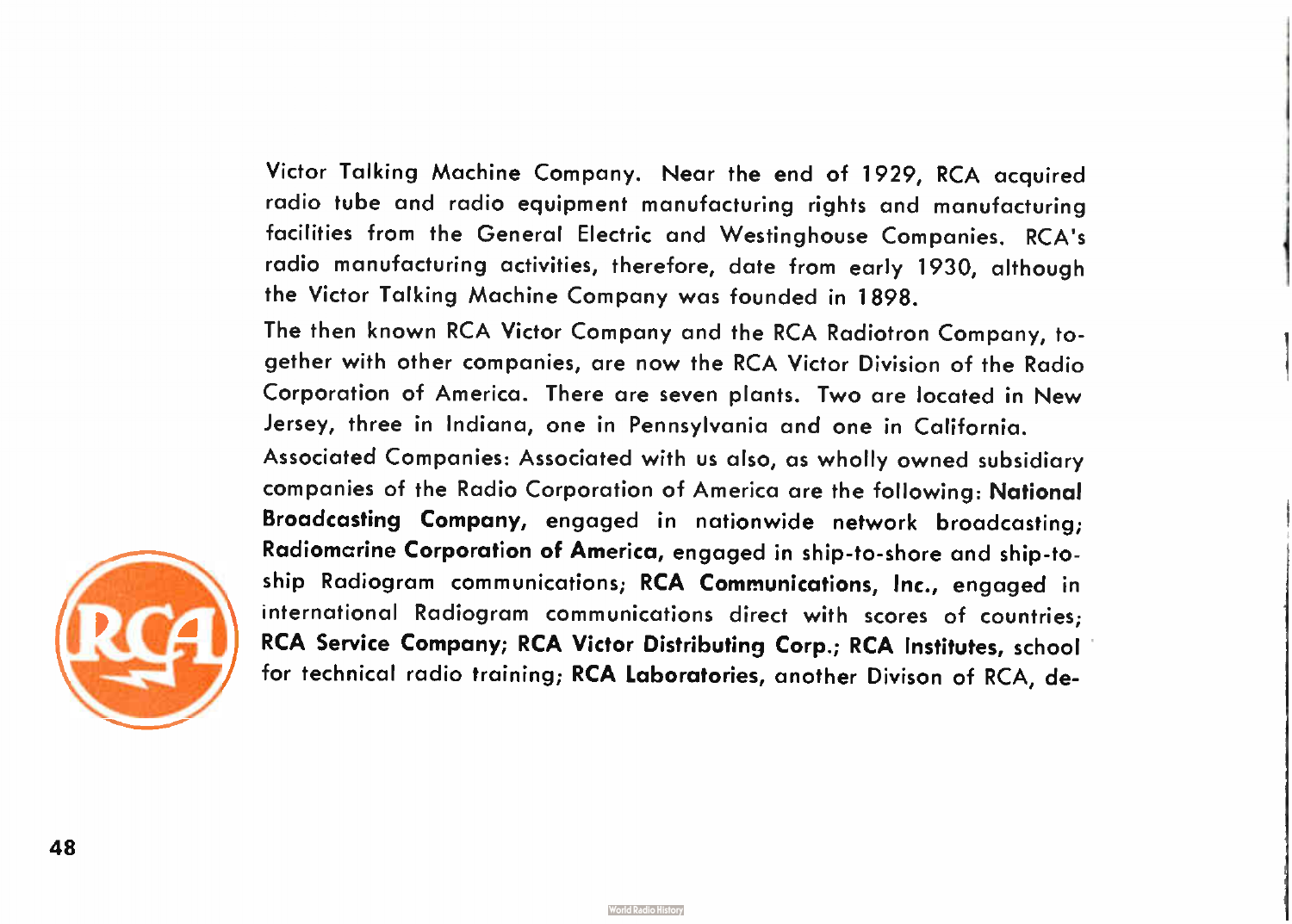voted to research and development in radio and allied fields, an activity which is a guarantee of our vitality today, and our continued progress in the future.

On February 1, 1945, the RCA International Division was created. This Division places RCA in a more advantageous position to provide for anticipated expansion of the company's activities in foreign trade, including export to and sale in foreign countries of products manufactured by RCA, as well as products of non-affiliated companies which will be sold through RCA's foreign distribution channels.

Products of RCA are well-established abroad under eight subsidiary companies — in Canada, England, Australia, India, Mexico, Chile, Brazil, and Argentina — and through hundreds of distributors in these and other countries. The activities of RCA foreign subsidiaries and coordination of their manufacturing and sales functions with those of RCA Victor Division are under the RCA International Division.



49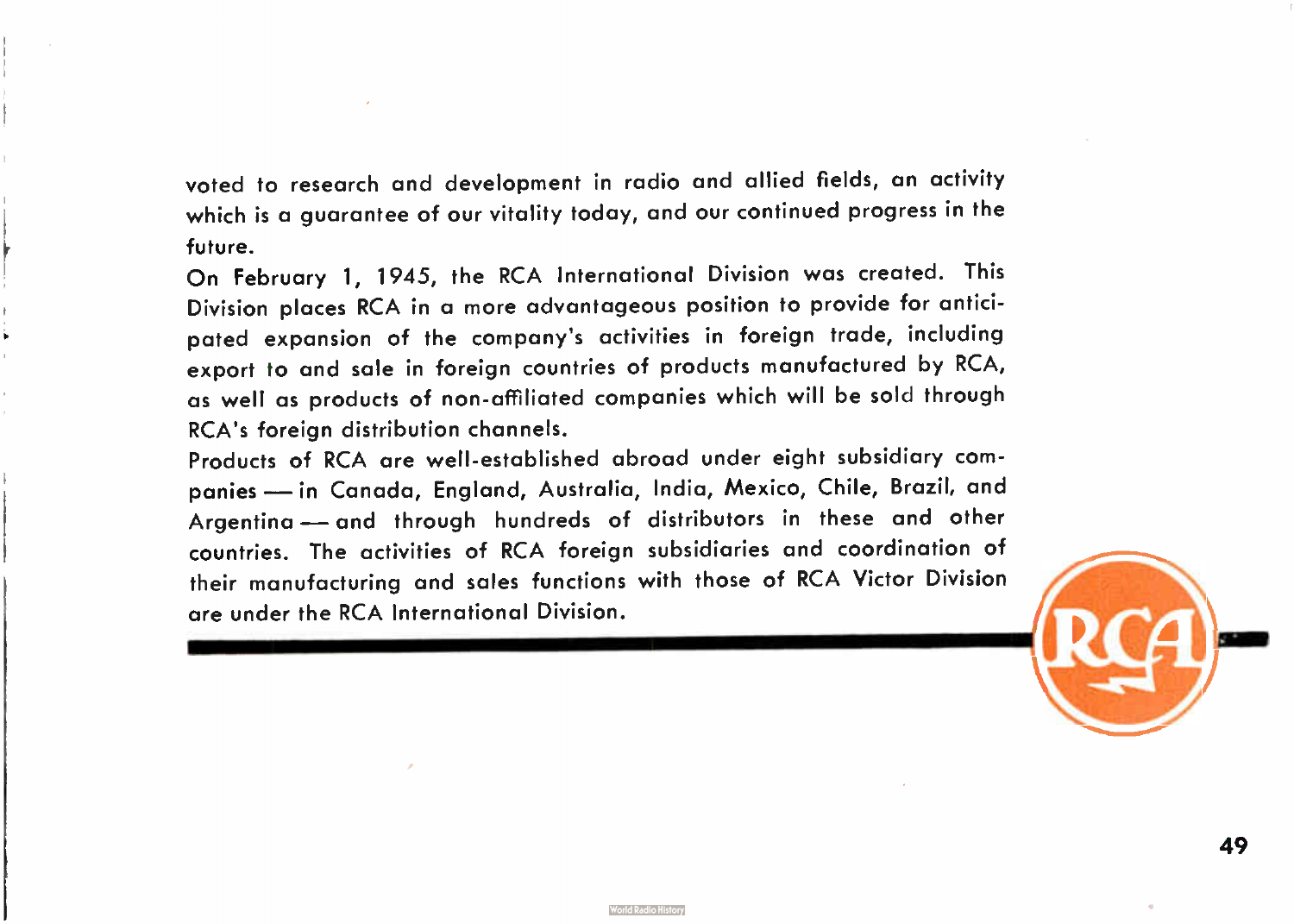### OUR PRE-WAR AND WARTIME PRODUCTS

Electronic products for military, industrial, home, and other uses.

Apparatus and technical services for the United States and United Nations Governments.

Radar equipment.

RCA Victor Radio Receivers.

Victrolas (Radio-Phonographs).

Radio and Electron Tubes.

Broadcast Transmitters and Radio Equipment including microphones, control panels, etc.

Television Receivers, Transmitters, Studio and Theatre Equipment.

Radio Communication and Facsimile Systems.

Aircraft and Airport Radio Equipment.

FM Receivers, Transmitters and Associated Equipment.

Inter-office Communications Equipment. Testing and Measuring Equipment.

Police Radio and Emergency Communications Systems.

Electronic Chimes.

Victor Records: Red Seal, Black Label and Bluebird.

Sound Equipment for Motion Picture Studios and Theatres.

Motion Picture Screens for theatre and home. Sound systems for Educational, Industrial and other uses.

16 mm. Motion Picture Projectors for Schools, Homes and Industry.

Amateur Radio Equipment.

Electron Microscopes and Associated Equipment.

Faradon Condensers.

Disc Recorders.

Magicote Lens Coating.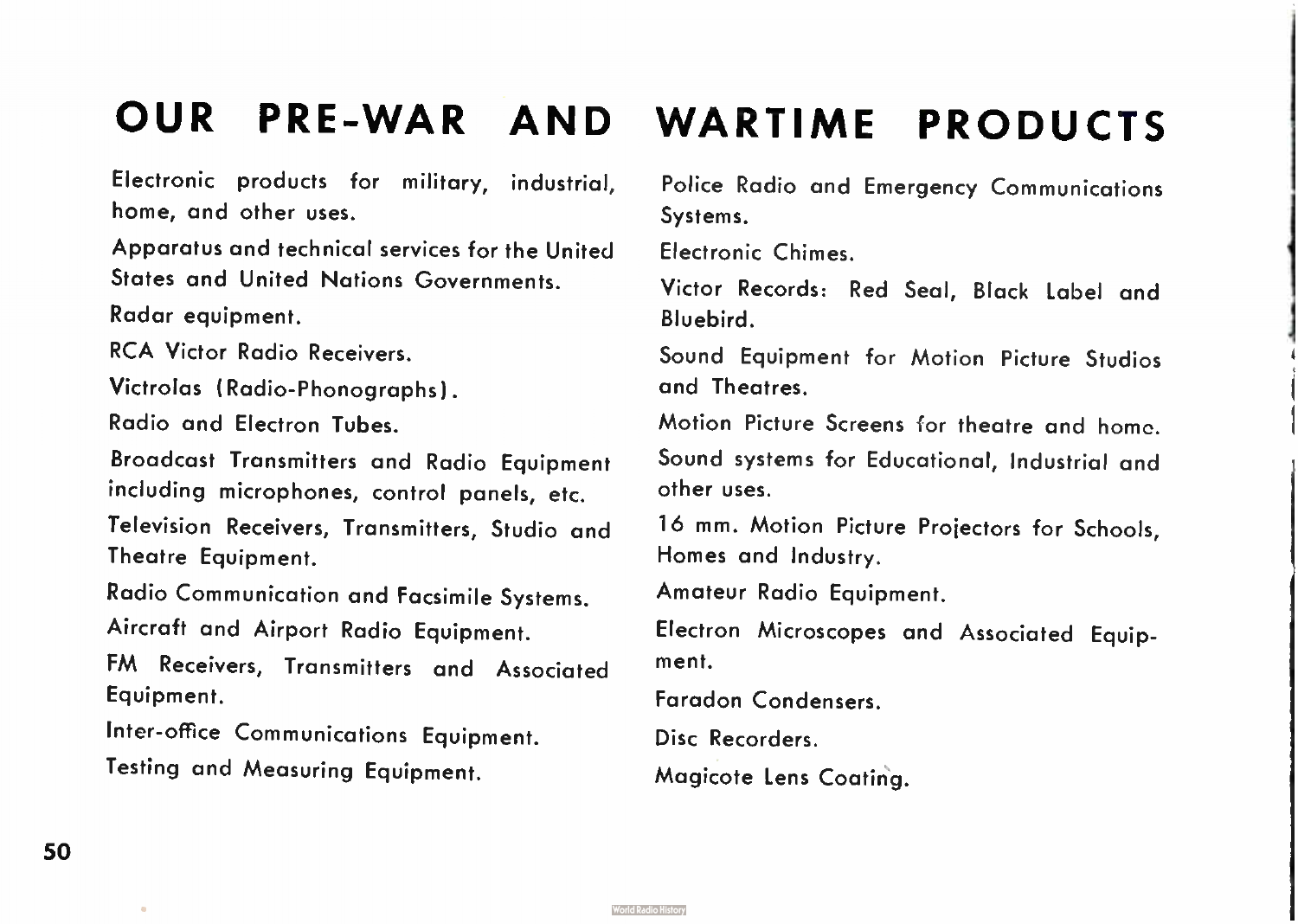### FOR YOUR INFORMATION

Employes in the Camden Plant are eligible for many benefits outside the scope of their working day. A few of them are listed here.

THE RCA VICTOR ATHLETIC ASSOCIATION provides entertainment which ranges from participation in sports to tickets for professional shows given several times a season. The activities of the association include a theatrical group, a club for children of employes, bowling, basketball, softball, bridge, an orchestra, a concert band, glee club and dozens of other participation and spectator units. Membership dues are only twenty-five cents a month.

A CAFETERIA in Building 3, as well as canteens and lunch counters in other locations, provide good food at low prices. The cafeteria is operated on a non-profit basis.

EDUCATION AND TRAINING is offered employes through after- hour courses and a tuition loan and refund service. Qualified employes may take free courses sponsored by RCA Victor or may attend accredited schools and receive tuition refund depending upon the grades they receive.

HOSPITAL PROTECTION is obtainable through the Blue Cross Plan of New Jersey. Two types of subscriptions are available, the first for one employe only at 75 cents a month and another for an employe and eligible family dependents at two dollars a month.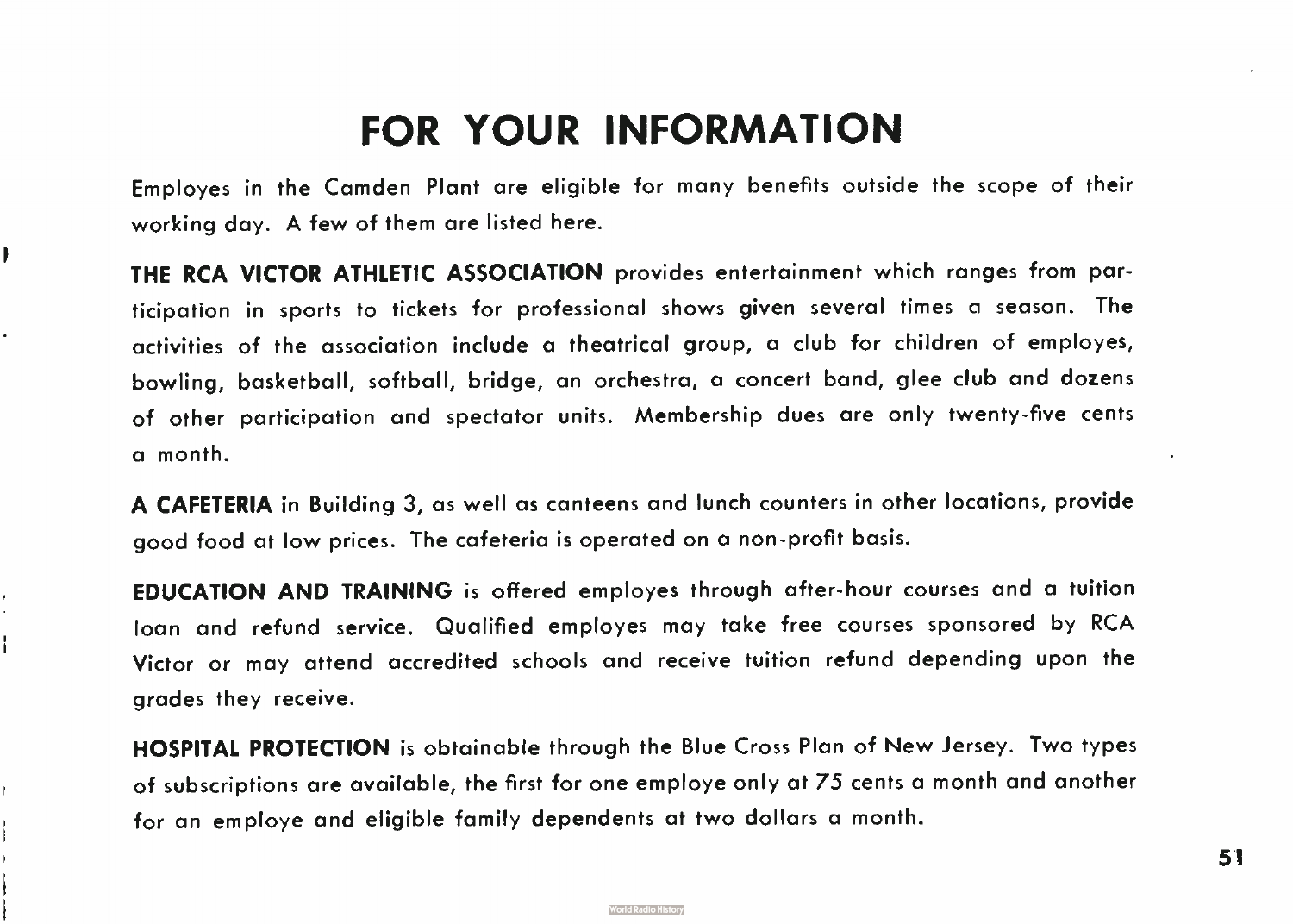### **DIRECTORY**

|                                             | <b>BUILDING</b> | <b>FLOOR</b> | <b>EXTENSION</b>   |  |
|---------------------------------------------|-----------------|--------------|--------------------|--|
| Beneficial Assaciation                      | 5               |              | 558-749            |  |
|                                             |                 |              | 426-888            |  |
|                                             |                 |              | 454                |  |
|                                             |                 |              | 669                |  |
| Change of Marital Status (Incame Tax)       |                 |              | 669                |  |
| Dispensaries:                               |                 |              |                    |  |
|                                             | 3               |              | 362                |  |
|                                             | 10              |              | 773                |  |
|                                             | 53              |              | 2115               |  |
|                                             |                 |              | 2021               |  |
|                                             |                 |              | Sub Extension 137  |  |
|                                             | 5               |              | 2151               |  |
| Employment Office                           |                 |              | 454                |  |
|                                             | 17D             |              | 444                |  |
|                                             | 5               |              | 558-749            |  |
|                                             | 5               |              | 858                |  |
| Insurance, Graup Life                       |                 |              | 902                |  |
| Library, Engineering                        | 1.5             |              | 870                |  |
|                                             | 5               |              | 470                |  |
| Newspaper, RCA FAMILY NEWS.                 | 5               |              | 2060               |  |
| OPA Applications and Rationing              |                 |              | 858                |  |
|                                             | 1.5             |              | 958                |  |
| Persannel Department (Emplaye Recards)      | 6               |              | 454                |  |
|                                             |                 |              | 689                |  |
| Recreation, RCA Victor Athletic Association |                 |              | 470-858            |  |
| Reparting Absence                           | 6               |              | 2279               |  |
|                                             |                 |              | 558-749            |  |
|                                             |                 |              | 904                |  |
|                                             |                 |              | (Apply at counter) |  |
|                                             |                 |              | 817                |  |

 $\overline{\phantom{a}}$ 

 $\lambda$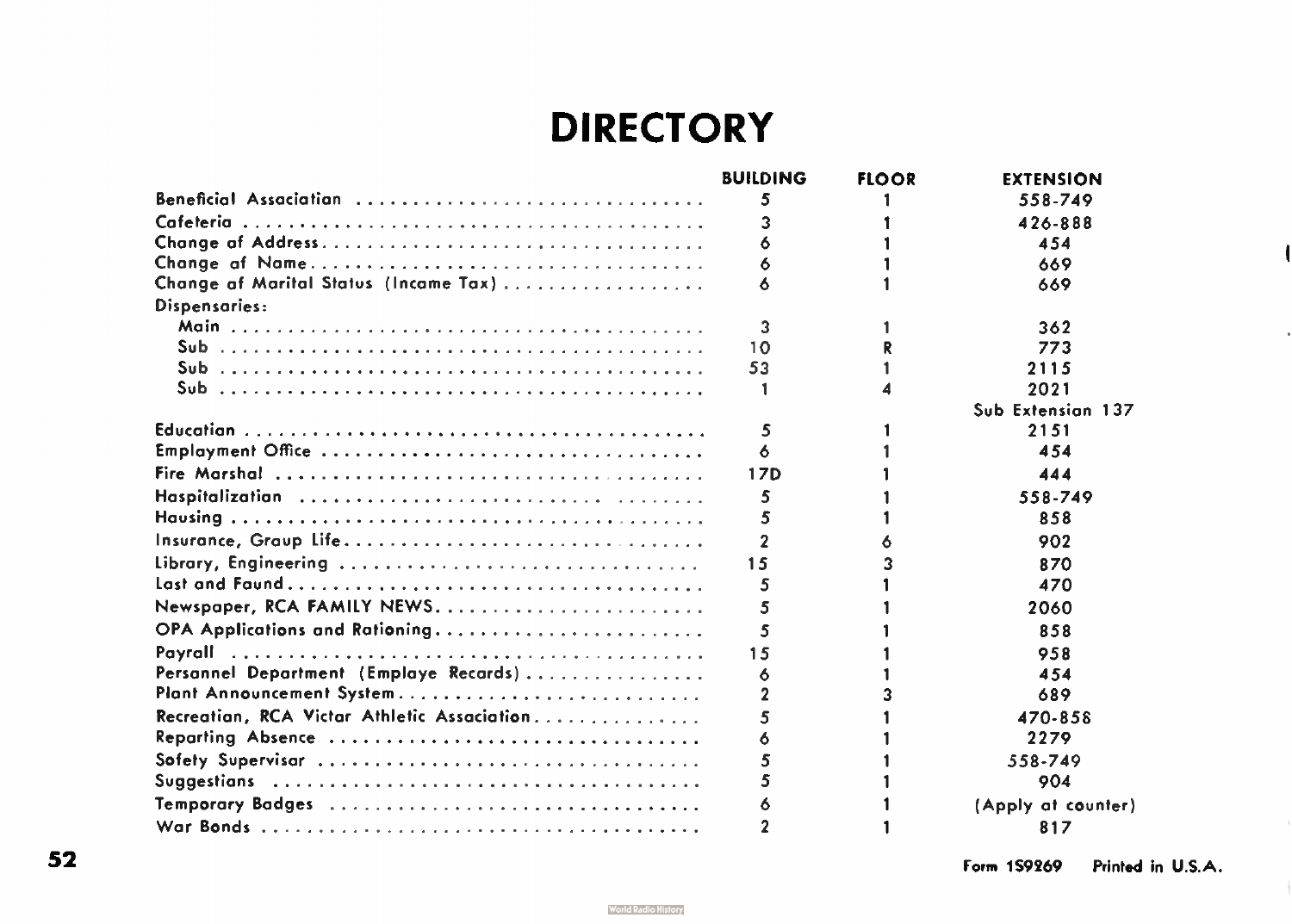### WHERE TO FIND IT

| About RCA<br>45                    |  |
|------------------------------------|--|
| 16<br>Annual Statement of Earnings |  |
| 17                                 |  |
| 12<br>Attendance                   |  |
| 25<br>Automobile Insurance         |  |
| 10<br><b>Badges</b>                |  |
| Beneficial Association<br>20       |  |
| 25<br>Bulletin Boards              |  |
| 36<br>Century Club                 |  |
|                                    |  |
| 38<br>Change of Address            |  |
| Company Policies<br>$\overline{4}$ |  |
| Espionage<br>42                    |  |
| 37                                 |  |
| Group Life Insurance<br>22         |  |
| 15                                 |  |
| 23<br>Hospitalization Plan         |  |
| 25                                 |  |
|                                    |  |
| Last and Found<br>25               |  |
| 24<br>Medical Service              |  |
| 31<br>Military Service             |  |
| 26                                 |  |
| 14<br>Overtime                     |  |
| 13                                 |  |
| 16                                 |  |
| 38                                 |  |
|                                    |  |

|                                | 39              |
|--------------------------------|-----------------|
| Persanal Phane Calls.          | 39              |
| Persanal Praperty              | $\Delta$ $\cap$ |
|                                | 50              |
|                                | 27              |
|                                | 25              |
| Recreational Activities        | 17              |
| Rules and Regulations          | 42              |
|                                | 33              |
|                                | 18              |
| Smoking                        | 37              |
|                                | 17              |
|                                | 29              |
| Suggestian System              | 35              |
|                                | 41              |
| Time Card                      | 11              |
| Training and Advancement       | 18              |
| Transportatian                 | 25              |
| Tuition Loan and Refund Plan   | 19              |
|                                | 30              |
|                                | 15              |
| Visits and Piant Tours         | 41              |
|                                | 28              |
| War Production Drive Committee | 33              |
| Withholding Tax                | 30              |
| Work Place                     | 9               |
| Working Haurs                  | 9               |
| Yaur Fareman ar Supervisar     | 8               |